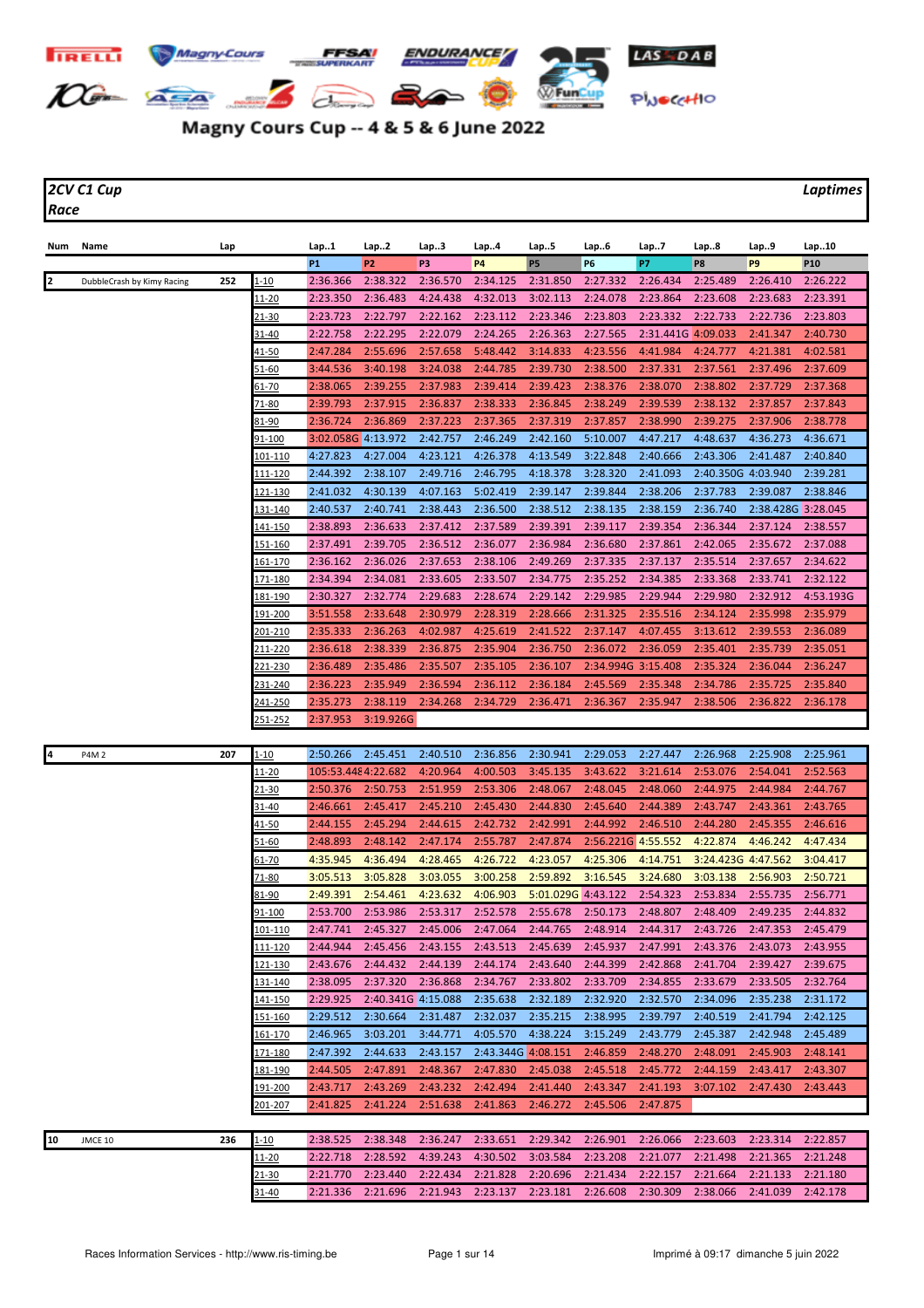|    |                     |     | 41-50              | 2:47.172             | 3:02.703             | 3:01.171             |                      | 3:27.097G 7:00.528G 34:03.458 2:53.121                                                    |                              |                              | 3:08.230                               | 2:47.869             | 2:47.516              |
|----|---------------------|-----|--------------------|----------------------|----------------------|----------------------|----------------------|-------------------------------------------------------------------------------------------|------------------------------|------------------------------|----------------------------------------|----------------------|-----------------------|
|    |                     |     | 51-60              | 2:49.533             | 2:46.662             | 2:44.751             | 2:46.144             | 2:45.215                                                                                  | 2:43.994                     | 2:43.342                     | 2:42.690                               | 2:42.838             | 2:55.445              |
|    |                     |     | <u>61-70</u>       | 2:44.086             | 3:07.672             | 2:47.645             | 2:45.354             | 2:44.109                                                                                  |                              | 2:47.129G 12:29.224 2:42.759 |                                        | 2:44.391             | 2:45.113              |
|    |                     |     | 71-80              | 2:42.927             | 2:41.338             | 2:43.721             | 2:40.754             | 2:40.957                                                                                  | 2:40.208                     | 2:41.358                     | 2:42.561                               | 2:43.740             | 3:04.378G             |
|    |                     |     | 81-90              | 3:51.564             | 2:58.811G 6:43.057   |                      | 4:40.090             | 4:47.681                                                                                  | 4:34.937                     | 4:36.683                     | 4:29.821                               | 4:26.132             | 4:25.890              |
|    |                     |     | 91-100             | 4:23.262             | 4:18.972             | 3:17.683             | 2:53.097             | 2:47.812                                                                                  | 2:42.234                     | 2:41.562                     | 2:42.011                               | 2:40.502             | 2:42.022              |
|    |                     |     | 101-110            | 2:43.436             | 4:02.069             | 3:29.494             | 2:41.217             | 2:39.756                                                                                  | 2:39.683                     | 2:38.773                     | 2:39.170                               | 2:43.755             | 3:14.456              |
|    |                     |     | <u> 111-120</u>    | 4:06.542             | 5:02.509             | 2:44.356             | 2:46.577             | 2:38.580                                                                                  | 2:39.177                     | 2:39.164                     | 2:40.524                               | 2:37.058             | 2:36.988              |
|    |                     |     | 121-130            | 2:38.811             | 2:37.602G 4:05.356   |                      | 2:40.936             | 2:39.006                                                                                  | 2:38.793                     | 2:37.482                     | 2:37.624                               | 2:36.902             | 2:38.494              |
|    |                     |     | 131-140            | 2:40.605             | 2:36.824             | 2:36.400             | 2:38.626             | 2:35.979                                                                                  | 2:36.916                     | 2:36.111                     | 2:35.862                               | 2:35.525             | 2:37.277              |
|    |                     |     | 141-150            | 2:37.116             | 2:35.443             | 2:35.563<br>2:35.957 | 2:36.376             | 2:35.362                                                                                  | 2:36.073<br>2:36.282         | 2:35.770                     | 2:35.347                               | 2:37.521             | 2:36.189              |
|    |                     |     | 151-160<br>161-170 | 2:36.659<br>2:33.489 | 2:35.245<br>2:33.409 | 2:32.198             | 2:35.809<br>2:32.754 | 2:37.496<br>2:29.859                                                                      | 2:30.067                     | 2:33.729<br>2:31.053         | 2:34.624<br>2:28.183                   | 2:32.583<br>2:27.832 | 2:34.675<br>2:32.549G |
|    |                     |     | 171-180            | 8:38.366             | 2:35.632             | 2:30.278             | 2:29.762             | 2:30.380                                                                                  | 2:27.581                     | 2:28.470                     | 2:27.920                               | 2:29.161             | 2:28.374              |
|    |                     |     | 181-190            | 2:28.933             | 2:31.309             | 2:35.571             | 2:40.350             | 2:40.520                                                                                  | 2:42.376                     | 2:42.334                     | 2:41.303                               | 2:42.746             | 3:44.394              |
|    |                     |     | <u> 191-200</u>    | 4:22.443             | 2:45.819             | 2:41.196             | 3:59.421             | 3:14.720                                                                                  | 2:43.684                     | 2:44.187                     | 2:41.042                               | 2:40.591             | 2:40.532              |
|    |                     |     | 201-210            | 2:43.507             | 2:41.373             | 2:39.853             | 2:39.964             | 2:40.081                                                                                  | 2:40.505                     | 2:53.132                     | 2:39.583                               | 2:39.411             | 2:41.194              |
|    |                     |     | 211-220            | 2:40.830             | 2:41.936             | 2:41.491             | 2:41.647             | 2:40.581                                                                                  | 2:40.582                     | 2:42.121                     | 2:40.403                               | 2:42.006G 4:29.553   |                       |
|    |                     |     | 221-230            | 2:42.150             | 2:44.992             | 2:46.296             | 2:39.698             | 2:38.653                                                                                  | 2:38.657                     | 2:37.989                     | 2:41.298                               | 2:42.577             | 2:40.240              |
|    |                     |     | 231-236            | 2:37.583             | 2:40.024             | 2:37.839             | 2:38.883             | 2:39.101                                                                                  | 5:50.505                     |                              |                                        |                      |                       |
|    |                     |     |                    |                      |                      |                      |                      |                                                                                           |                              |                              |                                        |                      |                       |
| 14 | The Golden Horse I  | 231 | <u>1-10</u>        | 2:45.915             | 2:46.598             | 2:37.050             | 2:30.861             | 2:30.421                                                                                  | 2:27.742                     | 2:26.958                     | 2:23.338                               | 2:21.666             | 2:21.632              |
|    |                     |     | 11-20              | 2:20.548             | 2:36.666             | 4:25.452             | 4:31.801             | 3:01.487                                                                                  | 2:23.878                     | 2:24.423                     | 2:23.612                               | 2:22.906             | 2:23.387              |
|    |                     |     | 21-30              | 2:22.518             | 2:20.655             | 2:21.035             | 2:21.006             | 2:21.685                                                                                  | 2:21.099                     | 2:21.416                     | 38:02.185 2:48.511                     |                      | 2:55.086              |
|    |                     |     | 31-40              | 3:07.251             | 2:58.011             | 3:08.445             | 3:07.937             | 4:42.044                                                                                  | 4:24.650                     | 4:20.368                     | 4:01.019                               | 3:44.321             | 3:43.752              |
|    |                     |     | <u>41-50</u>       | 3:20.602             | 2:46.034             | 2:42.622             | 2:41.226             | 2:39.236                                                                                  | 2:38.801                     | 2:38.289                     | 2:39.337                               | 2:36.490             | 2:37.144              |
|    |                     |     | 51-60              | 2:38.699             | 2:36.886             | 2:36.969             | 2:36.332             | 2:36.434                                                                                  | 2:37.477                     | 2:36.899                     | 2:34.725                               | 2:36.723             | 2:35.277              |
|    |                     |     | <u>61-70</u>       | 2:35.678             | 2:36.447             | 2:35.969G 4:42.308   |                      | 2:39.894                                                                                  | 2:37.066                     | 2:36.235                     | 2:36.947                               | 2:36.509             | 2:35.444              |
|    |                     |     | 71-80              | 2:35.983             | 2:37.273             | 2:37.895             | 2:39.107             | 2:44.045G 5:24.270                                                                        |                              | 3:10.840                     | 3:09.334G 5:11.439                     |                      | 2:45.026              |
|    |                     |     | 81-90              | 2:47.997             | 4:18.649             | 4:42.556             | 4:46.001             | 4:36.229                                                                                  | 4:36.150                     | 4:30.071                     | 4:26.880                               | 4:22.306             | 4:24.636              |
|    |                     |     | 91-100             | 4:14.931             | 3:23.569             | 2:43.341             | 2:38.945             | 2:39.007                                                                                  | 2:39.423                     | 2:45.713                     | 2:39.681                               | 2:40.040             | 2:42.683              |
|    |                     |     | 101-110            | 2:42.794             | 2:43.404             | 3:02.987             | 2:50.325             | 2:44.511                                                                                  | 2:42.312                     | 2:39.733                     | 2:42.840                               | 4:45.740             | 3:29.576              |
|    |                     |     | 111-120            | 2:59.826             | 3:25.717             | 2:46.813             | 2:39.723             | 2:39.534                                                                                  | 2:38.783                     | 2:38.999                     | 2:38.070                               | 2:38.058             | 2:37.316              |
|    |                     |     | 121-130<br>131-140 | 2:39.679             | 2:39.061<br>2:40.284 | 2:38.017<br>2:42.131 | 2:37.961             | 2:40.516G 7:10.417<br>2:40.041                                                            | 2:39.219                     | 2:44.202<br>2:40.119         | 2:44.060<br>2:39.601                   | 2:43.358<br>2:39.544 | 2:43.491              |
|    |                     |     | 141-150            | 2:44.743<br>2:38.390 | 2:38.316             | 2:39.130             | 2:39.682<br>2:40.837 | 2:37.206                                                                                  | 2:36.721                     | 2:38.275                     | 2:36.164                               | 2:37.123             | 2:40.338<br>2:39.105  |
|    |                     |     | <u>151-160</u>     | 2:38.274             | 2:36.079             | 2:38.502             | 2:36.588             | 2:37.096                                                                                  | 2:38.098                     | 2:36.210                     | 2:35.631                               | 2:34.503             | 2:35.603              |
|    |                     |     | <u> 161-170</u>    | 2:34.435             | 2:34.887             | 2:34.438             | 2:34.185             | 2:32.866                                                                                  | 2:30.422                     | 2:29.927G 4:42.736           |                                        | 2:29.939             | 2:26.262              |
|    |                     |     | <u> 171-180</u>    | 2:26.466             | 2:25.345             | 2:25.300             | 2:26.982             | 2:23.607                                                                                  | 2:22.841                     | 2:25.599                     | 2:24.512                               | 2:24.232             | 2:26.789              |
|    |                     |     | 181-190            |                      |                      |                      |                      | 2:25.364 2:27.921 2:30.302 2:32.172 2:34.096 2:36.222 2:35.180 2:35.023 2:35.594 4:14.609 |                              |                              |                                        |                      |                       |
|    |                     |     | <u>191-200</u>     | 4:26.996             | 2:40.603             | 2:37.336             | 4:07.684             | 3:13.992                                                                                  | 2:36.979                     |                              | 2:34.284G 4:48.781G 10:45.452 2:37.047 |                      |                       |
|    |                     |     | 201-210            | 2:41.242             | 2:41.132             | 2:35.726             | 2:37.144             | 2:37.463                                                                                  | 2:37.296                     | 2:36.031                     | 2:38.509                               | 2:37.453             | 2:35.668              |
|    |                     |     | <u>211-220</u>     | 2:36.865             | 2:37.385             | 2:36.565             | 2:40.194             | 2:37.108                                                                                  | 2:36.208                     | 2:36.671                     | 2:37.968                               | 2:36.493             | 2:36.902              |
|    |                     |     | 221-230            | 2:38.806             | 2:38.610             | 2:39.591             | 8:58.613             | 2:44.127                                                                                  | 2:39.014                     | 2:39.704                     | 2:40.806                               | 2:38.822             | 2:39.562              |
|    |                     |     | <u>231-231</u>     | 2:40.901             |                      |                      |                      |                                                                                           |                              |                              |                                        |                      |                       |
|    |                     |     |                    |                      |                      |                      |                      |                                                                                           |                              |                              |                                        |                      |                       |
| 16 | The Golden Horse II | 235 | <u>1-10</u>        | 2:44.001             | 2:44.546             | 2:41.842             | 2:33.869             | 2:29.062                                                                                  | 2:26.311                     | 2:23.916                     | 2:22.053                               | 2:19.914             | 2:20.470              |
|    |                     |     | 11-20              | 2:19.690             | 2:30.119             | 4:34.656             | 4:31.224             | 3:02.212                                                                                  | 2:21.282                     | 2:21.731                     | 2:19.404                               | 2:18.929             | 2:19.407              |
|    |                     |     | <u>21-30</u>       | 2:20.268             | 2:20.698             | 2:21.613             | 2:20.188             | 2:20.048                                                                                  | 2:23.186                     | 2:20.496                     | 2:21.489                               | 2:20.246             | 2:20.944              |
|    |                     |     | 31-40              | 2:21.762             | 2:21.886             | 2:20.661             | 2:21.665             | 2:23.474                                                                                  | 2:25.043                     | 2:28.403                     | 2:38.248                               | 2:40.556             | 2:45.572              |
|    |                     |     | <u>41-50</u>       | 2:44.705             | 2:49.838             | 2:52.727             | 2:59.396             | 3:05.495                                                                                  | 3:08.497G 6:58.793           |                              | 4:42.262                               | 4:24.801             | 4:20.360              |
|    |                     |     | 51-60              | 4:01.244             | 3:44.519             | 3:43.617             | 3:21.973             | 2:56.500                                                                                  | 2:57.734                     | 2:52.366                     | 2:50.857                               | 2:53.956             | 2:55.379              |
|    |                     |     | <u>61-70</u>       | 2:52.961             | 2:52.437             | 2:49.801             | 2:51.580             | 2:54.848                                                                                  | 2:53.542                     | 3:02.442                     | 2:56.791                               | 2:50.430             | 2:48.310              |
|    |                     |     | 71-80              | 2:51.816<br>2:51.501 | 2:46.430<br>2:52.155 | 2:50.042<br>2:52.548 | 2:52.323<br>2:51.713 | 2:55.163<br>2:53.017G 4:19.033                                                            | 2:49.858                     | 2:51.528<br>2:48.151         | 2:48.807<br>2:45.369                   | 2:50.284<br>2:41.548 | 2:50.688<br>2:42.991  |
|    |                     |     | 81-90<br>91-100    | 2:46.273             | 2:47.513             | 2:50.262             | 3:11.158             |                                                                                           | 3:59.224G 43:34.395(5:06.970 |                              | 2:46.916                               | 2:47.829             | 2:43.622              |
|    |                     |     | 101-110            | 2:41.668             | 2:43.317             | 2:56.261             | 3:20.713             | 3:24.278                                                                                  | 2:42.140                     | 2:38.947                     | 2:38.953                               | 2:38.554             | 2:40.194              |
|    |                     |     | 111-120            | 2:41.742             | 3:09.236             | 4:06.770             | 5:02.572             | 2:45.844                                                                                  | 2:43.795                     | 2:38.259                     | 2:40.864                               | 2:40.897             | 2:41.967              |
|    |                     |     | 121-130            | 2:38.021             | 2:39.606             | 2:38.784             | 2:48.099             | 2:45.906G 4:05.929                                                                        |                              | 2:43.045                     | 2:43.042                               | 2:43.421             | 2:42.171              |
|    |                     |     | 131-140            | 2:40.809             | 2:41.509             | 2:45.659             | 2:42.719             | 2:43.250                                                                                  | 2:41.055                     | 2:41.771                     | 2:42.853                               | 2:41.273             | 2:41.596              |
|    |                     |     |                    | 2:43.096             | 2:41.570             | 2:42.789             | 2:40.294             | 2:41.374                                                                                  | 2:41.191                     | 2:41.223                     | 2:42.148                               | 2:40.871             | 2:41.121              |
|    |                     |     | 141-150            |                      |                      |                      |                      |                                                                                           |                              |                              |                                        |                      |                       |
|    |                     |     | <u>151-160</u>     | 2:41.304             | 2:42.798             | 2:42.169             | 2:41.871             | 2:40.976                                                                                  | 2:42.641                     | 2:42.278                     | 2:41.483                               | 2:40.194             | 2:40.251              |
|    |                     |     | <u> 161-170</u>    | 2:38.543             | 2:37.427             | 2:37.259             | 2:36.983             | 2:36.970                                                                                  | 2:35.225                     | 2:41.950                     | 2:33.910                               | 2:30.412             | 2:31.929              |
|    |                     |     | <u>171-180</u>     | 2:29.245             | 2:32.851             | 2:30.849             | 2:28.799             | 2:27.068                                                                                  | 2:28.988G 4:13.611           |                              | 2:35.612                               | 2:33.899             | 2:32.995              |
|    |                     |     | 181-190            | 2:33.889             | 2:31.086             | 2:35.444             | 2:37.373             | 2:36.685                                                                                  | 2:39.062                     | 2:42.808                     | 2:42.644                               | 2:43.048             | 2:47.132              |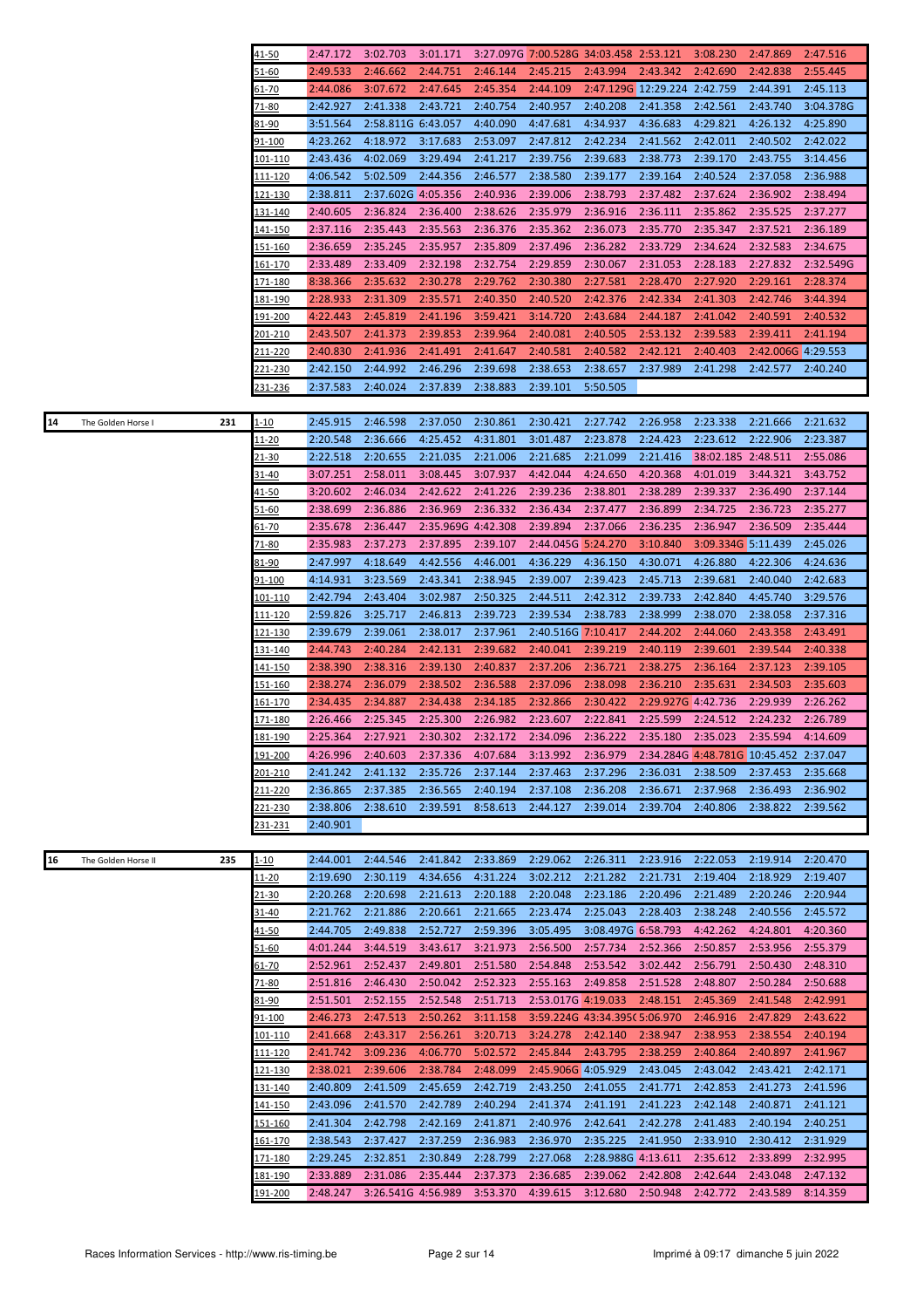|                                             | 201-210         | 2:46.276                       | 2:45.346           | 2:54.297             | 2:44.712           | 2:49.165           | 2:48.716G 5:24.131 |                      | 2:40.574                     | 2:41.380 | 2:41.221                      |
|---------------------------------------------|-----------------|--------------------------------|--------------------|----------------------|--------------------|--------------------|--------------------|----------------------|------------------------------|----------|-------------------------------|
|                                             | 211-220         | 2:40.801                       | 2:40.925           | 2:40.608             | 2:41.236           | 2:40.899           | 2:39.488           | 2:42.542             | 2:40.382                     | 2:40.485 | 2:40.010                      |
|                                             | <u>221-230</u>  | 2:41.232                       | 2:40.387           | 2:39.962             | 2:41.151           | 2:39.664           | 2:41.133           | 2:43.777             | 2:39.967                     | 2:40.233 | 2:40.845                      |
|                                             | <u>231-235</u>  | 2:39.079                       | 2:39.958           | 2:41.211             | 2:41.036           | 2:44.150           |                    |                      |                              |          |                               |
|                                             |                 |                                |                    |                      |                    |                    |                    |                      |                              |          |                               |
| 17<br>251<br>MCC Team Seveenteen Hafa       | <u>1-10</u>     | 2:58.977                       | 2:48.657           | 2:37.232             | 2:32.909           | 2:27.477           | 2:24.503           | 2:23.986             | 2:23.491                     | 2:21.412 | 2:22.723                      |
|                                             | <u> 11-20</u>   | 2:21.960                       | 2:26.954           | 4:25.623             | 4:31.837           | 3:00.878           | 2:20.611           | 2:19.576             | 2:20.731                     | 2:19.374 | 2:20.390                      |
|                                             | <u>21-30</u>    | 2:19.906                       | 2:21.935           | 2:20.886             | 2:24.702           | 2:20.481           | 2:20.815           | 2:20.330             | 2:19.656                     | 2:21.914 | 2:20.440                      |
|                                             | 31-40           | 2:20.533                       | 2:20.387           | 2:20.705             | 2:21.132           | 2:22.464           | 2:24.032           | 2:29.008             | 2:35.368                     | 2:46.424 | 2:48.060                      |
|                                             | 41-50           | 2:51.506                       | 2:56.705           | 2:51.268             | 2:51.321           | 2:50.525           | 2:51.767G 7:46.565 |                      | 4:22.487                     | 4:22.648 | 4:21.481                      |
|                                             | <u>51-60</u>    | 4:00.459                       | 3:44.938           | 3:43.689             | 3:21.447           | 2:54.549           | 2:51.138           | 2:48.645             | 2:47.420                     | 2:46.063 | 2:45.808                      |
|                                             | <u>61-70</u>    | 2:45.849                       | 2:49.366           | 2:58.025             | 2:47.305           | 2:46.354           | 2:47.691           | 2:44.871             | 2:44.057                     | 2:43.832 | 2:43.287                      |
|                                             |                 |                                | 2:46.625           |                      |                    |                    |                    |                      |                              |          |                               |
|                                             | 71-80           | 2:43.639                       |                    | 2:44.423             | 2:43.849           | 2:43.838           | 2:42.537           | 2:45.657             | 2:53.601                     | 2:45.579 | 2:44.180                      |
|                                             | 81-90           | 2:44.260                       | 2:43.484           | 2:44.215             | 2:42.094           | 2:42.867           | 2:45.312           | 2:42.850             | 2:42.908                     | 2:45.795 | 2:44.358                      |
|                                             | 91-100          | 2:44.574                       | 2:47.035           | 2:44.249             | 2:46.386           | 2:47.414G 5:24.036 |                    | 4:28.162             | 4:50.590                     | 4:31.067 | 4:38.679                      |
|                                             | <u> 101-110</u> | 4:29.442                       | 4:26.205           | 4:23.766             | 4:23.828           | 4:17.893           | 3:23.116           | 2:50.358             | 2:47.448                     | 2:49.836 | 2:49.790                      |
|                                             | <u> 111-120</u> | 2:43.958                       | 2:43.627           | 2:40.673             | 2:53.519           | 3:24.141G 3:50.923 |                    | 2:45.422             | 2:43.746                     | 2:45.556 | 2:40.899                      |
|                                             | <u> 121-130</u> | 2:41.606                       | 4:44.532           | 3:31.473             | 2:59.709           | 3:25.864           | 2:43.032           | 2:40.234             | 2:39.536                     | 2:42.303 | 2:40.934                      |
|                                             | 131-140         | 2:38.350                       | 2:38.022           | 2:36.040             | 2:38.525           | 2:37.514           | 2:39.504           | 2:37.748             | 2:42.717                     | 2:41.065 | 2:38.794                      |
|                                             | <u>141-150</u>  | 2:38.645                       | 2:37.791           | 2:39.534             | 2:40.903           | 2:37.499           | 2:40.693           | 2:38.984             | 2:39.138                     | 2:39.740 | 2:36.348G                     |
|                                             | <u>151-160</u>  | 4:35.876                       | 2:43.136           | 2:42.056             | 2:43.547           | 2:43.330           | 2:43.743           | 2:44.635             | 2:45.165                     | 2:43.126 | 2:41.721                      |
|                                             | 161-170         | 2:41.530                       | 2:41.299           | 2:41.696             | 2:41.695           | 2:55.534           | 2:42.110           | 2:43.547             | 2:42.239                     | 2:40.905 | 2:41.100                      |
|                                             | <u>171-180</u>  | 2:41.233                       | 2:39.531           | 2:41.126             | 2:40.623           | 2:35.182           | 2:35.500           | 2:32.478             | 2:33.822                     | 2:31.581 | 2:31.116                      |
|                                             | 181-190         | 2:32.390                       | 2:30.984           | 2:29.745             | 2:27.430G 4:07.648 |                    | 2:27.270           | 2:25.855             | 2:23.998                     | 2:23.243 | 2:29.972                      |
|                                             | <u> 191-200</u> | 2:25.725                       | 2:26.557           | 2:26.212             | 2:27.945           | 2:29.133           | 2:31.601           | 2:34.388             | 2:37.206                     | 2:38.726 | 2:36.835                      |
|                                             | 201-210         | 2:38.346                       | 2:39.683           | 2:52.323             | 2:51.960G 4:11.736 |                    | 4:05.677           | 4:39.472             | 3:13.015                     | 2:41.987 | 2:40.850                      |
|                                             | 211-220         | 2:40.696                       | 2:45.574           | 2:40.578             | 2:39.167           | 2:38.615           | 2:38.287           | 2:39.482             | 2:38.975                     | 2:40.209 | 2:40.128                      |
|                                             | <u>221-230</u>  | 2:39.425                       | 2:46.360           | 2:41.266             | 2:37.952           | 2:39.060           | 2:40.752           | 2:41.038             | 2:40.211                     | 2:43.779 | 2:40.510                      |
|                                             | 231-240         | 2:40.179                       | 2:42.606           | 2:40.770             | 2:40.991           | 2:40.387           | 2:39.106           | 2:40.080             | 2:38.804                     | 2:39.072 | 2:40.850                      |
|                                             | <u> 41-250</u>  | 2:37.370                       | 2:41.829           | 2:43.338             | 2:38.067           | 2:37.664           | 2:38.637           | 2:38.873             | 2:38.955                     | 2:39.610 | 2:51.667                      |
|                                             | 151-251         | 2:42.963                       |                    |                      |                    |                    |                    |                      |                              |          |                               |
|                                             |                 |                                |                    |                      |                    |                    |                    |                      |                              |          |                               |
| 18<br>220<br>Chatreix by Trapanelle Compéti |                 |                                |                    |                      |                    |                    |                    |                      |                              |          |                               |
|                                             | $1 - 10$        | 2:52.371                       | 2:51.988           | 2:42.122             | 2:36.835           | 2:31.871           | 2:29.096           | 2:27.623             | 2:26.266                     | 2:25.225 | 2:24.538                      |
|                                             | 11-20           | 2:26.071                       | 2:45.116           | 3:46.753             | 4:32.359           | 3:00.170           | 2:24.779           | 2:24.838             | 2:23.286                     | 2:25.671 | 2:24.702                      |
|                                             | 21-30           | 2:23.766                       | 2:25.151           | 2:25.548             | 2:24.903           | 2:23.815           | 2:22.923           | 2:24.316             | 2:23.231                     | 2:25.286 | 2:25.630                      |
|                                             | 31-40           | 2:23.667                       | 2:22.939           | 2:23.684             | 2:24.700           | 2:26.720G 4:57.280 |                    | 2:47.931             | 2:55.778                     | 2:54.055 | 2:59.140                      |
|                                             | 41-50           | 3:11.631                       | 3:10.684           | 3:21.072             | 3:07.062           | 3:33.391G 4:47.031 |                    | 3:25.543             | 4:21.888                     | 4:21.121 | 3:59.582                      |
|                                             | 51-60           | 3:46.985                       | 3:42.789           | 3:20.509             | 2:58.776           | 2:52.451           | 2:48.262           | 2:49.174             | 2:51.413                     | 2:48.144 | 2:47.100                      |
|                                             | <u>61-70</u>    | 2:50.837                       | 2:49.561           | 2:52.489G 5:23.498   |                    | 2:58.130           | 2:58.654           | 2:52.719             | 2:53.246                     | 2:51.771 | 2:51.420                      |
|                                             | 71-80           | 2:50.740                       | 2:51.497           | 2:51.807             | 2:52.144           | 3:35.849G 4:09.713 |                    | 2:52.824             | 2:50.461                     | 2:50.891 | 2:50.862                      |
|                                             |                 |                                |                    |                      |                    |                    |                    |                      |                              |          |                               |
|                                             | 81-90           | 2:52.942<br>3:03.121G 6:07.233 | 3:18.889           | 2:53.154<br>3:10.537 | 2:54.152           | 2:53.065           | 2:50.252           | 2:49.345<br>4:30.897 | 2:58.189                     | 2:51.494 | 2:56.680                      |
|                                             | <u>91-100</u>   |                                |                    | 3:00.497             | 4:39.637           | 4:32.123           | 4:40.065           |                      | 4:25.701                     | 4:25.008 | 4:23.115                      |
|                                             | 101-110         | 4:16.863                       | 3:22.696           |                      | 2:59.799           | 2:49.541           | 2:47.800           | 2:47.870             | 2:47.294                     | 2:46.804 | 2:51.256                      |
|                                             | 111-120         | 3:06.455                       | 3:16.131           | 2:54.956             | 2:48.187           | 2:43.565           | 2:44.688           | 2:47.766             | 4:39.516G 4:54.557           |          | 4:40.286                      |
|                                             | <u>121-130</u>  | 2:47.840                       | 2:46.619           | 2:47.423             | 2:43.990           | 2:42.707           | 2:44.792           | 2:43.778             | 2:46.144                     | 2:48.075 | 2:44.843                      |
|                                             | 131-140         | 2:44.288                       | 2:44.228           | 2:43.635             | 2:42.293           | 2:43.793           | 2:43.584           | 2:43.825             | 2:42.768                     | 2:41.839 | 2:42.776                      |
|                                             | 141-150         | 2:41.629                       | 2:42.072           | 2:41.359             | 2:41.406           | 2:40.595           | 2:41.008           | 2:40.873             | 2:40.784                     | 2:40.065 | 2:41.699                      |
|                                             | 151-160         | 2:41.329                       | 2:41.558           | 2:41.912             | 2:41.366           | 2:40.166           | 2:41.770           | 2:38.453G 4:56.454   |                              | 2:46.538 | 2:45.292                      |
|                                             | 161-170         | 2:43.821                       | 2:43.736           | 2:43.353             | 2:40.901           | 2:41.714           | 2:39.660           | 2:40.129             | 2:38.326                     | 2:37.264 | 2:37.029                      |
|                                             | 171-180         | 2:36.799                       | 2:36.545           | 2:37.184             | 2:34.118           | 2:32.956           | 2:32.506           | 2:31.977             | 2:30.696                     | 2:31.174 | 2:29.625                      |
|                                             | <u> 181-190</u> | 2:28.285                       | 2:29.834           | 2:28.755             | 2:28.383           | 2:30.708           | 2:30.029           | 2:32.199             | 2:31.379                     | 2:30.395 | 2:32.117                      |
|                                             | 191-200         | 2:34.992                       | 2:37.928           | 2:39.476             | 2:40.784G 4:38.308 |                    | 2:44.709           | 2:55.870             | 2:56.831                     | 3:36.639 | 4:05.879                      |
|                                             | 201-210         | 4:39.107                       | 3:13.962           | 2:46.490             | 2:44.335           | 2:46.440           | 2:42.462           | 2:45.033             | 2:48.317                     | 2:41.806 | 2:41.706G                     |
|                                             | 211-220         | 4:43.082                       | 2:50.820           | 2:49.259             | 2:51.272           | 2:51.107           | 2:56.381           |                      | 3:41.016G 63:41.634 2:57.065 |          | 2:57.255                      |
|                                             | 221-220         |                                |                    |                      |                    |                    |                    |                      |                              |          |                               |
|                                             |                 |                                |                    |                      |                    |                    |                    |                      |                              |          |                               |
| 22<br>120<br>Wamb Racing                    | $1 - 10$        | 2:44.522                       | 2:39.409           | 2:37.920             | 2:33.709           | 2:29.068           | 2:25.798           | 2:23.783             | 2:22.431                     | 2:26.470 | 2:25.224                      |
|                                             | <u> 11-20</u>   | 2:22.413                       | 2:27.470           | 4:34.259             | 4:31.062           | 3:02.930           | 2:25.171           | 2:22.909             | 2:24.597G 4:40.953           |          | 2:33.395                      |
|                                             | 21-30           | 2:32.805                       | 2:31.197           | 2:27.001             | 2:26.958           | 2:25.334           | 2:25.211           | 2:28.166             | 2:25.690                     | 2:29.393 | 2:24.921                      |
|                                             | 31-40           | 2:25.584                       | 2:27.645           | 2:27.203             | 2:29.524           | 2:32.715           | 2:38.236           | 2:41.814             |                              |          | 2:48.088G 3:51.604G 43:50.660 |
|                                             | <u>41-50</u>    | 2:50.013                       | 3:26.519           | 2:52.026             | 2:51.689           | 2:48.813           | 2:45.355           | 2:44.907             | 2:46.702                     | 2:48.126 | 2:44.725                      |
|                                             | 51-60           | 2:44.035                       | 2:42.684           | 2:42.828             | 2:48.745           | 2:45.611           | 2:47.131           | 2:47.936             | 2:43.334                     | 2:42.020 | 2:45.472                      |
|                                             | 61-70           | 2:42.688                       | 2:44.703           | 2:40.028             | 2:40.668           | 2:42.205           | 2:53.647           | 2:42.345             | 2:40.662G 5:00.740           |          | 3:09.605                      |
|                                             | 71-80           | 3:12.274                       | 3:11.478G 5:05.229 |                      | 2:49.256           | 2:52.483           | 2:58.004           | 2:51.929             | 2:59.704                     | 2:54.038 | 2:51.230                      |
|                                             | 81-90           | 3:12.093                       | 3:17.705           | 4:31.945             | 4:49.430           | 4:33.424           | 4:37.454           | 4:29.961             | 4:23.631                     | 4:25.733 | 4:24.231                      |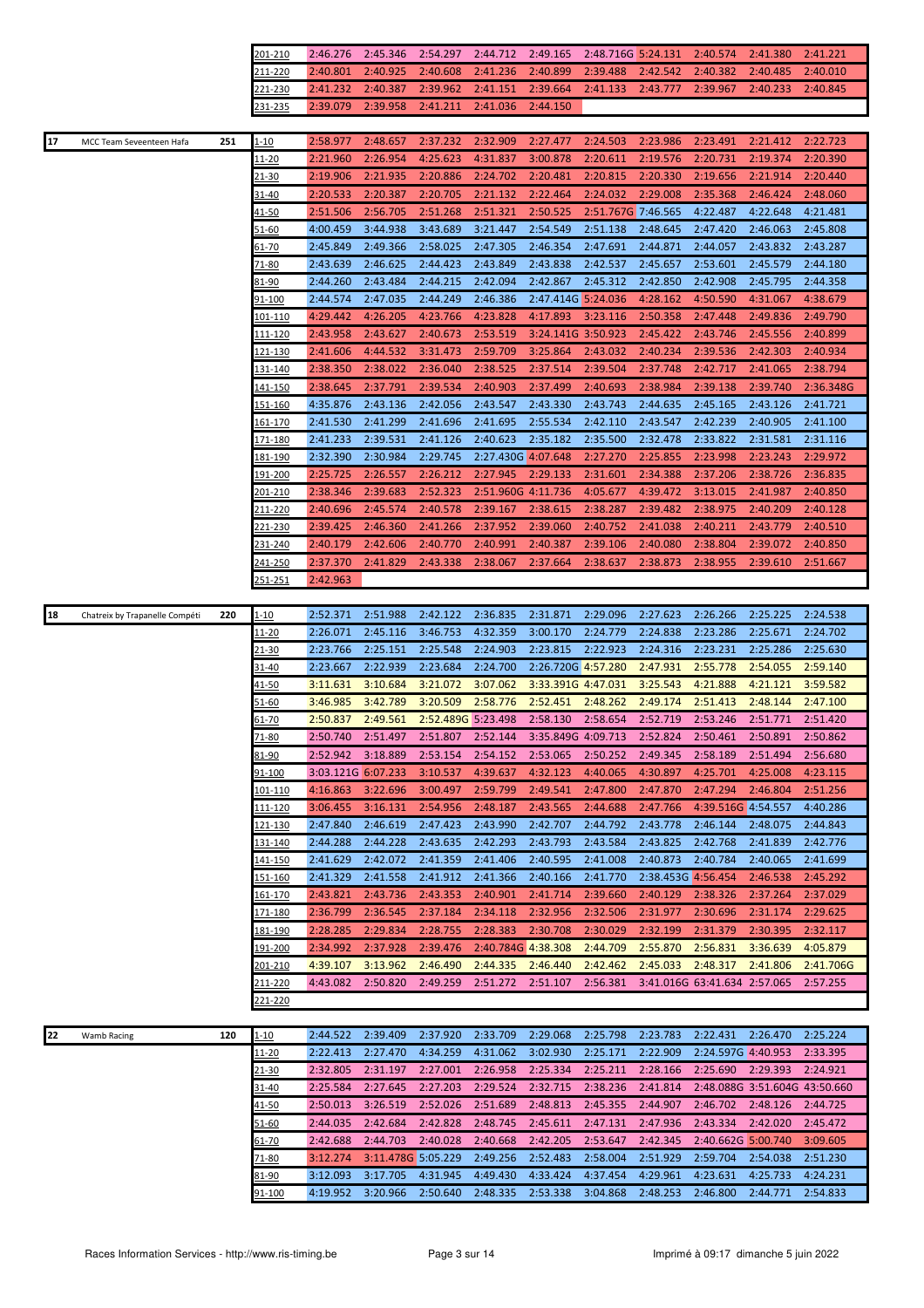|    |                  |     | 101-110         | 3:11.541G 5:13.052 |                                     | 2:49.867                               | 2:47.934           | 2:46.420                     | 2:45.516                     | 2:46.934G 3:24.986                  |                    | 4:02.869 | 5:03.586  |
|----|------------------|-----|-----------------|--------------------|-------------------------------------|----------------------------------------|--------------------|------------------------------|------------------------------|-------------------------------------|--------------------|----------|-----------|
|    |                  |     | 111-120         | 2:41.901 2:43.493  |                                     | 2:39.647                               | 2:39.386           | 2:39.376                     | 2:40.689                     | 2:39.312 2:40.798                   |                    | 2:39.674 | 8:45.329G |
|    |                  |     | 121-120         |                    |                                     |                                        |                    |                              |                              |                                     |                    |          |           |
|    |                  |     |                 |                    |                                     |                                        |                    |                              |                              |                                     |                    |          |           |
| 33 | P4M 1            | 236 | $1 - 10$        | 2:40.212           | 2:41.591                            | 2:43.749                               | 2:34.424           | 2:30.584                     | 2:27.716                     | 2:24.758                            | 2:22.938           | 2:19.949 | 2:21.809  |
|    |                  |     |                 |                    |                                     |                                        |                    |                              |                              |                                     |                    |          |           |
|    |                  |     | $11 - 20$       | 2:19.481           | 2:29.168                            | 4:35.257                               | 4:30.838           | 3:02.323                     | 2:21.105                     | 2:21.278                            | 2:20.015           | 2:19.430 | 2:18.749  |
|    |                  |     | <u>21-30</u>    | 2:18.610           | 2:19.664                            | 2:22.805                               | 2:19.312           | 2:19.436                     | 2:20.148                     | 2:18.913                            | 2:19.831           | 2:19.812 | 2:19.714  |
|    |                  |     | $31 - 40$       | 2:19.502           | 2:20.034                            | 2:19.132                               | 2:19.882           | 2:22.028                     | 2:24.299                     | 2:27.011                            | 2:33.074           | 2:38.912 | 2:40.969  |
|    |                  |     |                 | 2:43.055           |                                     | 3:04.805G 20:17.595(10:21.706 3:13.489 |                    |                              | 3:36.519                     | 3:44.494                            | 3:35.270           | 3:31.357 | 2:50.929  |
|    |                  |     | <u>41-50</u>    |                    |                                     |                                        |                    |                              |                              |                                     |                    |          |           |
|    |                  |     | <u>51-60</u>    | 2:47.452           | 2:50.692                            | 2:47.859                               | 2:48.281           | 2:44.915                     | 2:48.196                     | 2:45.938                            | 2:42.973           | 2:43.848 | 2:42.256  |
|    |                  |     | 61-70           | 2:45.793           | 2:43.781                            | 2:43.455                               | 2:43.781           | 2:40.890                     | 2:41.346                     | 2:48.818                            | 2:43.144           | 2:42.581 | 2:44.938  |
|    |                  |     | 71-80           | 2:42.216           | 2:43.191                            | 2:43.066                               | 2:44.564           | 2:43.245                     | 2:45.778                     | 2:44.790                            | 2:42.344           | 2:41.992 | 2:43.869  |
|    |                  |     | 81-90           | 2:44.339           | 2:44.836                            | 2:44.421                               | 2:46.017           | 2:45.072                     | 2:48.966G 4:13.048           |                                     | 2:55.764           | 2:52.195 | 3:09.973  |
|    |                  |     |                 |                    |                                     |                                        |                    |                              |                              |                                     |                    |          |           |
|    |                  |     | 91-100          | 3:18.328           | 4:31.279                            | 4:49.569                               | 4:32.998           | 4:37.726                     | 4:29.864                     | 4:23.690                            | 4:25.917           | 4:24.445 | 4:19.222  |
|    |                  |     | 101-110         | 3:21.685           | 2:52.586                            | 2:47.889                               | 2:53.214           | 2:49.790                     | 2:45.245                     | 2:44.466                            | 2:46.623           | 2:47.656 | 3:24.538  |
|    |                  |     | <u> 111-120</u> | 3:27.459           | 2:43.203                            | 2:44.562                               | 2:41.752           | 2:42.525                     | 2:40.245                     | 5:06.010                            | 3:31.662           | 2:59.363 | 3:26.890  |
|    |                  |     | <u>121-130</u>  | 3:05.445           | 2:44.342                            | 2:45.620G 4:10.646                     |                    | 2:40.035                     | 2:51.610                     | 2:38.878                            | 2:37.876           | 2:38.632 | 2:39.704  |
|    |                  |     |                 |                    |                                     |                                        |                    |                              |                              |                                     |                    |          |           |
|    |                  |     | <u>131-140</u>  | 2:38.033           | 2:38.737                            | 2:39.836                               | 2:40.035           |                              | 2:46.736G 19:27.548 2:38.834 |                                     | 2:38.979           | 2:37.569 | 2:39.087  |
|    |                  |     | <u>141-150</u>  | 2:37.033           | 2:41.302                            | 2:41.632                               | 2:39.523           | 2:39.638                     | 2:38.012                     | 2:38.440                            | 2:37.478           | 2:36.306 | 2:38.864  |
|    |                  |     | <u>151-160</u>  | 2:37.638           | 2:37.792                            | 2:38.258                               | 2:36.812           | 2:37.865                     | 2:37.334                     | 2:36.739                            | 2:38.512           | 2:42.234 | 2:35.889  |
|    |                  |     | 161-170         | 2:36.397           | 2:35.509                            | 2:33.547                               | 2:33.718           | 2:38.050                     | 2:32.537                     | 2:32.969                            | 2:44.042           | 2:31.041 | 2:28.044  |
|    |                  |     |                 |                    | 2:28.147                            | 2:28.100                               | 2:28.181           | 2:27.126                     | 2:25.212G 3:36.478           |                                     | 2:25.895           | 2:25.974 | 2:27.720  |
|    |                  |     | 171-180         | 2:28.668           |                                     |                                        |                    |                              |                              |                                     |                    |          |           |
|    |                  |     | 181-190         | 2:27.384           | 2:28.857                            | 2:27.626                               | 2:29.742           | 2:35.449                     | 2:37.764                     | 2:41.004                            | 2:42.696           | 2:43.267 | 2:42.958  |
|    |                  |     | 191-200         | 2:45.521           | 2:49.347                            | 2:57.616                               | 4:17.263           | 3:03.747                     | 2:59.936                     | 3:20.987G 4:03.074                  |                    | 2:45.201 | 2:43.486  |
|    |                  |     | 201-210         | 2:43.388           | 2:45.028                            | 2:45.218                               | 2:43.404           | 2:42.875                     | 2:41.568                     | 2:44.751                            | 2:41.851           | 2:41.988 | 2:41.373  |
|    |                  |     | 211-220         | 2:48.417           | 2:41.988                            | 2:39.806                               | 2:41.546           | 2:40.029                     | 2:39.882                     | 2:41.722                            | 2:41.956           | 2:42.308 | 2:40.384  |
|    |                  |     |                 |                    |                                     |                                        |                    |                              |                              |                                     |                    |          |           |
|    |                  |     | 221-230         | 2:39.792           | 2:38.776                            | 2:39.652                               | 2:41.758           | 2:39.483                     | 2:38.981                     | 2:40.521                            | 2:38.271           | 2:40.055 | 2:39.455  |
|    |                  |     | <u>231-236</u>  | 2:40.116           | 2:42.090                            | 2:40.738                               | 2:40.416           | 2:39.144                     | 2:39.213                     |                                     |                    |          |           |
|    |                  |     |                 |                    |                                     |                                        |                    |                              |                              |                                     |                    |          |           |
| 50 | <b>BTEK Team</b> | 209 | <u>1-10</u>     | 2:50.541           | 2:46.018                            | 2:40.618                               | 2:34.744           | 2:30.752                     | 2:29.166                     | 2:26.327                            | 2:25.128           | 2:26.840 | 2:26.223  |
|    |                  |     |                 |                    |                                     |                                        |                    |                              |                              |                                     |                    |          |           |
|    |                  |     | $11 - 20$       | 2:26.281           | 2:41.351                            | 3:54.754                               | 4:31.421           | 3:02.147                     | 2:25.999                     | 2:25.654                            | 2:25.341           | 2:26.651 | 2:26.644  |
|    |                  |     | 21-30           | 2:25.309           | 2:26.523                            | 2:28.028                               | 2:26.111           | 2:25.045                     | 2:24.538                     | 2:25.423                            | 4:53.079           | 2:29.588 | 2:26.549  |
|    |                  |     |                 |                    |                                     |                                        |                    |                              |                              |                                     |                    |          |           |
|    |                  |     | 31-40           | 2:24.899           | 2:27.033                            | 2:26.574                               | 2:30.942           | 2:34.321                     | 2:36.734                     | 2:52.480G 14:41.847C 4:01.804       |                    |          | 3:23.162  |
|    |                  |     |                 |                    |                                     |                                        |                    |                              |                              | 3:40.405                            |                    |          |           |
|    |                  |     | <u>41-50</u>    | 5:02.291           | 4:52.622                            | 4:25.929                               | 4:21.610           | 4:01.968                     | 3:44.481                     |                                     | 3:25.945G 3:33.303 |          | 2:58.641G |
|    |                  |     | <u>51-60</u>    | 9:30.928           | 3:02.815                            | 2:55.367                               | 2:54.000           | 2:53.422                     | 2:56.810                     | 44:06.246 2:55.864                  |                    | 2:57.524 | 2:57.421  |
|    |                  |     | 61-70           | 2:54.646           | 3:00.121                            | 3:04.403                               | 3:08.784G 4:38.670 |                              | 3:04.014                     | 3:18.307                            | 3:14.217G 4:24.475 |          | 4:03.063G |
|    |                  |     | 71-80           | 6:03.079           | 4:09.054                            | 4:30.607                               | 4:40.129           | 4:32.838                     | 4:25.208                     | 4:24.465                            | 4:22.176           | 4:19.299 | 3:33.169  |
|    |                  |     | 81-90           | 3:18.551           | 3:09.944                            | 3:04.027                               | 3:00.656           | 3:03.199                     | 3:00.292                     | 3:06.984G 6:08.006                  |                    | 2:57.161 | 2:53.035  |
|    |                  |     |                 |                    |                                     |                                        |                    |                              |                              |                                     |                    |          |           |
|    |                  |     | <u>91-100</u>   | 2:51.479           | 2:49.778                            | 2:51.602                               | 5:06.343           | 3:31.706                     | 2:59.581                     | 3:26.473                            | 2:52.134           | 2:50.956 | 2:48.731  |
|    |                  |     | 101-110         | 2:50.847           | 2:46.942 2:46.856 2:46.609 2:46.449 |                                        |                    |                              |                              | 2:46.230 2:45.553 2:50.832 2:48.194 |                    |          | 2:46.415  |
|    |                  |     | <u>111-120</u>  | 2:49.295           | 2:46.112                            | 2:45.850                               | 2:45.448           | 2:43.947                     | 2:47.359                     | 2:47.431                            | 2:46.276           | 2:46.655 | 2:47.144  |
|    |                  |     | 121-130         | 2:48.021           | 2:45.803                            | 2:49.906                               | 2:47.928           | 2:46.151G 5:39.842           |                              | 2:47.723                            | 2:46.593           | 2:47.057 | 2:47.982  |
|    |                  |     |                 |                    |                                     |                                        |                    |                              |                              |                                     |                    |          | 2:39.626  |
|    |                  |     | 131-140         | 2:44.015           | 2:44.131                            | 2:43.906                               | 2:42.202           | 3:01.323                     |                              | 2:55.862G 13:58.495 2:39.501        |                    | 2:39.371 |           |
|    |                  |     | <u> 141-150</u> | 2:35.830           | 2:36.525                            | 2:34.859                               | 2:35.506           | 2:33.174                     | 2:34.328                     | 2:31.188                            | 2:32.336           | 2:32.691 | 2:32.454  |
|    |                  |     | 151-160         | 2:31.821           | 2:30.318                            | 2:29.038                               | 2:30.780           | 2:31.185                     | 2:26.894                     | 2:27.025                            | 2:29.014           | 2:33.167 | 2:31.133  |
|    |                  |     | 161-170         | 2:31.596           | 2:33.660                            | 2:38.377                               | 2:40.212           | 2:40.463                     | 2:42.601                     | 2:40.953                            | 2:44.117G 6:04.443 |          | 3:44.992  |
|    |                  |     | 171-180         |                    | 4:05.490G 15:58.254 2:50.988        |                                        | 2:48.269           | 2:52.755                     | 2:47.550                     | 2:51.369                            | 2:48.538           | 2:48.350 | 2:47.247  |
|    |                  |     |                 |                    |                                     |                                        |                    |                              |                              |                                     |                    |          |           |
|    |                  |     | 181-190         | 2:50.729           | 2:46.447                            | 2:50.754                               | 2:47.840           | 2:48.205                     | 2:49.281                     | 2:47.277                            | 2:58.589           | 2:50.245 | 2:50.282  |
|    |                  |     | 191-200         | 2:54.475           | 2:51.621                            | 2:52.079                               | 2:50.860           | 3:22.304                     | 2:53.831                     | 2:50.744                            | 2:49.296           | 2:50.022 | 2:52.512  |
|    |                  |     | 201-209         | 2:57.019           | 2:51.306                            | 2:53.919                               | 2:53.108           | 2:52.114                     | 2:53.648                     | 2:52.772                            | 2:53.183           | 2:52.351 |           |
|    |                  |     |                 |                    |                                     |                                        |                    |                              |                              |                                     |                    |          |           |
| 51 | 51 Tracanet      | 232 | $1 - 10$        | 2:56.500           | 2:48.572                            | 2:38.829                               | 2:36.026           | 2:29.281                     | 2:27.040                     | 2:26.835                            | 2:25.406           | 2:26.359 | 2:33.185G |
|    |                  |     |                 |                    |                                     |                                        |                    |                              |                              |                                     |                    |          |           |
|    |                  |     | <u> 11-20</u>   | 3:24.554           | 2:31.955                            | 3:11.854                               |                    | 5:04.456G 10:41.779 2:31.102 |                              | 2:28.131                            | 2:26.942           | 2:26.689 | 2:25.762  |
|    |                  |     | 21-30           | 2:31.428           | 2:29.403                            | 2:30.284                               | 2:25.294           | 2:28.116                     | 2:34.936                     | 2:26.192                            | 2:35.752           | 2:28.866 | 2:33.454G |
|    |                  |     | 31-40           | 5:13.898           | 2:47.773                            | 2:58.614                               | 2:58.255           | 3:08.437                     | 3:09.845                     | 3:13.708                            | 3:08.223           | 3:12.455 | 3:20.090  |
|    |                  |     | 41-50           |                    | 5:22.218G 17:53.884 3:44.813        |                                        | 3:41.276           | 3:26.290                     | 2:57.016                     | 2:52.320                            | 3:01.327           | 2:54.185 | 3:00.530  |
|    |                  |     | 51-60           | 2:52.627           | 2:52.532                            | 2:57.142G 5:07.018                     |                    | 2:49.887                     | 2:52.754                     | 2:58.063                            | 2:56.247           | 2:45.667 | 2:44.933  |
|    |                  |     |                 |                    |                                     |                                        |                    |                              |                              |                                     |                    |          |           |
|    |                  |     | 61-70           | 2:42.483           | 2:43.910                            | 2:43.810                               | 2:42.543           | 2:45.372                     | 2:44.298                     | 2:47.647                            | 2:43.069           | 2:43.037 | 2:45.364  |
|    |                  |     | 71-80           | 2:41.986           | 2:40.763                            | 2:42.890                               | 2:51.573           | 2:46.426                     | 2:46.547                     | 2:45.302                            | 2:47.084           | 2:45.760 | 2:45.505  |
|    |                  |     | 81-90           | 2:45.211           | 2:50.308                            | 2:58.474G 5:54.658                     |                    | 3:18.644                     | 4:30.403                     | 4:50.946                            | 4:31.113           | 4:38.048 | 4:30.015  |
|    |                  |     | <u>91-100</u>   | 4:23.903           | 4:25.513                            | 4:24.844                               | 4:18.641           | 3:21.749                     | 2:56.246                     | 2:48.866                            | 2:51.185           | 2:51.475 | 2:50.013  |
|    |                  |     | <u> 101-110</u> | 2:45.984           | 2:43.177                            | 2:45.144                               | 3:20.343           | 3:26.743                     | 2:48.712                     | 3:06.185                            | 2:45.855G 5:45.393 |          | 4:32.271  |
|    |                  |     |                 |                    |                                     |                                        |                    |                              |                              |                                     |                    |          |           |
|    |                  |     | <u> 111-120</u> | 4:06.918           | 5:01.878                            | 2:55.694                               | 2:55.181           | 2:52.865                     | 2:51.119                     | 2:44.129                            | 2:44.199           | 2:45.216 | 2:44.024  |
|    |                  |     | <u>121-130</u>  | 2:42.627           | 2:46.292                            | 2:56.082                               | 2:45.435           | 2:42.825                     | 2:42.665                     | 2:44.748                            | 2:44.557           | 2:44.534 | 2:43.517  |
|    |                  |     | <u>131-140</u>  | 2:42.563           | 2:44.268                            | 2:41.816                               | 2:41.757           | 2:45.019                     | 2:41.265                     | 2:41.779                            | 2:42.774           | 2:43.961 | 2:44.742G |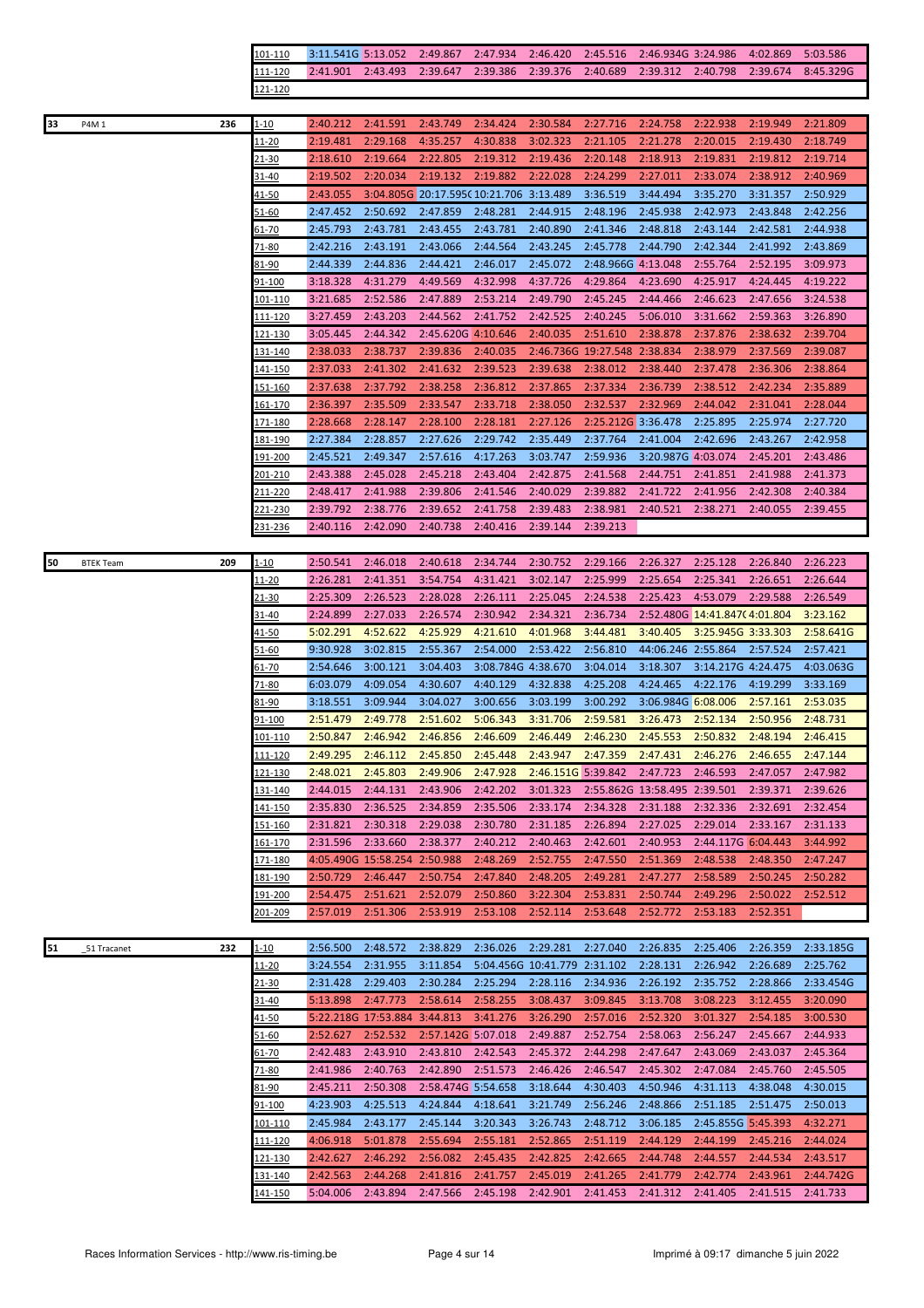|                                    | 151-160                       | 2:39.730             | 2:39.931             | 2:43.384             | 2:41.391                       | 2:42.620           | 2:42.750             | 2:40.886             | 2:42.231             | 2:40.006             | 2:42.076             |
|------------------------------------|-------------------------------|----------------------|----------------------|----------------------|--------------------------------|--------------------|----------------------|----------------------|----------------------|----------------------|----------------------|
|                                    | 161-170                       | 2:44.274             | 2:44.641             | 2:35.067             | 2:36.302                       | 2:33.793           | 2:31.271             | 2:33.625             | 2:31.153             | 2:31.520             | 2:31.240             |
|                                    | 171-180                       | 2:40.471             | 2:41.339G 5:57.277   |                      | 2:29.336                       | 2:46.896           | 2:35.037             | 2:31.865             | 2:34.739             | 2:32.282             | 2:36.229             |
|                                    | 181-190                       | 2:38.438             | 2:54.851             | 2:46.788             | 2:46.488                       | 2:51.741           | 2:51.076             | 2:59.570             | 2:53.135             | 4:08.134G 5:46.393   |                      |
|                                    | <u> 191-200</u>               | 3:30.822             | 3:19.215             | 2:59.404             | 2:51.781                       | 2:51.971           | 2:47.639             | 2:48.956             | 2:46.535             | 2:45.749             | 2:44.887             |
|                                    | 201-210                       | 2:48.189             | 2:45.506             | 2:43.790             | 2:43.568                       | 2:44.478           | 2:45.154             | 2:44.159             | 2:44.123             | 2:45.147             | 2:47.007             |
|                                    | 211-220                       | 2:45.881             | 2:45.128G 4:35.560   |                      | 2:41.264                       | 2:44.135           | 2:42.843             | 2:45.874             | 2:43.615             | 2:41.935             | 2:42.923             |
|                                    | <u>221-230</u>                | 2:45.954             | 2:42.884             | 2:43.160             | 2:52.322                       | 2:49.499           | 2:38.433             | 2:46.301             | 2:50.924             | 2:46.007             | 2:49.750             |
|                                    | 231-232                       | 2:54.171             | 2:47.800             |                      |                                |                    |                      |                      |                      |                      |                      |
|                                    |                               |                      |                      |                      |                                |                    |                      |                      |                      |                      |                      |
| 65<br>241<br><b>Team Crespin</b>   | $1 - 10$                      | 2:42.154             | 2:40.570             | 2:37.495             | 2:33.184                       | 2:28.757           | 2:24.349             | 2:24.739             | 2:22.496             | 2:22.605             | 2:22.777             |
|                                    | <u> 11-20</u>                 | 2:21.670             | 2:28.790             | 4:38.946             | 4:30.298                       | 3:04.232           | 2:22.392             | 2:20.019             | 2:21.185             | 2:19.692             | 2:19.927             |
|                                    | 21-30                         | 2:19.105             | 2:21.649             | 2:20.618             | 2:20.227                       | 2:21.031           | 2:20.567             | 2:20.048             | 2:20.195             | 2:20.510             | 2:20.337             |
|                                    | 31-40                         | 2:20.359             | 2:20.096             | 2:19.850             | 2:20.508                       | 2:23.142           | 2:24.903             | 2:27.833             | 2:32.535             | 2:41.435             | 2:42.572             |
|                                    | 41-50                         | 2:46.238             | 2:47.831             | 2:53.562             | 2:53.031                       | 3:04.961G 5:28.409 |                      | 4:48.176             | 4:44.625             | 4:24.979             | 4:21.196             |
|                                    | 51-60                         | 4:02.424             | 3:44.251             | 3:41.184             | 3:25.671                       | 2:58.280           | 2:51.809             | 2:54.484             | 2:50.455             | 2:50.363             | 2:49.461             |
|                                    | $61 - 70$                     | 2:46.328             | 2:45.434             | 2:57.713             | 2:47.145                       | 2:46.928           | 2:49.370             | 2:49.518             | 2:46.960             | 2:47.634             | 2:46.807             |
|                                    |                               | 2:44.919             | 2:44.706             | 2:48.527             | 2:44.610                       | 2:43.628           | 2:43.299             | 2:44.430             | 2:45.221G 4:18.206   |                      | 2:53.697             |
|                                    | 71-80                         |                      | 2:49.339             |                      |                                |                    |                      |                      | 2:51.767             |                      |                      |
|                                    | <u>81-90</u>                  | 2:52.344             |                      | 2:49.916             | 3:02.640                       | 2:56.793           | 2:53.278             | 2:55.109             |                      | 2:56.562             | 2:57.488             |
|                                    | 91-100                        | 3:03.537             | 3:04.015             | 2:54.627             | 3:05.462                       | 3:21.726           | 4:27.733             | 4:50.778             | 4:30.821             | 4:38.535             | 4:29.680             |
|                                    | 101-110                       | 4:25.394             | 4:24.529             | 4:24.151             | 4:17.850                       | 3:23.441           | 3:04.152             | 2:54.001             | 2:52.293             | 2:51.761             | 2:51.472             |
|                                    | 111-120                       | 2:48.426             | 12:09.994 2:56.952   |                      | 2:53.351                       | 2:49.573G 4:28.093 |                      | 5:10.443             | 3:28.266             | 2:56.586             | 3:31.806             |
|                                    | 121-130                       | 2:53.056             | 2:53.165             | 2:48.883             | 2:56.318                       | 2:48.454           | 2:48.886             | 2:48.099             | 2:47.285             | 2:44.584             | 2:45.124             |
|                                    | 131-140                       | 2:44.758             | 2:45.509             | 2:43.025             | 2:43.920                       | 2:43.107           | 2:44.243             | 2:43.837             | 2:41.839             | 2:42.405             | 2:41.834             |
|                                    | 141-150                       | 2:40.777             | 2:42.728             | 2:42.459             | 2:40.235                       | 2:51.575           | 2:42.699             | 2:41.982             | 2:43.664             | 2:42.749             | 2:43.227             |
|                                    | 151-160                       | 2:43.956             | 2:43.798             | 2:46.007             | 2:48.149G 3:58.894             |                    | 2:45.400             | 2:44.991             | 2:43.785             | 2:43.597             | 2:42.440             |
|                                    | <u>161-170</u>                | 2:42.447             | 2:47.070             | 2:43.612             | 2:42.444                       | 2:42.204           | 2:40.081G 6:11.830   |                      | 2:36.410             | 2:33.697             | 2:34.440             |
|                                    | 171-180                       | 2:31.766             | 2:30.840             | 2:27.978             | 2:26.747                       | 2:26.884           | 2:26.737             | 2:25.048             | 2:25.102             | 2:24.578             | 2:25.327             |
|                                    | <u> 181-190</u>               | 2:24.219             | 2:24.778             | 2:21.949             | 2:26.914                       | 2:29.431           | 2:25.957             | 2:26.589             | 2:27.949             | 2:29.739             | 2:30.780             |
|                                    | 191-200                       | 2:34.426             | 2:40.416             | 2:39.958             | 2:38.702                       | 2:40.232           | 2:42.108             | 2:50.755G 4:29.841   |                      | 2:57.270             | 3:07.797             |
|                                    | <u>201-210</u>                | 4:38.610             | 3:13.429             | 2:49.298             | 2:45.100                       | 2:52.067G 3:03.673 |                      | 2:47.767             | 2:47.130             | 2:48.283             | 2:44.217             |
|                                    | 211-220                       | 2:42.999             | 2:43.790             | 2:52.876G 4:16.622   |                                | 2:44.437           | 2:44.710             | 2:44.469             | 2:44.173             | 3:00.761             | 2:47.282G            |
|                                    | <u>221-230</u>                | 4:16.425             | 3:06.233             | 2:51.748             | 2:51.577                       | 2:52.284           | 2:51.613             | 2:52.790             | 2:50.927             | 2:50.181             | 3:09.078             |
|                                    |                               |                      |                      |                      |                                |                    |                      |                      |                      |                      |                      |
|                                    | 231-240                       | 2:54.456             | 2:51.587             | 2:53.047             | 2:53.371                       | 2:50.468           | 2:50.975             | 2:50.177             | 3:08.885             | 2:54.399             | 2:54.957             |
|                                    | 241-241                       | 3:04.762             |                      |                      |                                |                    |                      |                      |                      |                      |                      |
|                                    |                               |                      |                      |                      |                                |                    |                      |                      |                      |                      |                      |
| 70<br>255<br><b>CGS Racingteam</b> | <u>1-10</u>                   | 2:43.065             | 2:40.359             | 2:38.831             | 2:35.902                       | 2:31.412           | 2:28.532             | 2:27.237             | 2:26.442             | 2:26.590             | 2:29.347             |
|                                    | <u> 11-20</u>                 | 2:27.307             | 2:46.922             | 3:54.646             | 4:32.188                       | 3:02.028           | 2:25.415             | 2:26.142             | 2:25.991             | 2:29.103             | 2:25.841             |
|                                    | $21 - 30$                     | 2:25.064             | 2:26.626             | 2:26.513             | 2:25.428                       | 2:25.136           | 2:25.288             | 2:25.501             | 2:26.133             | 2:26.472             | 2:29.407             |
|                                    | 31-40                         | 2:26.222             | 2:25.097             | 2:26.613             | 2:27.009                       | 2:31.828           | 2:33.462             | 2:36.505             | 2:57.750             | 2:41.034             | 2:51.104             |
|                                    | $41 - 50$                     | 2:56.607             | 2:52.294             | 2:54.327             | 2:54.453                       | 2:52.971           | 3:08.329             | 4:15.066             | 4:42.730             | 4:24.850             | 4:20.992             |
|                                    | <u>51-60</u>                  | 4:00.283             | 3:45.005             | 3:41.708             | 3:22.080                       | 2:56.666           | 2:49.275             | 2:45.764             | 2:50.816             | 2:48.177             | 2:42.726             |
|                                    | 61-70                         | 2:44.492G 4:18.467   |                      | 2:37.752             | 2:39.248                       | 2:38.289           | 2:40.278             | 2:38.353             | 2:37.943             | 2:38.715             | 2:37.016             |
|                                    | 71-80                         | 2:34.509G 4:42.415   |                      | 2:38.065             | 2:36.301                       | 2:36.954           | 2:36.761             | 2:36.741             | 2:35.615             | 2:35.510             | 2:34.915             |
|                                    | 81-90                         | 2:34.616             | 2:36.126             | 2:35.427             | 2:37.582                       | 2:38.602           | 2:37.430             | 2:37.234             | 2:38.059             | 2:39.783             | 2:39.830             |
|                                    | 91-100                        | 2:40.682             | 2:38.895             | 2:39.996             | 2:40.291                       | 2:40.173           | 2:59.002             | 3:18.520             | 4:27.512             | 4:51.014             | 4:31.666             |
|                                    | 101-110                       | 4:38.298             | 4:29.390             | 4:27.219             | 4:23.452                       | 4:24.981           | 4:17.052             | 3:18.109             | 2:42.616             | 2:43.117             | 2:39.777             |
|                                    | <u> 111-120</u>               | 2:39.306             | 2:39.027             | 2:38.416             | 2:37.434                       | 2:41.960           | 4:18.385             | 3:28.423G 4:19.854   |                      | 2:46.627             | 2:41.981             |
|                                    | 121-130                       | 2:42.369             | 2:46.587             | 3:58.732             | 4:07.141                       | 5:01.288           | 2:42.558             | 2:39.671             | 2:39.363             | 2:38.512             | 2:38.776             |
|                                    | <u>131-140</u>                | 2:38.336             | 2:37.653             | 2:37.651             | 2:37.645                       | 2:37.983           | 2:46.335             | 2:37.393             | 2:38.120             | 2:36.129             | 2:35.300             |
|                                    | <u> 141-150</u>               | 2:36.492             | 2:36.793             | 2:38.715             | 2:35.270                       | 2:36.506           | 2:35.960             | 2:35.732             | 2:35.010             | 2:34.829             | 2:35.618             |
|                                    | <u>151-160</u>                | 2:36.562             | 2:35.197             | 2:34.798             | 2:35.887                       | 2:35.414           | 2:34.671             | 2:35.108             | 2:41.812             | 2:35.988             | 2:36.870             |
|                                    | 161-170                       | 2:35.135             | 2:34.999             | 2:33.657             | 2:36.015                       | 2:33.972           | 2:33.867             | 2:34.167             | 2:33.155             | 2:35.319             | 2:32.592             |
|                                    | <u> 171-180</u>               | 2:34.949             | 2:34.021             | 2:50.968G 4:02.528   |                                | 2:30.197           | 2:30.702             | 2:29.948             | 2:28.691             | 2:28.177             | 2:28.967             |
|                                    | 181-190                       | 2:26.592             | 2:26.281             | 2:25.372             | 2:24.787                       | 2:27.370           | 2:25.950             | 2:24.296             | 2:25.112             | 2:24.658             | 2:25.077             |
|                                    | <u> 191-200</u>               | 2:24.620             | 2:24.207             | 2:25.565             | 2:25.814                       | 2:26.066           | 2:25.308             | 2:26.420             | 2:25.734             | 2:27.895             | 2:30.548             |
|                                    | 201-210                       | 2:31.898             | 2:33.365             | 2:33.377             | 2:34.547                       | 2:36.791           | 2:50.044             | 2:54.225             | 4:08.284             | 4:02.521             | 4:41.693             |
|                                    | 211-220                       | 3:15.204             | 2:35.490             | 2:34.945             | 2:34.939                       | 2:35.691           | 2:37.061             | 2:36.057             | 2:35.216             | 2:34.637             | 2:34.781             |
|                                    | 221-230                       | 2:35.389             | 2:34.874             | 2:34.564             | 2:34.144                       | 2:32.505G 4:04.010 |                      | 2:35.681             | 2:36.120             | 2:35.830             | 2:37.149             |
|                                    | 231-240                       | 2:36.342             | 2:34.582             | 2:35.571             | 2:35.200                       | 2:33.850           | 2:35.684             | 2:33.828             | 2:34.628             | 2:34.518             | 2:34.782             |
|                                    | 241-250                       | 2:35.201             | 2:35.727             | 2:35.067             | 2:35.090                       | 2:36.077           | 2:35.272             | 2:34.296             | 2:35.906             | 2:35.743             | 2:38.206             |
|                                    | <u>251-255</u>                | 2:36.092             | 2:36.378             | 2:37.216             | 2:36.747                       | 2:58.396G          |                      |                      |                      |                      |                      |
|                                    |                               |                      |                      |                      |                                |                    |                      |                      |                      |                      |                      |
| 229<br>201<br>3PDB                 | $1 - 10$                      | 2:59.580             | 2:49.104             | 2:43.920             | 2:39.301                       | 2:35.729           | 2:35.063             | 2:34.377             | 2:32.179             | 2:32.508             | 2:32.243             |
|                                    | <u> 11-20</u><br><u>21-30</u> | 2:38.980<br>2:32.369 | 2:33.690<br>2:34.075 | 3:10.098<br>2:34.377 | 4:33.483<br>2:32.143G 3:26.753 | 3:03.678           | 2:30.778<br>2:37.886 | 2:31.144<br>2:35.573 | 2:30.257<br>2:33.416 | 2:31.480<br>2:35.937 | 2:32.135<br>2:36.523 |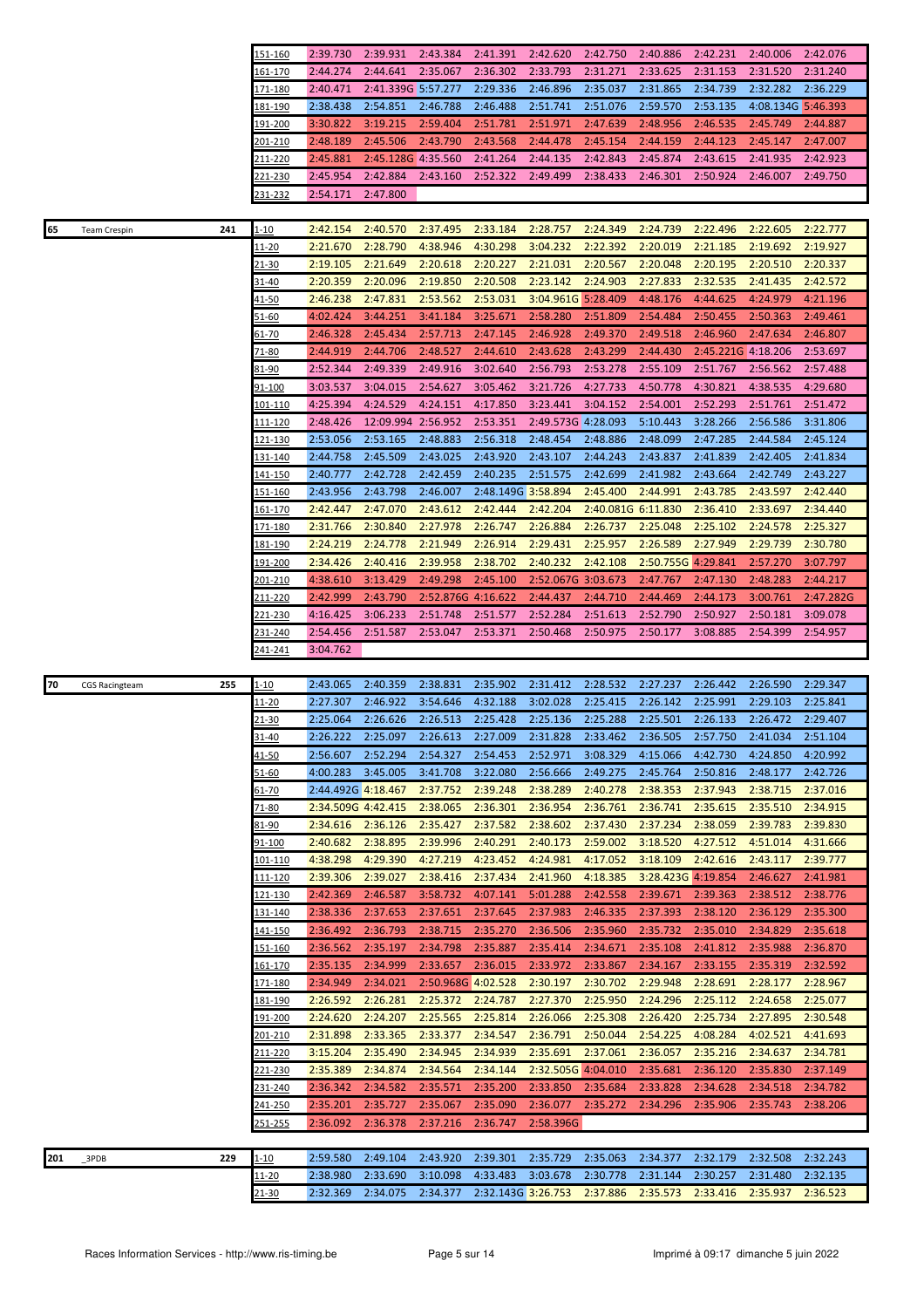|                                 | 31-40                     | 2:34.683             | 2:34.787G 5:21.731   |                      | 2:49.271             | 2:54.796             | 2:54.439             | 2:56.013             | 3:02.845             | 3:13.648                       | 3:10.640                                                                                   |
|---------------------------------|---------------------------|----------------------|----------------------|----------------------|----------------------|----------------------|----------------------|----------------------|----------------------|--------------------------------|--------------------------------------------------------------------------------------------|
|                                 | 41-50                     | 3:25.458             | 3:22.065             | 3:29.066             | 3:27.710             | 4:21.799             | 4:24.256             | 4:21.124             | 4:00.716             | 3:44.488                       | 3:43.550                                                                                   |
|                                 | 51-60                     | 3:22.836             | 2:59.373             | 2:55.987             | 2:56.371             | 2:52.184             | 2:52.836             | 2:55.549             | 2:56.245             | 2:54.516                       | 2:52.650                                                                                   |
|                                 | 61-70                     | 3:38.141G 6:43.805   |                      | 2:57.757             | 2:56.509             | 2:54.318             | 2:56.397             | 2:53.997             | 2:55.145             | 2:53.859                       | 2:57.566                                                                                   |
|                                 | 71-80                     | 2:51.966             | 2:52.817             | 2:52.529             | 2:53.192             | 2:53.474             | 2:53.413             | 2:56.169             | 2:54.166             | 2:56.915                       | 2:57.007                                                                                   |
|                                 | 81-90                     | 2:58.269             | 2:56.183             | 2:57.254             | 2:57.861             | 2:57.821             | 3:01.024             | 3:00.765G 5:25.694   |                      | 3:18.929                       | 4:31.988                                                                                   |
|                                 | 91-100                    | 4:49.236             | 4:33.305             | 4:37.612             | 4:29.747             | 4:23.368             | 4:26.054             | 4:24.049             | 4:20.196             | 3:21.976                       | 3:11.329G                                                                                  |
|                                 | <u> 101-110</u>           | 3:36.725             | 3:02.776             | 2:59.408             | 3:01.915             | 3:02.127             | 3:06.445             |                      | 3:46.516G 6:20.864   | 3:29.421                       | 2:54.443                                                                                   |
|                                 | 111-120                   | 2:54.120             | 3:00.371             | 4:01.738             | 4:07.182             | 5:02.297             | 2:55.965             | 2:51.428             | 2:51.617             | 2:52.341                       | 2:50.905                                                                                   |
|                                 | 121-130                   | 2:49.027             | 2:51.313             | 2:49.560             | 2:48.801             | 2:48.353             | 2:48.296             | 2:46.973             | 2:46.985             | 2:46.354                       | 2:46.936                                                                                   |
|                                 | 131-140                   | 2:45.272             | 2:45.377             | 2:47.702             | 2:44.330             | 2:46.977             | 2:45.734             | 2:44.369             | 2:44.676             | 2:44.062                       | 2:44.673G                                                                                  |
|                                 | <u>141-150</u>            | 4:58.758             | 2:57.911             | 2:56.597<br>2:55.608 | 2:55.026<br>2:54.171 | 2:55.596             | 2:55.512<br>2:52.888 | 2:54.054             | 2:53.562             | 2:51.902<br>2:50.819           | 2:52.122                                                                                   |
|                                 | 151-160<br>161-170        | 2:57.790<br>2:49.086 | 2:52.942<br>2:51.583 | 2:50.963             | 2:52.022             | 2:53.040<br>2:47.243 | 2:48.144             | 2:52.209<br>2:45.152 | 2:52.825<br>2:43.471 | 2:45.586                       | 2:51.384<br>2:49.493G                                                                      |
|                                 | 171-180                   | 5:50.075             | 2:51.344             | 2:48.190             | 2:47.415             | 2:45.608             | 2:45.943             | 2:43.505             | 2:42.611             | 2:44.502                       | 2:42.108                                                                                   |
|                                 | <u>181-190</u>            | 2:43.196             | 2:47.176             | 2:50.778             | 2:49.436             | 2:50.812             | 2:52.373             | 2:56.045G 4:12.519   |                      | 3:11.030                       | 4:04.226                                                                                   |
|                                 | <u> 191-200</u>           | 4:40.384             | 3:12.952             | 3:11.604             | 2:58.260             | 2:52.465             | 2:53.632             | 2:54.265             | 2:51.639             | 2:52.857                       | 2:52.817G                                                                                  |
|                                 | <u>201-210</u>            | 5:02.855             | 2:56.856             | 2:56.099             | 2:55.261             | 2:54.002             | 2:53.117             | 2:56.902             | 2:56.323             | 2:53.348                       | 2:51.843                                                                                   |
|                                 | 211-220                   | 2:52.260             | 2:51.683             | 2:53.037             | 3:08.833             | 2:53.038             | 2:52.922             | 2:50.892             | 2:52.703             | 2:51.494                       | 2:52.507                                                                                   |
|                                 | 221-229                   | 2:52.681             | 2:55.184             | 2:51.658             | 2:51.290             | 2:50.201             | 2:50.660             | 2:50.432             | 2:52.516             | 2:50.588                       |                                                                                            |
|                                 |                           |                      |                      |                      |                      |                      |                      |                      |                      |                                |                                                                                            |
| 206<br>226<br><b>BRV-Racing</b> | <u>1-10</u>               | 3:02.446             | 2:55.604             | 2:50.352             | 2:49.695             | 2:48.733             | 2:47.294             | 2:47.300             | 2:46.937             | 2:46.721                       | 14:39.552G                                                                                 |
|                                 | 11-20                     | 15:12.716 2:45.766   |                      | 2:41.311             | 2:36.630             | 2:36.912             | 2:35.992             | 2:37.428             | 2:40.331             | 2:38.719                       | 2:40.008                                                                                   |
|                                 | 21-30                     | 2:38.893             | 2:40.043             | 2:37.261             | 2:41.637             | 2:44.365             | 2:45.155             | 2:50.932             | 2:52.754             | 2:54.426                       | 2:57.656                                                                                   |
|                                 | 31-40                     | 3:13.213G 6:47.424   |                      | 3:23.190             | 3:25.021             | 3:25.126             | 4:14.214             | 4:22.932             | 4:20.996             | 4:00.469                       | 3:45.397                                                                                   |
|                                 | 41-50                     | 3:43.257             | 3:21.808             | 3:06.090             | 2:58.139             | 3:06.525             | 2:56.407             | 2:56.776             | 2:57.014             | 2:54.935                       | 2:58.129                                                                                   |
|                                 | <u>51-60</u>              | 2:53.295             | 2:52.583             | 2:51.959             | 2:51.906             | 2:51.738             | 2:53.025             | 2:52.314             | 2:54.446             | 2:59.619                       | 2:51.932                                                                                   |
|                                 | <u>61-70</u>              | 2:53.558             | 2:50.990             | 2:55.011             | 3:10.208             | 2:52.585             | 2:52.868             | 2:55.144             | 2:58.084G 6:01.466   |                                | 2:50.334                                                                                   |
|                                 | 71-80                     | 2:52.894             | 2:50.648             | 2:49.972             | 2:51.305             | 2:59.676             | 2:52.442             | 2:49.934             | 2:48.567             | 2:51.008                       | 2:56.344                                                                                   |
|                                 | 81-90                     | 4:18.970             | 4:44.504             | 4:46.580             | 4:35.756<br>2:53.209 | 4:37.038             | 4:28.905             | 4:26.545             | 4:22.873             | 4:24.863<br>2:55.770           | 4:15.315                                                                                   |
|                                 | <u>91-100</u><br>101-110  | 3:24.835<br>3:18.532 | 3:03.992<br>2:52.729 | 2:52.048<br>2:49.463 | 2:47.614             | 2:57.153<br>2:46.041 | 2:52.366<br>2:50.637 | 2:49.729<br>4:41.291 | 2:52.681<br>4:06.894 | 4:55.852G 5:00.029             | 3:12.192                                                                                   |
|                                 | <u>111-120</u>            | 2:57.466             | 3:06.038             | 3:04.860             | 3:03.839             | 2:56.825             | 2:56.530             | 2:58.524             | 2:55.192             | 2:54.153                       | 2:58.127                                                                                   |
|                                 | 121-130                   | 2:57.149             | 2:58.743             | 2:52.329             | 2:55.522             | 2:53.911             | 2:57.118G 3:38.929   |                      | 2:58.560             | 2:56.210                       | 2:56.061                                                                                   |
|                                 | 131-140                   | 2:51.176             | 2:49.059             | 2:52.156             | 2:53.960             | 2:52.889             | 2:53.548             | 2:55.014             | 2:54.705             | 2:55.576                       | 2:51.551                                                                                   |
|                                 | <u>141-150</u>            | 2:51.217             | 2:51.717             | 2:56.097             | 2:50.454             | 2:51.254             | 2:51.652             | 2:53.562             | 2:52.557G 4:38.989   |                                | 2:56.066                                                                                   |
|                                 | <u>151-160</u>            | 2:51.157             | 2:54.036             | 2:52.581             | 2:50.989             | 2:48.895             | 2:51.015             | 2:46.483             | 2:48.205             | 2:44.034                       | 2:42.598                                                                                   |
|                                 | 161-170                   | 2:43.549             | 2:43.073             | 2:42.728             | 2:43.526             | 2:44.015             | 2:41.797             | 2:43.875             | 2:41.287             | 2:38.530                       | 2:40.460                                                                                   |
|                                 | <u>171-180</u>            | 2:40.581             | 2:40.288             | 2:41.751             | 2:45.457             | 2:42.610             | 2:44.248             | 2:45.966             | 2:47.436             | 2:49.053                       | 2:50.903                                                                                   |
|                                 | 181-190                   |                      |                      |                      |                      |                      |                      |                      |                      |                                | 2:53.781 2:52.600 3:27.357 4:05.494 4:39.797 3:11.754 2:54.540 2:53.422 2:52.760 2:57.918G |
|                                 | 191-200                   | 5:42.666             | 2:50.643             | 2:47.479             | 2:46.075             | 2:46.726             | 2:45.129             | 2:43.758             | 2:43.856             | 3:05.237                       | 2:45.595                                                                                   |
|                                 | 201-210                   | 2:46.476             | 2:46.661             | 2:44.725             | 2:45.503             | 2:44.229             | 2:46.474             | 2:45.763             | 2:45.572             | 2:47.000                       | 2:45.722                                                                                   |
|                                 | 211-220                   | 2:47.544             | 2:45.682             | 2:45.939             | 2:44.300             | 2:44.677             | 2:46.710             | 2:45.630             | 2:46.776             | 2:47.979                       | 2:45.574                                                                                   |
|                                 | 221-226                   | 2:43.183             | 2:44.407             | 2:47.010             | 2:44.836             | 2:47.741             | 3:05.335             |                      |                      |                                |                                                                                            |
|                                 |                           |                      |                      |                      |                      | 2:35.702             |                      |                      |                      |                                |                                                                                            |
| 207<br>243<br>FSA               | $1 - 10$<br><u> 11-20</u> | 2:50.894<br>2:32.073 | 2:45.114<br>2:34.840 | 2:42.140<br>3:39.444 | 2:36.991<br>4:33.588 | 3:03.158             | 2:31.421<br>2:30.652 | 2:32.063<br>2:29.688 | 2:29.154<br>2:29.325 | 2:31.616<br>2:30.677           | 2:30.616<br>2:31.457                                                                       |
|                                 | 21-30                     | 2:31.302             | 2:30.757             | 2:31.956             | 2:29.236             | 2:29.151             | 2:29.792             | 2:30.624             | 2:30.418             | 2:30.853                       | 2:29.407                                                                                   |
|                                 | 31-40                     | 2:29.595             | 2:29.598             | 2:30.272             | 2:31.687             | 2:32.739             | 2:37.718             | 2:40.970             | 2:42.776             | 3:02.411                       | 2:50.204                                                                                   |
|                                 | <u>41-50</u>              | 2:54.278             | 2:56.170             | 3:00.095             | 3:01.664             | 3:18.620             | 4:46.430             | 4:42.635             | 4:25.277             | 4:21.324                       | 4:01.966                                                                                   |
|                                 | 51-60                     | 3:44.543             | 3:41.409             | 3:24.804             | 3:00.267             | 2:50.052             | 2:48.811             | 2:47.377             | 2:47.126             | 2:44.780                       | 2:45.794G                                                                                  |
|                                 | $61 - 70$                 | 5:25.602             | 2:48.169             | 2:48.915             | 2:45.682             | 2:43.937             | 2:45.748             | 2:46.184             | 2:44.012             | 2:44.275                       | 2:47.025                                                                                   |
|                                 | 71-80                     | 2:43.102             | 2:46.139             | 2:42.120             | 2:42.216             | 2:42.675             | 2:59.064             | 2:42.830             | 2:43.021             | 2:44.020                       | 2:43.302                                                                                   |
|                                 | 81-90                     | 2:44.134             | 2:44.556             | 2:47.286             | 2:43.533             | 2:48.347             | 2:49.224             | 2:47.743             | 2:48.623             | 2:50.635                       | 2:49.505                                                                                   |
|                                 | 91-100                    | 2:48.812             | 2:50.783             | 2:56.766             | 4:20.669             | 4:44.500             | 4:47.094             | 4:35.775             | 4:36.699             | 4:28.563                       | 4:26.711                                                                                   |
|                                 | 101-110                   | 4:22.862             | 4:25.136             | 4:15.044             | 3:25.288             | 2:50.874             | 2:48.586             | 2:48.020             | 2:50.017             | 2:48.061                       | 2:48.228                                                                                   |
|                                 | 111-120                   | 2:46.912             | 2:54.075             | 3:35.396             | 3:27.628             | 2:49.773             | 2:45.356             | 2:43.201G 5:11.549   |                      | 5:10.109                       | 3:32.394                                                                                   |
|                                 | <u> 121-130</u>           | 2:58.916             | 3:27.504             | 3:02.182             | 2:56.130             | 2:54.689             | 2:55.849             | 2:58.084             | 2:52.611             | 2:53.326                       | 2:53.909                                                                                   |
|                                 | <u>131-140</u>            | 2:53.282             | 2:53.669             | 2:51.420             | 2:49.512             | 2:51.894             | 2:50.665             | 2:51.301             | 2:49.491             | 2:52.770                       | 2:54.560                                                                                   |
|                                 | 141-150                   | 2:48.937             | 2:50.295             | 2:50.101             | 2:48.210             | 2:49.186             | 2:49.223             | 2:50.355             | 2:48.643             | 2:55.395                       | 2:52.644                                                                                   |
|                                 | <u>151-160</u>            | 2:49.709             | 2:49.288             | 2:48.505             | 2:48.827             | 2:47.480             | 2:48.690             | 2:49.316             | 2:47.914             | 2:46.690                       | 2:52.709                                                                                   |
|                                 | <u>161-170</u><br>171-180 | 2:48.700<br>2:47.005 | 2:49.475<br>2:44.033 | 2:46.362<br>2:36.457 | 2:47.510<br>2:34.228 | 2:47.647<br>2:35.653 | 2:46.903<br>2:34.456 | 2:46.533<br>2:31.345 | 2:47.555<br>2:31.822 | 2:47.053G 4:29.799<br>2:32.937 | 2:31.649                                                                                   |
|                                 | <u> 181-190</u>           | 2:31.560             | 2:30.364             | 2:32.652             | 2:31.442             | 2:31.221             | 2:34.309             | 2:32.976             | 2:32.197             | 2:33.138                       | 2:34.597                                                                                   |
|                                 | 191-200                   | 2:36.549             | 2:37.604             | 2:39.597             | 2:40.506             | 2:40.066             | 2:41.843             | 2:52.622             | 2:52.930             | 4:07.124                       | 4:02.924                                                                                   |
|                                 | <u>201-210</u>            | 4:42.079             | 3:15.052             | 2:48.748             | 2:43.243             | 2:42.263             | 2:44.691             | 2:47.321             | 2:45.827             | 2:42.316                       | 2:43.959                                                                                   |
|                                 |                           |                      |                      |                      |                      |                      |                      |                      |                      |                                |                                                                                            |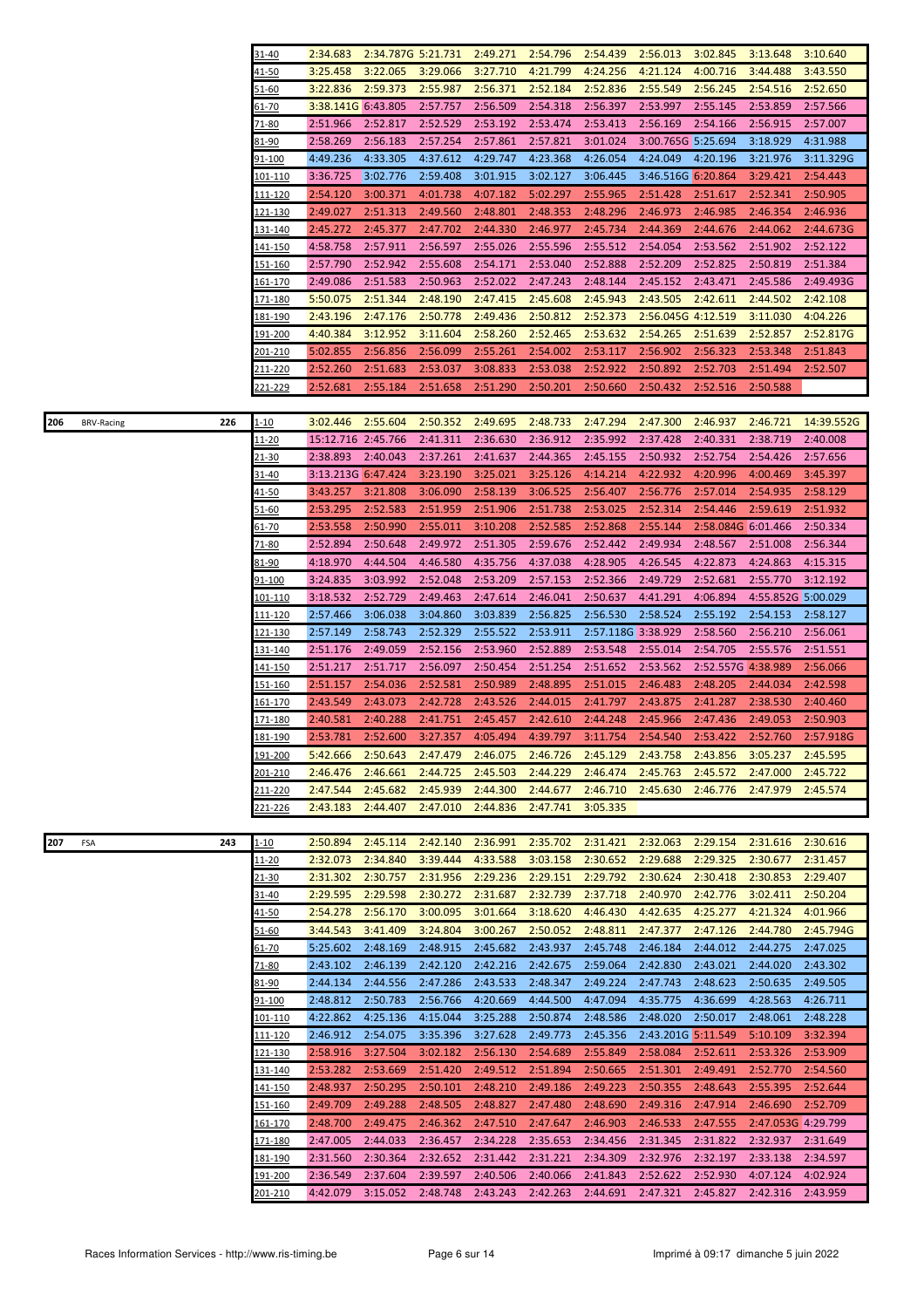| 211-220 |                            |  | 2:42.400 2:41.704 2:41.214 2:41.796 2:40.563 2:40.244 2:44.724 2:41.621 2:40.186 2:41.144  |  |  |  |
|---------|----------------------------|--|--------------------------------------------------------------------------------------------|--|--|--|
| 221-230 |                            |  | 2:41.229 2:41.116 2:40.990 2:42.880 2:43.163G 4:27.771 2:45.077 2:48.796 2:41.772 2:43.419 |  |  |  |
| 231-240 |                            |  | 2:43.604 2:57.054 2:44.564 2:43.645 2:44.468 2:44.241 2:45.169 2:45.140 2:43.886 2:43.944  |  |  |  |
| 241-243 | 2:47.320 2:42.058 2:43.751 |  |                                                                                            |  |  |  |

| 219<br><b>KMD 219</b>   | 250 | $1 - 10$        | 2:44.769           | 2:39.489 | 2:38.218           | 2:34.862           | 2:30.297 | 2:28.658           | 2:28.493           | 2:27.738           | 2:28.028           | 2:27.939 |
|-------------------------|-----|-----------------|--------------------|----------|--------------------|--------------------|----------|--------------------|--------------------|--------------------|--------------------|----------|
|                         |     | <u> 11-20</u>   | 2:27.317           | 2:46.739 | 3:54.671           | 4:32.126           | 3:02.412 | 2:28.969           | 2:26.372           | 2:26.476           | 2:26.028           | 2:26.119 |
|                         |     | <u>21-30</u>    | 2:26.426           | 2:26.664 | 2:26.352           | 2:26.145           | 2:26.399 | 2:26.361           | 2:26.162           | 2:27.358           | 2:26.523           | 2:27.825 |
|                         |     | 31-40           | 2:26.714           | 2:26.171 | 2:26.920           | 2:28.179           | 2:29.685 | 2:31.640           | 2:35.117           | 2:45.092           | 2:42.450           | 2:43.067 |
|                         |     | 41-50           | 2:46.953           | 2:49.577 | 2:50.350           | 2:49.986           | 2:50.736 | 3:06.261G 5:03.331 |                    | 4:41.642           | 4:24.731           | 4:20.432 |
|                         |     | 51-60           | 4:00.889           | 3:44.674 | 3:43.446           | 3:20.347           | 2:52.450 | 2:48.140           | 2:45.055           | 2:44.322           | 2:43.846           | 2:43.370 |
|                         |     | 61-70           | 2:45.006           | 2:44.092 | 2:41.282           | 2:42.512           | 2:41.738 | 2:43.336           | 2:41.518           | 2:41.226           | 2:41.803           | 2:42.539 |
|                         |     | 71-80           | 2:40.502           | 2:41.537 | 2:40.506           | 2:41.211           | 2:45.039 | 2:42.778           | 2:40.885           | 2:44.294           | 2:49.388           | 2:40.933 |
|                         |     |                 |                    |          |                    |                    |          |                    |                    |                    |                    | 2:52.724 |
|                         |     | 81-90           | 2:39.546           | 2:41.472 | 2:48.573           | 2:40.719           |          | 2:40.571G 4:17.037 | 2:58.107           | 2:49.813           | 2:49.835           |          |
|                         |     | 91-100          | 3:01.427           | 2:53.552 | 2:56.515           | 2:58.528           | 2:54.915 | 3:35.492           | 4:41.718           | 4:46.405           | 4:35.282           | 4:37.328 |
|                         |     | <u> 101-110</u> | 4:29.370           | 4:26.707 | 4:22.127           | 4:24.474           | 4:16.922 | 3:21.582           | 2:53.865           | 2:53.503           | 2:52.565           | 2:57.666 |
|                         |     | <u>111-120</u>  | 2:49.754           | 2:49.545 | 2:47.996           | 2:51.639           | 3:16.702 | 3:24.342           | 2:51.605           | 2:47.834           | 2:47.433           | 2:49.053 |
|                         |     | 121-130         | 2:50.097           | 4:41.488 | 4:08.067           | 4:57.725           | 2:48.118 | 2:48.188           | 2:45.280           | 2:45.620           | 2:47.891           | 2:50.743 |
|                         |     | <u>131-140</u>  | 2:45.103           | 2:45.752 | 2:45.707           | 2:45.326           | 2:42.658 | 2:43.767           | 2:43.335           | 2:57.947           | 2:42.611G 4:06.181 |          |
|                         |     | 141-150         | 2:42.735           | 2:44.719 | 2:41.472           | 2:41.654           | 2:42.053 | 2:40.435           | 2:39.345           | 2:39.551           | 2:41.249           | 2:40.402 |
|                         |     | <u>151-160</u>  | 2:40.670           | 2:41.207 | 2:39.294           | 2:40.616           | 2:39.962 | 2:42.451           | 2:41.508           | 2:39.949           | 2:39.389           | 2:40.311 |
|                         |     | 161-170         | 2:40.440           | 2:38.181 | 2:37.491           | 2:39.738           | 2:39.636 | 2:38.747           | 2:39.672           | 2:37.627           | 2:37.527           | 2:36.639 |
|                         |     | 171-180         | 2:36.555           | 2:34.676 | 2:34.692           | 2:33.980           | 2:33.225 | 2:31.943           | 2:31.961           | 2:30.888           | 2:32.725           | 2:30.203 |
|                         |     | 181-190         | 2:29.007           | 2:29.074 | 2:28.776           | 2:29.388           | 2:28.611 | 2:28.387           | 2:28.019           | 2:28.196           | 2:30.541           | 2:29.425 |
|                         |     | 191-200         | 2:58.372G 4:22.154 |          | 2:32.173           | 2:31.283           | 2:35.831 | 2:35.080           | 2:38.745           | 2:38.005           | 2:39.160           | 2:39.531 |
|                         |     | 201-210         | 2:40.629           | 2:53.955 | 2:50.848G 3:34.786 |                    | 4:03.175 | 4:40.506           | 3:12.289           | 2:44.332           | 2:41.682           | 2:41.198 |
|                         |     | 211-220         | 2:39.132           | 2:41.181 | 2:40.145           | 2:39.606           | 2:41.971 | 2:39.124           | 2:39.614           | 2:38.883           | 2:39.925           | 2:47.409 |
|                         |     |                 |                    |          |                    |                    |          |                    |                    |                    |                    |          |
|                         |     | 221-230         | 2:38.466           | 2:39.437 | 2:39.365           | 2:39.494           | 2:39.806 | 2:40.426           | 2:40.177           | 2:40.531           | 2:40.592           | 2:40.029 |
|                         |     | 231-240         | 2:39.821           | 2:39.227 | 2:41.306           | 2:40.618           | 2:39.190 | 2:39.561           | 2:39.465           | 2:38.365           | 2:39.858           | 2:38.463 |
|                         |     | 241-250         | 2:41.944           | 2:43.629 | 2:37.856           | 2:38.163           | 2:40.631 | 2:38.749           | 2:38.702           | 2:37.762           | 2:40.485           | 2:40.134 |
|                         |     | 251-250         |                    |          |                    |                    |          |                    |                    |                    |                    |          |
|                         |     |                 |                    |          |                    |                    |          |                    |                    |                    |                    |          |
| 222<br>Speed4fun Angels | 190 | $1 - 10$        | 2:53.990           | 2:52.071 | 2:44.084           | 2:42.563           | 2:36.277 | 2:34.628           | 2:35.579           | 2:32.552           | 2:32.201           | 2:32.672 |
|                         |     | 11-20           | 2:36.846           | 2:35.050 | 3:08.901           | 4:33.883           | 3:04.061 | 2:32.135           | 2:32.289           | 2:32.391           | 2:32.419           | 2:32.841 |
|                         |     | 21-30           | 2:33.119           | 2:32.558 | 2:32.083           | 2:31.154           | 2:32.656 | 2:32.013           | 2:31.211           | 2:29.708           | 2:31.953           | 2:31.891 |
|                         |     | 31-40           | 2:31.806G 5:09.294 |          | 2:54.495           | 2:53.860           | 2:53.017 | 2:53.213           | 2:57.647           | 3:01.059           | 3:10.512           | 3:17.286 |
|                         |     | 41-50           | 3:15.466           | 3:16.393 | 3:28.524           | 4:16.086           | 4:42.774 | 4:25.132           | 4:19.224G 4:32.143 |                    | 3:44.203           | 3:41.352 |
|                         |     | 51-60           | 3:26.074           | 2:59.751 | 3:03.382           | 2:59.164           | 2:57.702 | 2:56.614           | 2:57.892           | 2:56.136G 4:58.683 |                    | 2:48.439 |
|                         |     | 61-70           | 2:46.997           | 2:48.507 | 2:46.088           | 2:45.013           | 2:44.795 | 2:46.906           | 2:44.842           | 2:43.904           | 2:44.342           | 2:43.613 |
|                         |     | $71 - 80$       | 2:43.117           | 2:42.761 | 2:42.474           | 2:42.551           | 2:43.423 | 2:43.066           | 2:42.831           | 2:42.571           | 2:42.531           | 2:43.742 |
|                         |     | 81-90           | 2:44.575           | 2:46.294 | 2:47.784           | 2:45.556           | 2:44.858 | 2:47.247           | 2:46.304           | 2:48.381           | 3:01.623           | 2:50.853 |
|                         |     | <u>91-100</u>   | 2:49.669G 5:22.682 |          | 3:26.901           | 4:52.669           | 4:31.094 | 4:39.969           | 4:31.024           | 4:26.274           | 4:23.471           | 4:23.385 |
|                         |     | 101-110         | 4:17.606           | 3:22.698 | 3:02.460           | 2:58.988           | 2:56.701 | 2:54.098           | 2:52.915           | 2:50.464           | 2:51.780           | 2:49.628 |
|                         |     | 111-120         | 2:58.156           | 3:07.537 | 2:55.302G 3:04.596 |                    | 2:48.721 | 2:46.145           | 9:19.039           | 2:49.983           | 4:22.865G 4:40.840 |          |
|                         |     | <u>121-130</u>  | 2:55.923           | 3:00.802 | 3:00.400           | 2:57.151           | 2:54.613 | 2:52.664           | 2:50.662           | 2:51.607           | 2:52.411           | 2:56.861 |
|                         |     | <u>131-140</u>  | 2:51.774           | 2:49.131 | 2:48.458           | 2:48.521           | 2:48.227 | 2:53.046           | 2:47.103           | 2:46.494           | 2:46.533           | 2:48.858 |
|                         |     | 141-150         | 2:53.552           | 2:48.878 | 2:51.297G 7:04.233 |                    | 2:57.995 | 2:56.143           | 2:56.137           | 2:57.456           | 2:51.431           | 2:53.584 |
|                         |     | <u>151-160</u>  | 2:50.051           | 2:50.023 | 2:53.823           | 2:52.948           | 2:52.986 | 2:52.702           | 2:47.112           | 2:47.194           | 2:44.692           | 2:47.160 |
|                         |     | 161-170         | 2:57.753           | 2:47.161 | 2:46.915           | 2:46.379           | 2:44.322 | 2:43.767           | 2:42.273           | 2:49.126           | 2:41.981           | 2:40.524 |
|                         |     |                 |                    |          |                    |                    |          |                    |                    |                    |                    |          |
|                         |     | <u>171-180</u>  | 2:40.572           | 2:40.063 | 2:40.770           | 2:39.354G 4:03.583 |          | 2:32.519           | 2:30.051           | 2:28.197           | 2:28.881           | 2:31.104 |
|                         |     | <u>181-190</u>  | 2:29.369           | 2:29.248 | 2:30.544           | 2:32.040           |          | 2:40.521G 2:54.198 | 2:40.093           | 2:42.014           | 2:42.180           | 2:43.648 |
|                         |     | 191-190         |                    |          |                    |                    |          |                    |                    |                    |                    |          |
|                         |     |                 |                    |          |                    |                    |          |                    |                    |                    |                    |          |
| 228<br>Gaban Motorsport | 249 | $1 - 10$        | 2:44.919           | 2:40.404 | 2:38.916           | 2:34.314           | 2:33.207 | 2:29.421           | 2:27.742           | 2:30.753           | 2:29.733           | 2:28.233 |
|                         |     | 11-20           | 2:28.889           | 2:41.248 | 3:53.494           | 4:31.407           | 3:01.492 | 2:27.847           | 2:28.179           | 2:27.132           | 2:28.713           | 2:27.542 |
|                         |     | 21-30           | 2:29.307           | 2:27.306 | 2:27.350           | 2:27.412           | 2:28.058 | 2:26.746           | 2:26.780           | 2:27.173           | 2:27.550           | 2:28.892 |
|                         |     | 31-40           | 2:27.679           | 2:27.846 | 2:27.266           | 2:30.572           | 2:29.318 | 2:34.830           | 2:38.365           | 2:38.926           | 2:44.434           | 2:48.215 |
|                         |     | 41-50           | 2:46.680           | 2:49.295 | 2:52.278           | 2:54.401           | 2:57.959 | 3:03.540           | 4:14.254           | 4:39.270G 4:48.841 |                    | 4:19.363 |
|                         |     | 51-60           | 3:59.536           | 3:48.028 | 3:41.853           | 3:21.098           | 2:50.440 | 2:50.301           | 2:49.212           | 2:46.110           | 2:46.434           | 2:46.372 |
|                         |     | 61-70           | 2:45.353           | 2:44.153 | 2:44.719           | 2:43.686           | 2:42.718 | 2:41.405           | 2:40.684           | 2:46.701           | 2:45.299           | 2:39.309 |
|                         |     | $71 - 80$       | 3:00.388           | 2:41.681 | 2:42.722           | 2:42.011           | 2:40.355 | 2:40.685           | 2:41.212           | 2:41.832           | 2:40.842           | 2:40.759 |
|                         |     | 81-90           | 2:42.742           | 2:39.596 | 2:40.302           | 2:42.594           | 2:42.699 | 2:42.447           | 2:42.197           | 2:42.426           | 2:42.285           | 2:43.234 |
|                         |     | <u>91-100</u>   | 2:44.041           | 2:45.274 | 2:47.200           | 2:48.550           | 2:50.942 | 3:05.286           | 3:18.694           | 4:30.721           | 4:50.858           | 4:31.037 |
|                         |     | <u> 101-110</u> | 4:38.159           | 4:30.005 | 4:24.002           | 4:23.826G 4:58.551 |          | 4:20.183           | 3:32.477           | 2:58.089           | 2:54.586           | 2:51.339 |
|                         |     | <u> 111-120</u> | 2:50.463           | 2:46.540 | 2:46.674           | 2:47.025           | 2:48.047 | 2:54.350           | 3:09.401           | 2:51.788           | 2:46.677           | 2:44.944 |
|                         |     | <u>121-130</u>  | 2:44.664           | 2:47.458 | 4:41.414           | 4:09.596           | 4:54.067 | 2:43.856           | 2:43.195           | 2:42.078           | 2:43.423           | 2:41.864 |
|                         |     |                 |                    |          |                    |                    |          |                    |                    |                    |                    |          |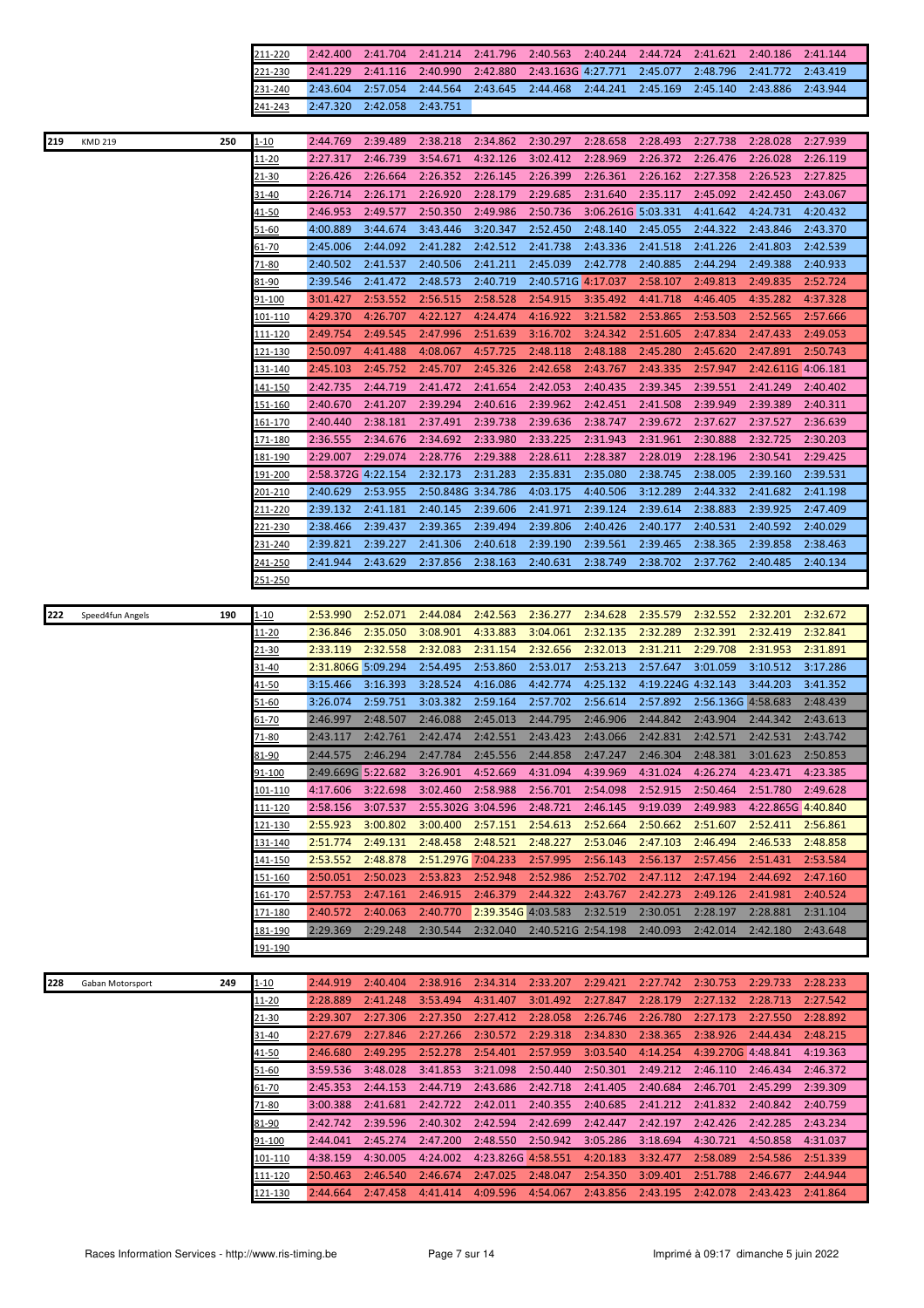|     |                         |     | 131-140         | 3:38.939           | 2:41.547             | 2:42.309             | 2:42.435           | 2:41.308             | 2:41.142 | 2:46.970           | 2:40.663           | 2:40.120           | 2:40.608             |
|-----|-------------------------|-----|-----------------|--------------------|----------------------|----------------------|--------------------|----------------------|----------|--------------------|--------------------|--------------------|----------------------|
|     |                         |     | 141-150         | 2:40.531           | 2:40.774             | 2:49.808             | 2:42.496           | 2:39.976             | 2:40.363 | 2:41.395           | 2:41.235           | 2:41.281           | 2:40.282             |
|     |                         |     | 151-160         | 2:40.264           | 2:41.337             | 2:41.162             | 2:42.950           | 2:40.010             | 2:40.380 | 2:40.112           | 2:39.665           | 2:39.305           | 3:02.523             |
|     |                         |     | 161-170         | 2:43.927           | 2:44.843             | 2:44.917             | 2:42.153G 4:12.196 |                      | 2:48.473 | 2:48.815           | 2:47.653           | 2:45.953           | 2:46.114             |
|     |                         |     | 171-180         | 2:43.366           | 2:44.114             | 2:43.853             | 2:39.952           | 2:40.588             | 2:37.478 | 2:40.347           | 2:41.035           | 2:35.813           | 2:35.247             |
|     |                         |     | <u>181-190</u>  | 2:32.364           | 2:32.550             | 2:32.305             | 2:33.380           | 2:32.089             | 2:31.402 | 2:34.288           | 2:31.261           | 2:33.148           | 2:34.489             |
|     |                         |     | 191-200         | 2:33.334           | 2:35.199             | 2:34.818             | 2:36.016           | 2:37.331             | 2:40.945 | 2:40.474           | 2:42.843           | 2:45.678           | 2:45.744             |
|     |                         |     | 201-210         | 2:43.371G 3:54.121 |                      | 2:52.024             | 3:26.421           | 4:05.442             | 4:39.918 | 3:11.346           | 2:44.446           | 2:44.204           | 2:42.702             |
|     |                         |     | 211-220         | 2:42.313           | 2:46.088             | 2:43.359             | 2:42.831           | 2:42.746             | 2:41.939 | 2:41.001           | 2:43.240           | 2:42.587           | 2:40.725             |
|     |                         |     | 221-230         | 2:41.896           | 2:44.218             | 2:41.723             | 2:41.698           | 2:41.398             | 2:41.450 | 2:40.746           | 2:41.061           | 2:52.839           | 2:44.012             |
|     |                         |     | 231-240         | 2:43.178           | 2:41.487G 3:23.489   |                      | 2:41.672           | 2:41.014             | 2:41.285 | 2:40.674           | 2:39.970           | 2:40.644           | 2:40.145             |
|     |                         |     | 241-249         | 2:40.471           | 2:38.889             | 2:42.798             | 2:42.407           | 2:40.337             | 2:40.659 | 2:40.440           | 2:39.129           | 2:39.500           |                      |
|     |                         |     |                 |                    |                      |                      |                    |                      |          |                    |                    |                    |                      |
| 230 | REVTEAM by Kimy Racing  | 250 | $1 - 10$        | 2:46.929           | 2:42.879             | 2:40.959             | 2:35.223           | 2:32.238             | 2:31.094 | 2:30.004           | 2:30.639           | 2:28.903           | 2:29.580             |
|     |                         |     | 11-20           | 2:29.029           | 2:43.100             | 3:46.114             | 4:32.255           | 3:01.245             | 2:27.144 | 2:27.666           | 2:28.107           | 2:27.841           | 2:28.267             |
|     |                         |     | $21 - 30$       | 2:28.140           | 2:27.661             | 2:27.091             | 2:27.109           | 2:27.530             | 2:28.380 | 2:27.372           | 2:27.168           | 2:28.390           | 2:27.824             |
|     |                         |     |                 |                    | 2:28.147             |                      | 2:28.943           |                      |          |                    |                    |                    |                      |
|     |                         |     | 31-40           | 2:28.202           |                      | 2:28.309             |                    | 2:29.490<br>2:59.378 | 2:33.162 | 2:36.426           | 2:40.165           | 2:41.717           | 2:46.464<br>4:21.125 |
|     |                         |     | <u>41-50</u>    | 2:46.433           | 2:49.766             | 2:55.334             | 2:59.301           |                      | 3:10.039 | 4:00.160           | 4:42.190           | 4:24.244           |                      |
|     |                         |     | <u>51-60</u>    | 4:01.141           | 3:45.287             | 3:40.473             | 3:21.813           | 2:55.318             | 2:52.379 | 2:48.388           | 2:46.879           | 2:43.614G 4:27.062 |                      |
|     |                         |     | $61 - 70$       | 2:49.060           | 2:44.951             | 2:47.962             | 2:47.775           | 2:45.711             | 2:46.073 | 2:45.961           | 2:47.626           | 2:45.006           | 2:42.951             |
|     |                         |     | 71-80           | 2:42.752           | 2:41.792             | 2:45.730             | 2:47.179           | 2:41.840             | 2:42.659 | 2:45.835           | 2:43.727           | 2:41.370           | 2:45.560             |
|     |                         |     | 81-90           | 2:43.217           | 2:41.216             | 2:40.927             | 2:43.149           | 2:41.892             | 2:43.294 | 2:47.117           | 2:44.294           | 2:43.673           | 2:43.383             |
|     |                         |     | 91-100          | 2:45.552           | 2:47.976             | 2:48.106             | 2:49.179           | 2:48.312             | 3:46.857 | 4:42.394           | 4:45.859           | 4:35.791           | 4:37.137             |
|     |                         |     | <u> 101-110</u> | 4:29.562           | 4:26.543             | 4:22.145             | 4:23.844           | 4:16.752             | 3:21.020 | 2:50.453           | 2:45.020           | 2:46.831           | 2:45.300             |
|     |                         |     | 111-120         | 2:46.344           | 2:45.211             | 2:43.041             | 2:47.046G 4:34.944 |                      | 3:08.074 | 2:56.874           | 2:54.969           | 2:50.689           | 2:49.576             |
|     |                         |     | 121-130         | 2:50.447           | 4:23.549             | 4:06.889             | 5:02.580           | 2:52.844             | 2:47.521 | 2:47.112           | 2:47.848           | 2:47.899           | 2:44.486             |
|     |                         |     | 131-140         | 2:45.474           | 2:43.711             | 2:43.178             | 2:42.793           | 2:42.562             | 2:43.453 | 2:43.501           | 2:43.069           | 2:44.002           | 2:41.270             |
|     |                         |     | <u>141-150</u>  | 2:42.212           | 2:41.742             | 2:43.093             | 2:40.977           | 2:42.369             | 2:42.159 | 2:40.929           | 2:40.606           | 2:39.934           | 2:40.564             |
|     |                         |     | 151-160         | 2:40.152           | 2:40.896             | 2:41.352             | 2:39.607           | 2:40.419             | 2:40.983 | 2:41.965           | 2:42.896           | 2:40.487           | 2:40.548             |
|     |                         |     | 161-170         | 2:41.258           | 2:40.789             | 2:40.096             | 2:39.415           | 2:39.223             | 2:41.677 | 2:39.815G 4:05.055 |                    | 2:39.732           | 2:40.434             |
|     |                         |     | 171-180         | 2:37.749           | 2:37.938             | 2:38.463             | 2:35.288           | 2:34.784             | 2:33.106 | 2:37.212           | 2:34.285           | 2:31.622           | 2:31.804             |
|     |                         |     | <u> 181-190</u> | 2:30.672           | 2:31.813             | 2:30.875             | 2:31.461           | 2:33.291             | 2:30.219 | 2:31.641           | 2:29.197           | 2:29.379           | 2:30.539             |
|     |                         |     | <u> 191-200</u> | 2:31.975           | 2:31.361             | 2:31.747             | 2:55.481           | 2:33.257             | 2:34.976 | 2:38.130           | 2:38.100           | 2:39.801           | 2:41.173             |
|     |                         |     | 201-210         | 2:40.822           | 2:54.359             | 2:53.388             | 4:09.127           | 3:02.314             | 2:58.725 | 3:23.905           | 3:17.936           | 2:46.865           | 2:46.041             |
|     |                         |     | 211-220         | 2:41.926           | 2:42.502             | 2:41.852             | 2:41.883           | 2:42.082             | 2:42.105 | 2:42.923           | 2:41.483G 4:00.392 |                    | 2:45.030             |
|     |                         |     | 221-230         | 2:44.094           | 2:43.236             | 2:41.878             | 2:44.696           | 2:42.458             | 2:41.522 | 2:42.690           | 2:43.847           | 2:41.471           | 2:43.221             |
|     |                         |     | 231-240         | 2:40.907           | 2:42.019             | 2:42.031             | 2:42.013           | 2:43.419             | 2:42.154 | 2:40.896           | 2:42.168           | 2:41.514           | 2:42.673             |
|     |                         |     | 241-250         | 2:43.327           | 2:39.779             | 2:41.853             | 2:41.251           | 2:41.156             | 2:41.591 | 2:42.044           | 2:43.863           | 2:44.171           | 3:11.704G            |
|     |                         |     | 251-250         |                    |                      |                      |                    |                      |          |                    |                    |                    |                      |
|     |                         |     |                 |                    |                      |                      |                    |                      |          |                    |                    |                    |                      |
| 231 | Skylimit RT by Gaban MS | 233 | $1 - 10$        | 2:48.613           | 2:42.942             | 2:40.959             | 2:35.616           | 2:32.541             | 2:30.676 | 2:32.263           | 2:29.337           | 2:30.723           | 2:28.545             |
|     |                         |     | <u> 11-20</u>   | 2:30.393           | 2:40.123             | 3:45.158             | 4:33.059           | 3:01.393             | 2:27.391 | 2:29.388           | 2:29.563           | 2:28.232           | 2:28.177             |
|     |                         |     | 21-30           | 2:29.277           | 2:29.755             | 2:31.765             | 2:28.269           | 2:28.970             | 2:28.067 | 2:29.022           | 2:28.998           | 2:30.531           | 2:29.225             |
|     |                         |     | 31-40           | 2:27.880           | 2:29.864             | 2:29.716             | 2:29.783           | 2:32.627             | 2:35.842 | 2:39.485           | 2:42.566           | 2:44.424           | 2:48.164             |
|     |                         |     | <u>41-50</u>    | 2:50.594           | 2:54.769             | 3:01.910             | 3:01.148           | 3:05.130             | 3:48.160 | 3:17.585           | 3:54.713           | 4:22.711           | 4:20.851             |
|     |                         |     | 51-60           | 4:00.730           | 3:45.007             | 3:43.551             | 3:21.316           | 2:50.672             | 2:47.269 | 2:46.801           | 2:44.901           | 2:43.882           | 2:43.286             |
|     |                         |     | 61-70           | 2:42.107G 4:32.477 |                      | 3:00.882             | 2:58.322           | 2:58.618             | 2:56.131 | 2:59.106           | 2:53.494           | 2:51.458           | 2:54.470             |
|     |                         |     | 71-80           | 2:51.980           | 2:50.317             | 2:52.192             | 2:52.242           | 2:48.182             | 2:50.788 | 2:49.426           | 2:48.194           | 2:47.444           | 2:50.491             |
|     |                         |     | 81-90           | 2:49.958           | 2:49.190             | 2:49.470             | 2:49.254           | 2:51.571             | 2:51.190 | 2:59.408           | 3:10.850           | 3:17.859           | 3:17.460             |
|     |                         |     | <u>91-100</u>   | 3:10.487           | 3:15.753             | 3:16.992             | 3:16.511           | 4:34.917             | 4:47.820 | 4:34.295           | 4:37.354           | 4:29.083G 5:04.670 |                      |
|     |                         |     | <u> 101-110</u> | 4:23.695           | 4:22.320             | 4:19.929             | 3:33.704           | 2:59.805             | 2:59.456 | 2:57.218           | 2:56.414           | 2:54.684           | 2:51.773             |
|     |                         |     | <u> 111-120</u> | 2:57.344           | 4:18.313             | 3:29.291             | 2:51.410           | 2:51.458             | 2:50.243 | 2:50.901           | 2:52.097           | 4:42.711           | 3:29.898             |
|     |                         |     | <u> 121-130</u> | 2:59.102           | 3:26.419             | 2:48.855             | 2:50.128           | 2:47.974             | 2:48.979 | 2:46.688           | 2:45.638           | 2:47.295           | 2:46.932             |
|     |                         |     | 131-140         | 2:46.560           | 2:48.746             | 2:47.643             | 2:46.724           | 2:47.765             | 2:45.902 | 2:46.993           | 2:46.948           | 2:46.217           | 2:47.050             |
|     |                         |     | 141-150         | 2:47.034           | 2:47.220             | 2:44.997             | 2:45.059           | 2:44.500             | 2:44.325 | 2:45.349           | 2:45.739           | 2:45.003G 4:22.703 |                      |
|     |                         |     | 151-160         | 34:13.911 2:42.860 |                      | 2:41.436             | 2:39.394           | 2:40.064             | 2:39.133 | 2:38.468           | 2:39.010           | 2:38.718           | 2:38.969             |
|     |                         |     | <u> 161-170</u> | 2:37.083           | 2:35.808             | 2:37.909             | 2:37.726           | 2:37.271             | 2:34.675 | 2:32.317           | 2:33.028           | 2:32.819           | 2:34.592             |
|     |                         |     | <u> 171-180</u> | 2:34.001           | 2:36.455             | 2:33.027             | 2:31.987           | 2:34.170             | 2:37.541 | 2:34.493           | 2:34.090           | 2:35.159           | 2:37.950             |
|     |                         |     | 181-190         | 2:36.382           | 2:39.989             | 2:42.056             | 2:43.427           | 2:42.552             | 2:41.967 | 2:50.837           | 2:54.298           | 4:08.065           | 3:01.193G            |
|     |                         |     | 191-200         | 6:07.924           | 3:13.836             | 2:51.802             | 2:48.479           | 2:48.450             | 2:47.565 | 2:48.426           | 2:48.467           | 2:46.402           | 2:47.556             |
|     |                         |     |                 |                    |                      |                      |                    |                      |          |                    |                    |                    |                      |
|     |                         |     | 201-210         | 2:47.094           | 2:47.798             | 2:47.747             | 2:48.335           | 2:47.556             | 2:46.803 | 2:44.720           | 2:45.547           | 2:45.659           | 2:47.466             |
|     |                         |     | 211-220         | 2:46.316           | 2:45.795             | 2:45.699             | 2:45.460           | 2:46.978             | 2:49.502 | 2:47.219           | 2:46.017           | 2:47.140           | 2:45.214             |
|     |                         |     | <u>221-230</u>  | 2:43.955           | 2:43.343<br>2:47.088 | 2:45.768<br>2:47.605 | 2:47.496           | 2:44.736             | 2:44.729 | 2:44.733           | 2:44.961           | 2:44.679           | 2:45.091             |
|     |                         |     | 231-233         | 2:46.890           |                      |                      |                    |                      |          |                    |                    |                    |                      |
|     |                         |     |                 |                    |                      |                      |                    |                      |          |                    |                    |                    |                      |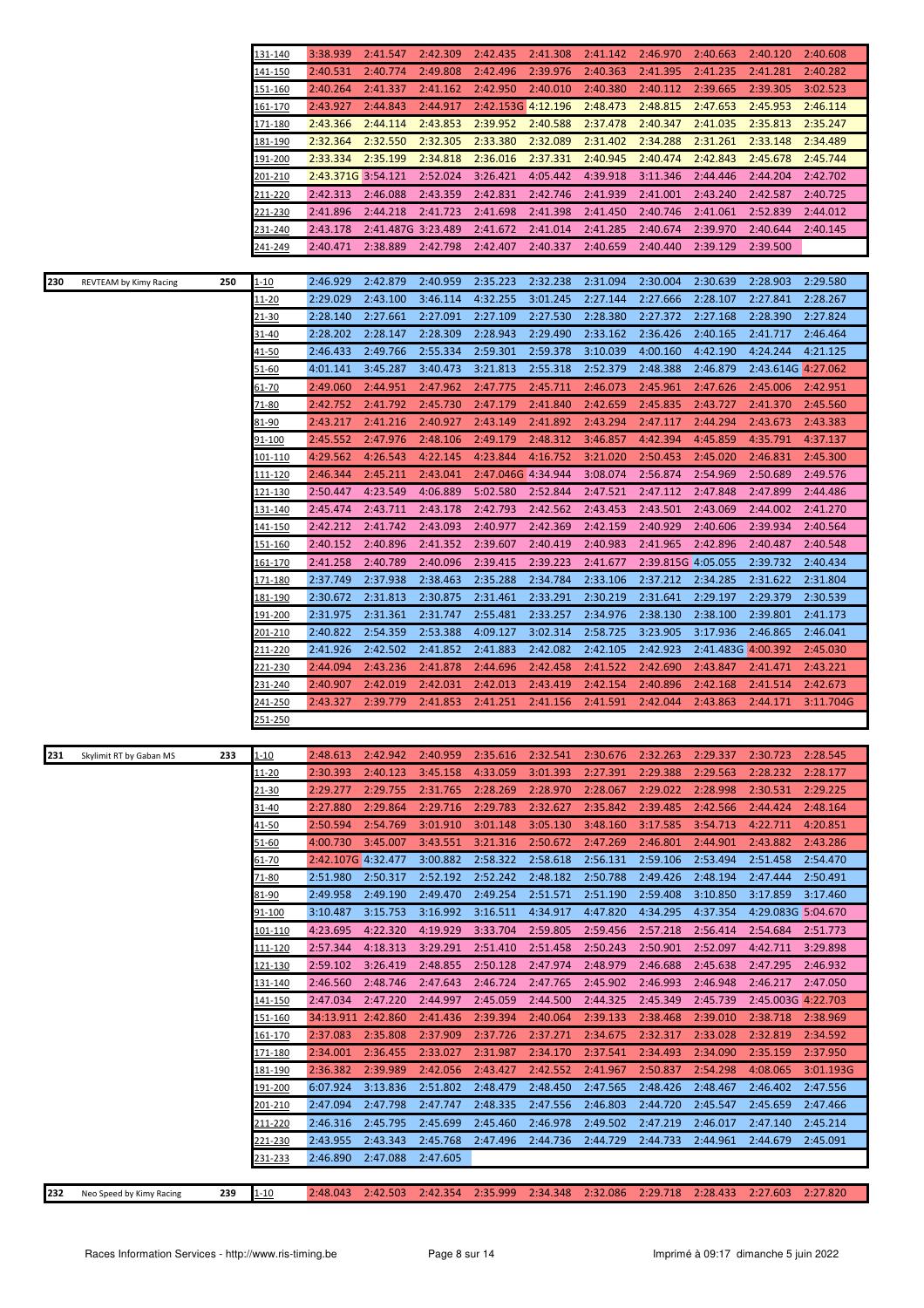|                                     | 11-20                     | 2:27.745             | 2:43.336             | 3:46.216             | 4:32.324             | 3:01.103             | 2:26.700             | 2:26.582             | 2:26.778                   | 2:27.530                      | 2:27.446             |
|-------------------------------------|---------------------------|----------------------|----------------------|----------------------|----------------------|----------------------|----------------------|----------------------|----------------------------|-------------------------------|----------------------|
|                                     |                           | 2:27.499             | 2:27.255             | 2:27.033             | 2:27.993             | 2:28.196             | 2:26.698             | 2:26.676             | 2:26.938                   | 2:27.622                      | 2:28.978             |
|                                     | 21-30                     |                      |                      |                      |                      |                      |                      |                      |                            |                               |                      |
|                                     | 31-40                     | 2:27.692             | 2:27.406             | 2:27.851             | 2:29.820             | 2:31.351             | 2:48.288             | 2:36.516             |                            | 3:15.378G 21:25.644(16:37.223 |                      |
|                                     | 41-50                     | 3:04.201             | 3:25.505             | 3:44.397             | 3:35.534             | 3:31.176             | 2:58.908             | 2:55.326             | 2:56.376                   | 2:55.162                      | 2:50.123             |
|                                     | 51-60                     | 2:50.653             | 2:51.460             | 2:52.763             | 2:48.161             | 2:48.648             | 2:47.881             | 2:47.571             | 2:50.723                   | 2:49.961                      | 2:50.304             |
|                                     | $61 - 70$                 | 2:47.859             | 2:46.161             | 2:43.559             | 2:44.396             | 2:44.925             | 2:45.621             | 2:47.615             | 2:43.619                   | 2:43.551                      | 3:09.445             |
|                                     | 71-80                     | 2:46.082             | 2:43.092             | 2:44.575             | 2:46.802             | 2:46.069             | 2:47.243             | 2:47.111             | 2:46.939                   | 2:47.787                      | 2:47.553             |
|                                     | 81-90                     | 2:52.241             | 2:51.751             | 2:50.992             | 2:51.053             | 2:50.604             |                      | 4:37.609G 5:20.360   | 4:50.535                   | 4:31.510                      | 4:39.176             |
|                                     | 91-100                    | 4:28.562             | 4:27.580             | 4:23.684             | 4:25.403             | 4:16.201             | 3:20.738             | 2:52.766             | 2:51.912                   | 2:53.099                      | 2:49.631             |
|                                     | 101-110                   | 2:51.286             | 2:48.053             | 2:48.019             | 2:56.495             | 3:12.259             | 3:18.674             | 2:54.685             | 2:52.732                   | 2:49.762                      | 2:43.887             |
|                                     | 111-120                   | 2:45.327             | 4:41.690             | 4:07.020             | 4:57.920             | 2:45.214             | 2:45.876             | 2:42.606             | 2:43.604                   | 2:43.159                      | 2:47.908             |
|                                     | 121-130                   | 2:42.969             | 2:41.937             | 2:42.901             | 2:50.802             | 2:41.867             | 2:41.928             | 2:40.891             | 2:39.995                   | 2:40.952                      | 2:40.971             |
|                                     |                           |                      | 2:40.914             | 2:40.826             | 2:39.785             | 2:40.117             | 2:40.216             | 2:43.181             | 2:39.893                   |                               |                      |
|                                     | <u>131-140</u>            | 2:41.022             |                      |                      |                      |                      |                      |                      |                            | 2:40.165                      | 2:41.661             |
|                                     | 141-150                   | 2:39.721             | 2:43.072             | 2:39.828G 4:07.538   |                      | 2:52.048             | 2:46.026             | 2:44.319             | 2:44.955                   | 2:43.489                      | 2:45.168             |
|                                     | 151-160                   | 2:43.437             | 2:43.340             | 2:43.340             | 2:43.826             | 2:42.859             | 2:41.761             | 2:40.737             | 2:39.924                   | 2:39.133                      | 2:37.657             |
|                                     | 161-170                   | 2:36.601             | 2:37.839             | 2:38.144             | 2:36.785             | 2:36.563             | 2:35.169             | 2:33.486             | 2:35.294                   | 2:30.489                      | 2:30.636             |
|                                     | 171-180                   | 2:30.820             | 2:33.839             | 2:29.802             | 2:32.048             | 2:32.937             | 2:30.690             | 2:31.124             | 2:29.849                   | 2:31.530                      | 2:33.785             |
|                                     | <u>181-190</u>            | 2:35.277             | 2:33.249             | 2:31.158             | 2:32.997             | 2:34.827             | 2:35.454             | 2:37.845             | 2:39.942                   | 2:40.459                      | 2:43.294             |
|                                     | 191-200                   | 2:42.983             | 2:55.051             | 2:53.532             | 4:06.653G 4:30.316   |                      | 4:39.597             | 3:12.853             | 2:52.129                   | 2:47.276                      | 2:48.114             |
|                                     | 201-210                   | 2:43.381             | 2:43.274             | 2:42.381             | 2:41.881             | 2:43.350             | 2:44.999             | 2:41.653             | 2:43.818                   | 2:40.575                      | 2:42.154             |
|                                     | 211-220                   | 2:41.573             | 2:41.033             | 2:41.904             | 2:41.336             | 2:43.033             | 2:42.507             | 2:41.600             | 2:42.085                   | 2:41.759                      | 2:42.507             |
|                                     | 221-230                   | 2:41.959             | 2:41.493             | 2:41.198             | 2:39.845             | 2:40.456             | 2:42.391             | 2:43.705             | 2:41.828                   | 2:42.420                      | 2:42.596             |
|                                     | 231-239                   | 2:46.224             | 2:42.523             | 2:43.295             | 2:40.555             | 2:41.173             | 2:49.597             | 2:42.063             | 2:40.228                   | 2:42.479                      |                      |
|                                     |                           |                      |                      |                      |                      |                      |                      |                      |                            |                               |                      |
| 239<br>237<br><b>AG Racing Team</b> | $1 - 10$                  | 2:55.131             | 2:46.289             | 2:40.273             | 2:38.585             | 2:33.476             | 2:29.784             | 2:31.845             | 2:28.585                   | 2:34.031                      | 2:29.550             |
|                                     | 11-20                     | 2:31.838             | 2:33.730             | 3:39.666             | 4:33.734             | 3:03.221             | 2:28.979             | 2:29.645             | 2:29.178                   | 5:02.362                      | 5:01.719             |
|                                     | $21 - 30$                 | 2:30.564             | 2:29.688             | 2:29.449             | 5:10.342             | 2:29.678             | 2:29.185             | 2:29.148             | 2:30.195                   | 2:29.129                      | 2:29.291             |
|                                     |                           |                      |                      |                      |                      |                      |                      |                      |                            |                               |                      |
|                                     | 31-40                     | 5:02.643             | 2:35.797             | 8:12.385             | 2:50.312             | 2:54.120             | 2:57.498             | 3:00.562             | 3:00.945                   | 8:14.305G 5:45.877            |                      |
|                                     | <u>41-50</u>              | 3:50.219             | 4:19.372             | 3:59.547             | 3:48.151             | 3:41.619             | 3:21.097             | 3:00.969             | 2:50.471                   | 2:48.738                      | 2:47.445             |
|                                     | 51-60                     | 2:51.479             | 2:50.146             | 2:48.097             | 2:46.504             | 2:45.536             | 2:47.419             | 2:44.518             | 2:47.564                   | 2:46.295                      | 2:52.792             |
|                                     | $61 - 70$                 | 2:45.700             | 2:44.982             | 2:44.455             | 2:45.453             | 2:46.575             | 2:44.695             | 2:44.487             | 2:44.068                   | 2:43.637                      | 2:44.705             |
|                                     | 71-80                     | 2:43.587             | 2:44.147             | 2:45.366             | 2:46.787             | 2:46.775             | 2:45.729             | 2:45.344             | 2:46.806                   | 2:50.510                      | 2:49.240             |
|                                     | 81-90                     | 2:48.322             | 2:51.419             | 2:50.850             | 2:49.784             | 2:55.549             | 2:51.067             | 2:54.333             | 3:32.926G 5:26.472         |                               | 4:30.865             |
|                                     | 91-100                    | 4:31.885             | 4:40.032             | 4:31.049             | 4:26.461             | 4:24.792             | 4:22.795             | 4:16.612             | 3:22.692                   | 2:57.758                      | 2:53.815             |
|                                     | <u> 101-110</u>           | 2:51.828             | 2:49.761             | 2:48.139             | 2:48.577             | 2:50.771             | 2:50.998             | 3:07.722             | 3:14.083                   | 2:56.175                      | 2:50.761             |
|                                     | <u> 111-120</u>           | 2:45.332             | 2:43.450             | 2:46.445             | 4:41.599             | 4:07.006             | 4:56.973             | 2:44.429             | 2:43.420                   | 2:43.279                      | 2:42.590             |
|                                     | 121-130                   | 2:44.315             | 2:43.738             | 2:42.315             | 2:45.130             | 2:42.058             | 2:42.347             | 2:47.828             | 2:48.942                   | 2:44.329                      | 2:43.323             |
|                                     | 131-140                   | 2:43.935             | 2:42.391             | 2:45.253             | 2:51.211             | 2:42.118             | 2:44.846             | 2:40.670G 4:57.758   |                            | 2:47.843                      | 2:45.908             |
|                                     | 141-150                   | 2:49.000             | 2:44.647             | 2:44.613             | 2:43.016             | 2:42.478             | 2:43.680             | 2:43.532             | 2:44.623                   | 2:44.438                      | 2:42.415             |
|                                     | 151-160                   | 2:42.468             | 2:42.655             | 2:44.298             | 2:41.186             | 2:40.350             | 2:42.066             |                      | 2:44.730 2:42.553 2:41.561 |                               | 2:39.593             |
|                                     | <u>161-170</u>            | 2:39.657             | 2:38.963             | 2:39.112             | 2:40.788             | 2:38.984             | 2:37.259             | 2:38.197             | 2:35.952                   | 2:39.163                      | 2:35.607             |
|                                     | 171-180                   | 2:36.945             | 2:34.653             | 2:32.296             | 2:31.645             | 2:33.158             | 2:35.213             | 2:32.919             | 2:38.821                   | 2:33.141                      | 2:32.432             |
|                                     | <u>181-190</u>            | 2:34.397             | 2:34.893G 4:35.858   |                      | 2:35.414             | 2:51.483             | 2:40.001             | 2:40.079             | 2:39.934                   | 2:42.134                      | 2:43.830             |
|                                     | <u> 191-200</u>           | 2:46.131             | 2:48.036             | 2:57.703             | 4:17.142             | 3:03.621             | 3:00.091             | 3:22.987             | 3:19.303                   | 2:48.555                      | 2:46.611             |
|                                     | 201-210                   | 2:43.813             | 2:42.620             | 2:43.829             | 2:42.663             | 2:43.119             | 2:43.064             | 2:41.530             |                            |                               | 3:14.314             |
|                                     |                           |                      | 2:44.138             | 2:43.918             | 2:45.528             | 2:41.783             | 2:43.429             | 2:44.011             | 2:41.160<br>2:42.931       | 2:45.570<br>2:42.131          |                      |
|                                     | 211-220                   | 2:43.546             |                      |                      |                      |                      |                      |                      |                            |                               | 2:43.686             |
|                                     | 221-230                   | 2:42.117G 4:24.134   |                      | 2:51.411             | 2:48.456             | 2:47.319             | 2:48.024             | 2:46.487             | 2:44.706                   | 2:45.152                      | 2:47.256             |
|                                     | 231-239                   | 2:51.387             | 2:45.844             | 2:47.737             | 2:47.370             | 2:46.143             | 2:45.904             | 2:45.469             | 2:48.803                   | 2:58.442G                     |                      |
|                                     |                           |                      |                      |                      |                      |                      |                      |                      |                            |                               |                      |
| 229<br>238<br>ZP Racing Team        | $1 - 10$                  | 2:56.777             | 2:48.538             | 2:42.403             | 2:36.979             | 2:33.965             | 2:30.768             | 2:29.274             | 2:28.769                   | 2:29.755                      | 2:28.954             |
|                                     | <u>11-20</u>              | 2:30.681             | 2:34.584             | 3:39.644             | 4:33.071             | 3:03.137             | 2:28.699             | 2:28.204             | 2:27.697                   | 2:28.760                      | 37:16.563            |
|                                     | <u>21-30</u>              | 2:41.118             | 2:43.673             | 2:44.729             | 2:48.649             | 2:56.916             | 3:01.769             | 3:10.249             | 3:27.200                   | 3:40.728                      | 3:40.244             |
|                                     | $31 - 40$                 | 3:46.599G 4:20.518   |                      | 3:31.279             | 3:48.106G 5:37.230   |                      | 3:12.380             | 3:44.462             | 3:35.108                   | 3:30.868                      | 2:51.393             |
|                                     | 41-50                     | 2:54.773             | 2:50.751             | 2:55.556             | 2:54.903             | 2:49.135             | 2:46.422             | 2:46.481             | 2:52.970                   | 2:45.910                      | 2:47.295             |
|                                     | 51-60                     | 2:48.566             | 2:54.597             | 2:46.583             | 2:47.833             | 2:47.838             | 2:45.988             | 2:45.018             | 2:48.938                   | 2:51.942                      | 2:51.332             |
|                                     | 51-70                     | 2:47.475             | 2:45.742             | 2:42.993G 5:24.382   |                      | 2:49.898             | 2:47.777             | 2:46.571             | 2:48.262                   | 2:46.676                      | 2:46.633             |
|                                     | 71-80                     | 2:46.945             | 2:47.900             | 2:47.736             | 2:49.824             | 2:52.348             | 2:52.952             | 2:52.776             | 2:48.282G 5:17.609         |                               | 4:41.318             |
|                                     | 81-90                     | 4:46.689             | 4:35.058             | 4:36.651             | 4:29.807             | 4:27.576             | 4:21.171             | 4:24.958             | 4:14.167                   | 3:23.686                      | 2:53.432             |
|                                     | <u>91-100</u>             | 2:49.149             | 2:49.281             | 2:47.581             | 2:47.750             | 2:49.427             | 2:47.550             | 2:46.516             | 3:34.825                   | 3:27.714                      | 2:49.681             |
|                                     | 101-110                   | 2:58.620             | 2:50.389             | 2:45.730             | 2:49.682             |                      | 4:39.693G 5:22.621   | 4:14.255             | 2:59.636                   | 2:54.617                      | 2:50.799             |
|                                     | <u> 111-120</u>           | 2:54.280             | 2:53.646             | 2:51.147             | 2:47.114             | 2:46.992             | 2:48.042             | 2:48.612             | 2:48.966                   | 2:49.179                      | 2:47.703             |
|                                     |                           | 2:44.480             | 2:44.650             | 2:46.491             | 2:44.623             | 2:47.190             | 2:44.481             | 2:45.355             | 3:00.323                   | 2:51.907                      | 2:47.720             |
|                                     | <u>121-130</u>            |                      |                      |                      |                      |                      |                      |                      |                            |                               |                      |
|                                     | 131-140                   | 2:48.815             | 2:49.587             | 2:47.113             | 2:44.793             | 2:44.902             | 2:45.891             | 2:48.174             | 2:44.103                   | 2:44.510                      | 2:44.741             |
|                                     |                           |                      |                      |                      |                      |                      |                      |                      |                            |                               |                      |
|                                     | <u>141-150</u>            | 2:49.007             | 2:45.023             | 2:44.758             | 2:46.983G 4:59.827   |                      | 2:48.149             | 2:49.410             | 2:46.266                   | 2:47.492                      | 2:43.338             |
|                                     | <u>151-160</u><br>161-170 | 2:41.528<br>2:32.972 | 2:40.481<br>2:33.478 | 2:40.388<br>2:31.088 | 2:41.412<br>2:31.995 | 2:39.641<br>2:33.158 | 2:38.654<br>2:32.616 | 2:36.843<br>2:36.707 | 2:39.148<br>2:33.513       | 2:35.431<br>2:35.025          | 2:35.336<br>2:32.741 |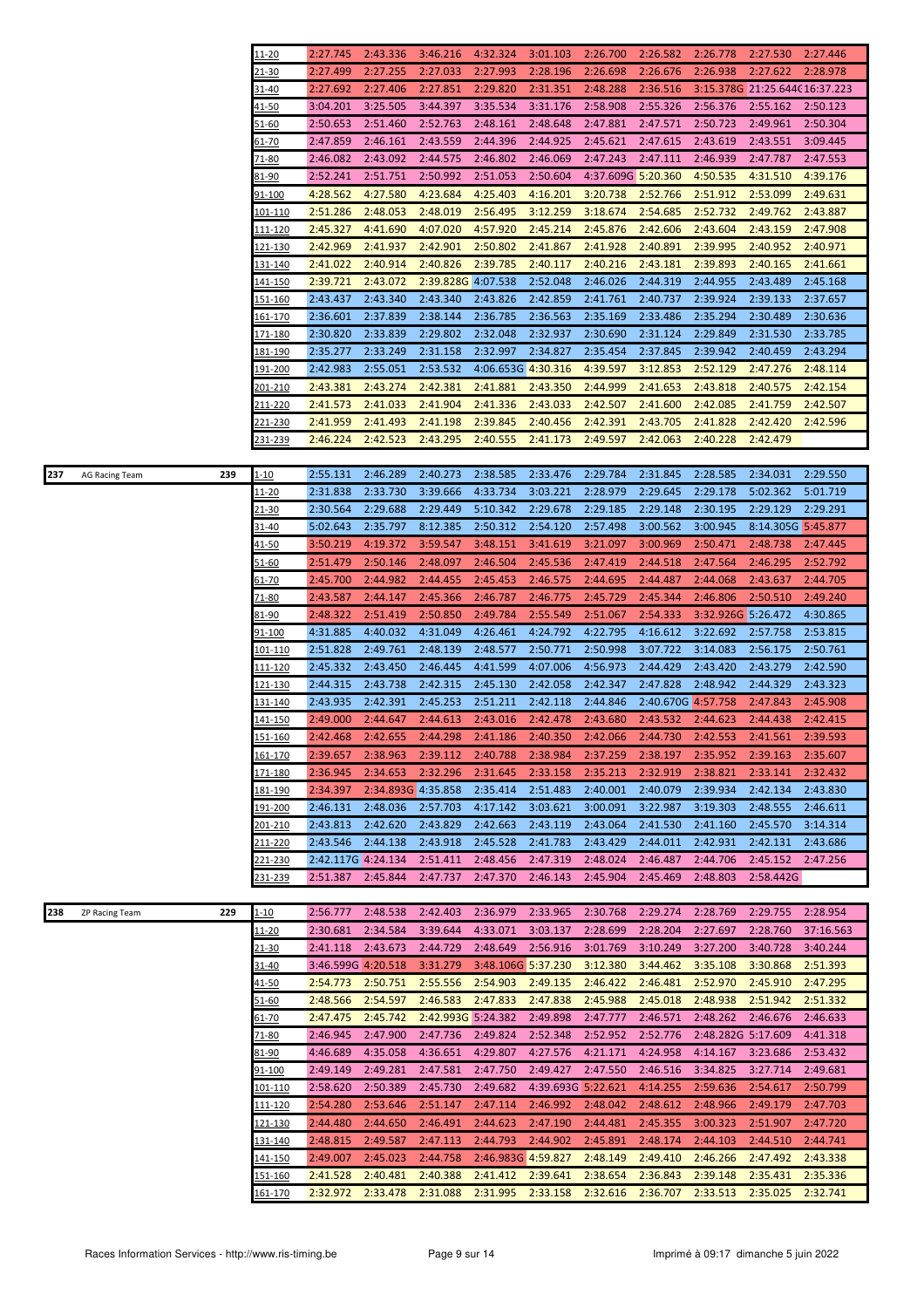|     |                              |     | <u>171-180</u>  | 2:32.314           | 2:32.801           | 2:34.025 | 2:35.414           | 2:36.131           | 2:37.802           | 2:38.792           | 2:41.021           | 2:43.156  | 2:43.601 |
|-----|------------------------------|-----|-----------------|--------------------|--------------------|----------|--------------------|--------------------|--------------------|--------------------|--------------------|-----------|----------|
|     |                              |     | 181-190         | 2:44.611           | 2:45.765           | 2:54.329 | 2:49.993           | 3:29.082           | 4:05.779           | 4:39.457           | 3:12.573           | 2:46.640  | 2:44.848 |
|     |                              |     | 191-200         | 2:47.795G 4:46.679 |                    | 2:53.260 | 2:49.295           | 2:48.835           | 2:43.974           | 2:44.409           | 2:43.710           | 2:44.588  | 2:43.197 |
|     |                              |     | 201-210         | 2:44.077           | 2:46.412           | 2:45.645 | 2:47.035           | 2:44.836           | 2:44.447           | 2:44.010           | 2:42.588           | 2:58.835  | 2:42.643 |
|     |                              |     | 211-220         | 3:01.752           | 2:48.750           | 2:50.584 | 2:46.656           | 2:47.403           | 2:46.715           | 2:45.940           | 2:45.109           | 2:45.985  | 2:45.384 |
|     |                              |     | $21 - 229$      | 2:50.265           | 2:44.902           | 2:44.998 | 2:43.577           | 2:43.705           | 2:43.481           | 2:43.133           | 2:44.438           | 3:11.284G |          |
|     |                              |     |                 |                    |                    |          |                    |                    |                    |                    |                    |           |          |
|     |                              |     |                 |                    |                    |          |                    |                    |                    |                    |                    |           |          |
| 245 | <b>GSL Racing</b>            | 250 | $1 - 10$        | 2:46.336           | 2:51.231           | 2:38.853 | 2:33.157           | 2:29.881           | 2:28.907           | 2:27.984           | 2:28.291           | 2:29.081  | 2:27.512 |
|     |                              |     | 11-20           | 2:28.046           | 2:48.469           | 3:46.527 | 4:31.789           | 2:59.747           | 2:28.010           | 2:27.506           | 2:26.444           | 2:27.664  | 2:27.874 |
|     |                              |     | 21-30           | 2:27.441           | 2:28.290           | 2:28.128 | 2:27.833           | 2:28.968           | 2:29.704           | 2:26.423           | 2:27.615           | 2:27.009  | 2:28.151 |
|     |                              |     | 31-40           | 2:28.281           | 2:27.111           | 2:26.890 | 2:30.020           | 2:29.253           | 2:33.859           | 2:38.766           | 2:38.383           | 2:43.482  | 2:42.642 |
|     |                              |     | 41-50           | 2:44.336           | 2:46.309           | 2:49.655 | 2:48.249           | 2:51.878           | 3:02.462           | 4:36.846           | 4:41.872           | 4:24.453  | 4:21.355 |
|     |                              |     | 51-60           | 4:03.135           | 3:43.502           | 3:41.263 | 3:24.677           | 2:41.846           | 2:40.745           | 2:41.931           | 2:39.885           | 2:39.989  | 2:40.501 |
|     |                              |     | 61-70           | 2:40.481           | 2:39.838G 4:02.379 |          | 2:45.055           | 2:42.514           | 2:40.943           | 2:40.999           | 2:43.943           | 2:43.293  | 2:39.922 |
|     |                              |     | 71-80           | 2:44.216           | 2:40.962           | 2:41.192 | 2:40.105           | 2:40.822           | 2:42.358           | 2:40.230           | 2:40.636           | 2:40.453  | 2:41.159 |
|     |                              |     | 81-90           | 2:40.915           | 2:41.771           | 2:39.936 | 2:40.715           | 2:41.184           | 2:40.529           | 2:42.426           | 2:41.325           | 2:41.872  | 2:41.165 |
|     |                              |     | 91-100          | 2:41.641           | 2:44.154           | 2:45.675 | 2:45.298           | 2:45.661           | 2:50.459           | 3:52.766           | 4:41.353           | 4:46.286  | 4:35.266 |
|     |                              |     | <u> 101-110</u> | 4:36.827           | 4:29.688           | 4:27.629 | 4:20.996           | 4:25.023           | 4:14.278           | 3:22.590           | 2:44.678           | 2:42.839  | 2:42.240 |
|     |                              |     | 111-120         | 2:43.688           | 2:42.982           | 2:42.381 | 2:41.977           | 2:44.700           | 4:12.996G 4:25.059 |                    | 2:57.906           | 2:52.106  | 2:59.913 |
|     |                              |     | 121-130         | 2:53.137           | 2:59.127           | 3:40.067 | 4:06.933           | 5:01.960           | 2:50.807           | 2:46.415           | 2:48.317           | 2:46.477  | 2:47.779 |
|     |                              |     |                 |                    |                    |          |                    |                    |                    |                    |                    |           |          |
|     |                              |     | 131-140         | 2:45.459           | 2:44.149           | 2:44.081 | 2:44.856           | 2:49.557           | 2:45.156           | 2:45.929           | 2:43.390           | 2:44.620  | 2:44.066 |
|     |                              |     | 141-150         | 2:42.583           | 2:43.518           | 2:41.947 | 2:41.983           | 2:41.711           | 2:41.962           | 2:41.911           | 2:43.020           | 2:41.255  | 2:40.588 |
|     |                              |     | 151-160         | 2:39.437           | 2:40.540           | 2:39.694 | 2:41.357           | 2:39.896           | 2:44.028           | 2:41.331           | 2:43.455           | 2:41.101  | 2:41.363 |
|     |                              |     | 161-170         | 2:40.481           | 2:40.180           | 2:41.025 | 2:41.615           | 2:39.898           | 2:38.557           | 2:38.697G 3:51.884 |                    | 2:37.147  | 2:36.507 |
|     |                              |     | l71-180         | 2:36.977           | 2:36.909           | 2:36.448 | 2:34.097           | 2:33.852           | 2:32.484           | 2:31.136           | 2:32.353           | 2:30.979  | 2:30.617 |
|     |                              |     | 181-190         | 2:29.362           | 2:28.722           | 2:29.020 | 2:28.214           | 2:29.176           | 2:28.901           | 2:27.481           | 2:29.737           | 2:27.591  | 2:29.234 |
|     |                              |     | 191-200         | 2:28.040           | 2:31.166           | 2:30.601 | 2:28.842           | 2:30.138           | 2:30.321           | 2:33.597           | 2:35.179           | 2:37.405  | 2:39.133 |
|     |                              |     | 201-210         | 2:40.153           | 2:40.122           | 2:41.134 | 4:00.389G 4:49.932 |                    | 4:05.562           | 4:38.497           | 3:14.680           | 2:45.382  | 2:45.666 |
|     |                              |     | 211-220         | 2:45.679           | 2:42.492           | 2:46.049 | 2:49.595           | 2:45.141           | 2:44.754           | 2:43.674           | 2:43.579           | 2:42.976  | 2:42.505 |
|     |                              |     | 221-230         | 2:43.698           | 2:42.939           | 2:42.186 | 2:43.262           | 2:41.081           | 2:44.698           | 2:42.957           | 2:41.757           | 2:41.574  | 2:42.461 |
|     |                              |     | 231-240         | 2:42.533           | 2:41.906           | 2:45.090 | 2:43.881           | 2:42.910           | 2:43.407           | 2:44.325           | 2:44.586           | 2:42.983  | 2:43.577 |
|     |                              |     | 241-250         | 2:42.041           | 2:42.039           | 2:41.643 | 2:50.956           | 2:44.212           | 2:44.791           | 2:43.808           | 2:43.140           | 2:44.219  | 2:59.200 |
|     |                              |     | 251-250         |                    |                    |          |                    |                    |                    |                    |                    |           |          |
|     |                              |     |                 |                    |                    |          |                    |                    |                    |                    |                    |           |          |
|     |                              |     |                 |                    |                    |          |                    |                    |                    |                    |                    |           |          |
|     |                              |     |                 |                    |                    |          |                    |                    |                    |                    |                    |           |          |
| 248 | <b>KG Racing by Beaufort</b> | 35  | l-10            | 2:45.496           | 2:47.454           | 2:38.603 | 2:34.626           | 2:30.750           | 4:56.432           | 2:27.533           | 2:27.694           | 2:26.974  | 5:09.273 |
|     |                              |     | 11-20           | 3:54.587           | 4:31.704           | 3:01.720 | 2:27.523           | 2:26.280           | 2:26.365           | 2:26.214           | 2:25.997           | 2:26.227  | 7:18.821 |
|     |                              |     | 21-30           | 4:53.217           | 2:26.243           | 2:27.462 | 2:26.178           | 2:27.794           | 2:27.000           | 2:26.224           | 2:26.895           | 2:28.004  | 2:29.673 |
|     |                              |     | $31 - 35$       | 7:48.737           | 2:42.092           | 2:43.031 | 2:50.466           | 11:35.025          |                    |                    |                    |           |          |
|     |                              |     |                 |                    |                    |          |                    |                    |                    |                    |                    |           |          |
| 249 | <b>Molsen Racing</b>         | 246 | $1 - 10$        | 2:53.799           | 2:44.451           | 2:41.380 | 2:36.177           | 2:34.165           | 2:30.389           | 2:30.613           | 2:30.817           | 2:32.804  | 2:30.192 |
|     |                              |     | 11-20           | 2:31.735           | 2:34.549           | 3:39.241 | 4:33.440           | 3:03.182           | 2:28.732           | 2:30.748           | 2:31.775           | 2:30.416  | 2:31.677 |
|     |                              |     | $21 - 30$       | 2:30.938           | 2:30.813           | 2:30.508 | 2:29.837           | 2:29.581           | 2:30.068           | 2:30.213           | 2:31.246           | 2:30.701  | 2:30.625 |
|     |                              |     | 31-40           | 2:29.837           | 2:31.505           | 2:32.456 | 2:32.281           | 2:33.284           | 2:37.927           | 2:40.176           | 2:42.743G 4:21.829 |           | 2:55.648 |
|     |                              |     | 41-50           | 2:52.748           | 2:55.390           | 3:00.218 | 3:02.373           | 3:14.451           | 3:33.632           | 4:42.269           | 4:24.846           | 4:20.480  | 4:01.338 |
|     |                              |     | $51 - 60$       | 3:44.531           | 3:43.891           | 3:21.000 | 2:53.676           | 2:48.743           | 2:48.856           | 2:47.172           | 2:44.345           | 2:42.918  | 2:44.368 |
|     |                              |     | <u>61-70</u>    | 2:44.336           | 2:43.862           | 2:43.713 | 2:43.885           | 2:43.822           | 2:48.505           | 2:48.049           | 2:42.774           | 2:43.341  | 2:42.428 |
|     |                              |     |                 | 2:43.346           |                    |          | 2:41.693           |                    |                    |                    |                    |           |          |
|     |                              |     | 71-80           |                    | 2:42.122           | 2:43.102 |                    | 2:43.428           | 2:43.860           | 2:44.294           | 2:41.180           | 2:43.425  | 2:43.507 |
|     |                              |     | 81-90           | 2:42.553           | 2:42.790           | 2:42.014 | 2:45.101           | 2:43.714           | 2:42.407           | 2:42.319           | 2:42.922           | 2:43.841  | 2:45.732 |
|     |                              |     | 91-100          | 2:48.604           | 2:49.391           | 2:49.034 | 2:48.190           | 3:01.531G 5:19.431 |                    | 3:30.813           | 4:09.446           | 4:30.608  | 4:39.867 |
|     |                              |     | <u> 101-110</u> | 4:33.555           | 4:24.797           | 4:24.372 | 4:22.353           | 4:20.057           | 3:32.450           | 3:03.435           | 3:04.245           | 2:57.331  | 2:54.322 |
|     |                              |     | <u> 111-120</u> | 2:53.762           | 2:51.780           | 2:57.273 | 4:18.592           | 3:32.784           | 2:51.818           | 2:49.595           | 2:47.152           | 2:48.904  | 2:44.432 |
|     |                              |     | <u>121-130</u>  | 4:45.424           | 3:31.768           | 2:59.655 | 3:25.917           | 2:52.756           | 2:48.532           | 2:44.888           | 2:44.688           | 2:50.756  | 2:49.770 |
|     |                              |     | 131-140         | 2:50.021           | 2:49.865           | 2:45.636 | 2:48.501           | 2:49.076           | 2:45.481G 4:18.588 |                    | 2:51.825           | 2:46.275  | 2:45.585 |
|     |                              |     | <u> 141-150</u> | 2:47.011           | 2:47.042           | 2:45.781 | 2:47.592           | 2:44.536           | 2:42.814           | 2:43.178           | 2:42.713           | 2:44.638  | 2:42.323 |
|     |                              |     | 151-160         | 2:41.378           | 2:41.508           | 2:43.642 | 2:42.419           | 2:44.296           | 2:45.545           | 2:41.587           | 2:42.944           | 2:41.962  | 2:40.414 |
|     |                              |     | 161-170         | 2:44.136           | 2:41.709           | 2:39.818 | 6:46.770           | 2:41.877           | 2:42.512           | 2:43.350           | 2:39.493           | 2:38.587  | 2:40.593 |
|     |                              |     | 171-180         | 2:38.656           | 2:39.258           | 2:38.542 | 2:37.696           | 2:36.995           | 2:34.156           | 2:34.700           | 2:34.906           | 2:33.990  | 2:32.993 |
|     |                              |     | 181-190         | 2:34.145           | 2:34.490           | 2:34.770 | 2:39.526           | 2:35.670           | 2:33.794           | 2:35.648           | 2:35.153           | 2:38.460  | 2:35.208 |
|     |                              |     | 191-200         | 2:35.399G 4:31.503 |                    | 2:39.397 | 2:40.995           | 2:42.288           | 2:42.469           | 2:43.224           | 2:45.329           | 3:35.360  | 4:21.226 |
|     |                              |     | 201-210         | 2:55.814           | 3:02.004           | 3:31.106 | 3:16.953           | 2:44.392           | 2:42.923           | 2:45.117           | 2:44.046           | 2:43.194  | 2:42.883 |
|     |                              |     | 211-220         | 2:41.658           | 2:42.789           | 2:45.398 | 2:41.498           | 2:41.093           | 2:40.261           | 2:42.107           | 2:42.373           | 2:41.338  | 2:42.164 |
|     |                              |     | 221-230         | 2:40.799           | 2:41.871           | 2:42.954 | 2:41.856           | 2:40.974           | 2:41.626           | 2:40.539           | 2:40.836           | 2:42.692  | 2:42.072 |
|     |                              |     | 231-240         | 2:41.732           |                    |          |                    |                    |                    |                    |                    |           |          |
|     |                              |     |                 |                    | 2:41.200           | 2:42.307 | 2:56.215           | 2:44.537           | 2:42.732           | 2:42.076           | 2:43.702           | 2:41.635  | 2:41.862 |
|     |                              |     | 241-246         | 2:42.448           | 2:44.894           | 2:45.136 | 2:45.635           | 2:46.318           | 2:48.639           |                    |                    |           |          |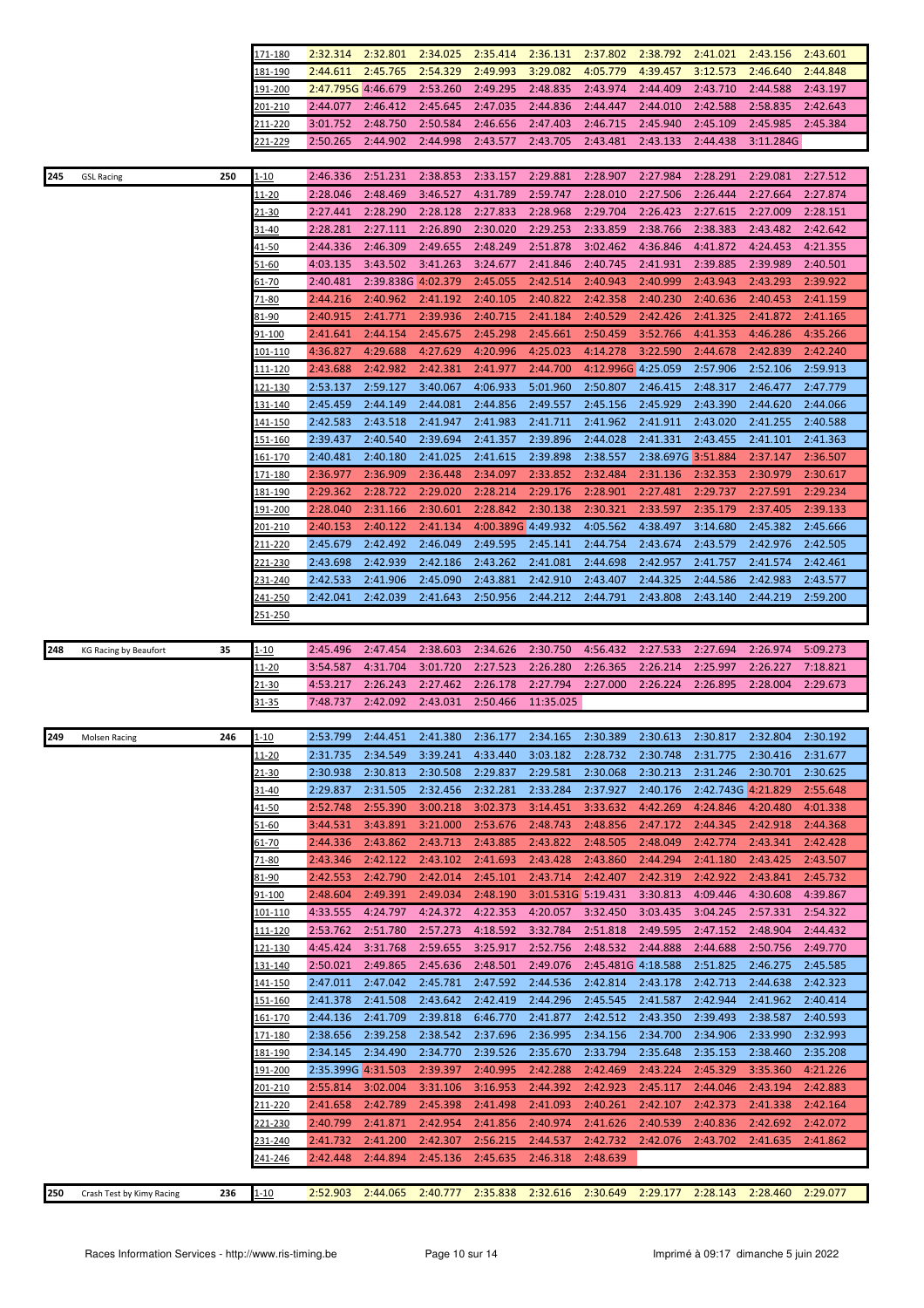|     |                          |     | 11-20                     | 2:29.537             | 2:40.403             | 3:45.735             | 4:32.812                     | 3:01.232             | 2:27.512             | 2:29.926             | 2:31.208                                                                | 2:30.110             | 2:28.302             |
|-----|--------------------------|-----|---------------------------|----------------------|----------------------|----------------------|------------------------------|----------------------|----------------------|----------------------|-------------------------------------------------------------------------|----------------------|----------------------|
|     |                          |     | 21-30                     | 2:29.146             | 2:30.745             | 2:29.271             | 2:28.914                     | 2:28.712             | 2:29.217             | 2:29.082             | 2:30.146                                                                | 2:30.901             | 2:29.802             |
|     |                          |     | 31-40                     | 2:29.513             | 2:30.127             | 2:29.664             | 2:32.002                     | 2:34.441             | 2:39.321             | 2:41.289             | 2:44.129                                                                | 2:46.572             | 2:46.453             |
|     |                          |     | 41-50                     | 2:50.857             | 2:55.141             | 3:00.346             | 3:06.820                     | 3:14.336             | 5:06.588             | 4:49.591G 5:04.326   |                                                                         | 4:19.066             | 3:59.685             |
|     |                          |     | <u>51-60</u>              | 3:47.691             | 3:42.129             | 3:21.115             | 2:59.996                     | 2:50.661             | 3:04.149             | 2:52.399             | 2:48.993                                                                | 2:49.778             | 2:50.826             |
|     |                          |     | <u>61-70</u>              | 2:49.202             | 2:51.167             | 2:49.609             | 2:50.851                     | 2:49.493             | 2:56.155             | 2:46.419             | 2:46.466                                                                | 2:48.983             | 2:46.672             |
|     |                          |     | $71 - 80$                 | 2:44.644             | 2:49.392             | 2:51.060             | 2:52.567                     | 2:50.903             | 2:47.349             | 2:47.455             | 2:47.663                                                                | 2:48.016             | 2:46.332             |
|     |                          |     | 81-90                     | 2:46.084             | 2:52.422             | 2:45.661             | 2:47.721                     | 2:48.518             | 2:49.851             | 2:58.178             | 2:54.994                                                                | 2:56.283             | 2:57.380             |
|     |                          |     | 91-100                    | 2:55.879             | 2:57.373             | 3:06.701             | 3:52.865                     | 4:41.506             | 4:46.057             | 4:35.643             | 4:33.670G 5:25.375                                                      |                      | 4:20.761             |
|     |                          |     |                           | 4:23.787             | 4:22.510             |                      | 3:34.219                     |                      |                      |                      |                                                                         |                      |                      |
|     |                          |     | 101-110                   |                      |                      | 4:19.764             |                              | 3:14.978             | 3:12.511             | 3:06.885             | 3:04.783                                                                | 3:05.281             | 3:02.505             |
|     |                          |     | 111-120                   | 3:05.895             | 3:20.902             | 3:27.020             | 3:08.555                     | 2:59.655             | 2:55.661             | 2:55.057             | 3:00.898                                                                | 4:01.567             | 4:07.358             |
|     |                          |     | 121-130                   | 5:02.467             | 3:01.275             | 2:57.578             | 2:58.351                     | 2:54.647             | 2:53.733             | 2:54.858             | 2:53.922                                                                | 2:54.247             | 2:52.718             |
|     |                          |     | 131-140                   | 2:55.123G 4:06.022   |                      | 2:49.429             | 2:46.007                     | 2:46.060             | 2:48.528             | 2:48.404             | 2:47.462                                                                | 2:47.890             | 2:45.100             |
|     |                          |     | 141-150                   | 2:47.698             | 2:45.200             | 2:43.862             | 2:45.408                     | 2:48.276             | 2:47.679             | 2:47.319             | 2:49.976                                                                | 2:52.563             | 2:49.729             |
|     |                          |     | 151-160                   | 2:46.541             | 2:47.274             | 2:49.593             | 2:46.824G 4:14.826           |                      | 3:08.181             | 2:57.783             | 2:57.819                                                                | 3:00.613             | 3:06.285             |
|     |                          |     | <u> 161-170</u>           | 2:57.233             | 2:55.888             | 2:55.964             | 2:53.830                     | 2:56.382             | 2:51.962             | 2:48.782             | 2:47.711                                                                | 2:50.541             | 2:49.918             |
|     |                          |     | 171-180                   | 2:55.102             | 2:51.880             | 2:55.051             | 2:49.128                     | 2:48.060             | 2:43.387             | 2:47.537             | 2:48.836                                                                | 2:48.330             | 2:48.721             |
|     |                          |     | <u>181-190</u>            | 2:45.491             | 2:52.146             | 2:49.687             | 2:48.366                     | 2:50.946             | 2:49.046             | 2:49.872             | 2:54.848                                                                | 2:52.568             | 2:55.408             |
|     |                          |     | <u> 191-200</u>           | 2:54.664             | 2:57.304G 5:40.776   |                      | 4:16.899                     | 3:04.505             | 2:59.811             | 3:22.379             | 3:21.498                                                                | 2:58.529             | 2:56.560             |
|     |                          |     | 201-210                   | 2:56.015             | 3:01.079             | 2:58.359             | 2:56.161                     | 2:57.139             | 2:54.586             | 2:51.775             | 2:53.326                                                                | 2:54.128             | 2:54.317             |
|     |                          |     | 211-220                   | 2:53.155             | 2:52.157             | 2:52.743             | 2:53.301                     | 2:54.520             | 2:53.170             | 2:52.640             | 2:51.118                                                                | 2:51.239             | 2:53.267             |
|     |                          |     | <u>221-230</u>            | 2:48.711G 4:43.886   |                      |                      | 3:25.159G 4:06.624G 4:21.447 |                      | 2:47.851             | 2:48.991             | 2:47.308                                                                | 2:47.501             | 2:48.066             |
|     |                          |     | 231-236                   | 2:45.424             | 2:48.502             | 2:48.451             | 2:47.109                     | 2:46.241             | 3:01.445             |                      |                                                                         |                      |                      |
|     |                          |     |                           |                      |                      |                      |                              |                      |                      |                      |                                                                         |                      |                      |
| 253 | <b>Team Lagrange</b>     | 34  | 1-10                      | 2:57.516             | 2:49.315             | 2:44.450             | 2:42.079                     | 2:37.455             | 2:35.716             | 2:36.263             | 2:38.675                                                                | 2:36.124             | 2:36.363             |
|     |                          |     | 11-20                     | 2:41.690             | 2:41.025             | 2:42.635             | 4:33.978                     | 3:05.372             | 2:36.985             | 2:35.224             | 2:35.320                                                                | 2:35.495             | 2:38.595             |
|     |                          |     | <u>21-30</u>              | 2:38.907             | 2:36.796             | 2:37.036             | 2:36.365                     | 2:35.092             | 2:37.082             | 2:38.386             | 2:33.783                                                                | 2:35.477             | 2:37.773             |
|     |                          |     | 31-34                     | 2:33.495             | 2:32.812             | 2:37.101             | 2:35.725                     |                      |                      |                      |                                                                         |                      |                      |
|     |                          |     |                           |                      |                      |                      |                              |                      |                      |                      |                                                                         |                      |                      |
| 255 | FF Motorsport Warner Exp | 211 | $1 - 10$                  | 2:53.287             | 2:43.940             | 2:42.976             | 2:36.945                     | 2:33.889             | 2:29.732             | 2:30.458             | 2:31.003                                                                | 2:31.688             | 2:29.480             |
|     |                          |     | <u> 11-20</u>             | 2:30.562             | 2:32.006             | 3:42.338             | 4:33.372                     | 3:02.265             | 2:27.809             | 2:28.510             | 2:30.196                                                                | 2:27.863             | 2:27.366             |
|     |                          |     | 21-30                     | 2:29.155             | 2:30.076             | 2:28.184             | 2:29.081                     | 2:28.818             | 2:28.720             | 2:29.087             | 2:30.207                                                                | 2:31.233             | 2:30.187             |
|     |                          |     | 31-40                     | 2:28.721             | 2:28.612             | 2:28.262             | 2:29.657                     | 2:31.581             | 2:37.146             | 2:41.884             | 2:42.614                                                                | 2:44.362             | 2:48.198             |
|     |                          |     | 41-50                     | 2:52.129             | 2:57.370             | 3:12.372             | 3:30.560                     | 3:26.102             | 4:47.495             | 4:43.397             | 4:25.395                                                                | 4:21.131             | 4:02.288             |
|     |                          |     | <u>51-60</u>              | 3:44.580             | 3:40.940             | 3:25.404             | 3:01.897                     | 2:51.434             | 2:51.916             | 2:48.449             | 2:45.229                                                                | 2:44.986G 7:55.950   |                      |
|     |                          |     | 61-70                     | 2:55.307             | 2:53.783             | 2:49.926             | 2:50.087                     | 2:55.348             | 2:54.986             | 2:53.747             | 2:50.946                                                                | 2:51.111             | 2:50.849             |
|     |                          |     | 71-80                     | 2:52.029             | 2:54.731             | 2:51.869             | 2:51.747                     | 2:55.878             | 2:49.610             | 2:49.669             | 2:51.052                                                                | 2:50.555             | 2:53.879             |
|     |                          |     | 81-90                     | 2:51.762             | 2:50.691             | 2:55.117             | 2:53.895                     | 2:55.018             | 2:56.584             | 2:54.368             | 2:59.814                                                                | 2:57.970             | 2:56.220             |
|     |                          |     | <u>91-100</u>             | 3:01.990             | 3:52.956             | 4:41.428             | 4:46.251                     | 4:35.594             | 4:36.210             | 4:29.761             | 4:26.738                                                                | 4:22.359             | 4:23.980             |
|     |                          |     | 101-110                   | 4:15.495             |                      |                      |                              |                      |                      |                      | 3:23.405 2:57.223 2:54.256 2:59.547 2:58.088 2:58.930 2:53.644 2:58.787 |                      | 2:56.390             |
|     |                          |     | <u> 111-120</u>           | 3:02.810G 6:45.238   |                      | 2:59.352             | 3:00.157                     | 2:54.414             | 3:06.917             | 3:21.472             | 4:06.484                                                                | 5:02.666             | 3:20.258             |
|     |                          |     | 121-130                   | 2:56.164             | 2:54.493             | 2:55.686             | 2:54.265                     | 2:51.965             | 2:58.603             | 2:53.249             | 2:52.723                                                                | 2:50.336             | 2:50.715             |
|     |                          |     | <u>131-140</u>            | 2:46.893             | 2:47.885             | 2:47.044             | 2:47.351                     | 2:46.028             | 2:53.540             | 3:04.037             | 2:48.202                                                                | 2:49.974             | 2:44.418             |
|     |                          |     | 141-150                   | 2:57.554             | 2:48.785             | 2:48.616             | 2:47.188                     | 2:50.054             | 2:45.636             | 2:44.335             | 2:52.990                                                                | 2:53.449             | 2:48.978             |
|     |                          |     | <u>151-160</u>            | 2:54.226             | 2:50.185             | 2:48.039             | 2:46.897                     | 2:46.007             | 2:45.371             | 2:42.374             | 2:42.439                                                                | 2:50.562             | 2:48.528             |
|     |                          |     | 161-170                   | 2:42.958             | 2:44.000             | 2:42.686             | 2:40.654                     | 2:41.567             | 2:41.494             | 2:39.691             | 2:42.326                                                                | 2:40.830G 6:43.346   |                      |
|     |                          |     | 171-180                   | 2:41.032             | 2:38.194             | 2:38.394             | 2:33.612                     | 2:33.782             | 2:34.162             | 2:34.277             | 2:36.338                                                                | 2:31.295             | 2:31.136             |
|     |                          |     | 181-190                   | 2:33.427             | 2:31.657             | 2:34.547             | 2:38.407                     | 2:33.128             | 2:33.789             | 2:37.713             | 2:42.767                                                                | 2:41.802             | 2:42.592             |
|     |                          |     | 191-200                   | 2:44.574             | 2:46.114             | 2:49.723             | 3:09.905                     | 4:17.257             | 3:03.892             | 2:59.930             | 3:22.955                                                                | 3:20.261             | 2:47.322             |
|     |                          |     |                           |                      | 2:43.812             |                      |                              |                      |                      |                      |                                                                         |                      |                      |
|     |                          |     | 201-210                   | 2:48.076             |                      | 2:45.235             | 2:43.658                     | 2:43.639             | 2:42.598             | 2:43.708             | 2:41.876                                                                | 2:42.122             | 2:42.380             |
|     |                          |     |                           |                      |                      |                      |                              |                      |                      |                      |                                                                         |                      |                      |
|     |                          |     | <u>211-211</u>            | 3:03.077G            |                      |                      |                              |                      |                      |                      |                                                                         |                      |                      |
|     |                          |     |                           |                      |                      |                      |                              |                      |                      |                      |                                                                         |                      |                      |
| 258 | Canal Performance        | 246 | $1 - 10$                  | 2:47.679             | 2:41.180             | 2:38.772             | 2:35.094                     | 2:31.644             | 2:29.198             | 2:28.568             | 2:29.101                                                                | 2:28.392             | 2:28.696             |
|     |                          |     | 11-20                     | 2:29.084             | 2:48.848             | 3:46.602             | 4:31.048                     | 3:01.085             | 2:27.534             | 2:29.159             | 2:27.190                                                                | 2:28.037             | 2:28.175             |
|     |                          |     | 21-30                     | 2:28.742             | 2:27.360             | 2:27.708             | 2:27.731                     | 2:27.765             | 2:28.455             | 2:26.472             | 2:27.648                                                                | 2:27.106             | 2:28.330             |
|     |                          |     | 31-40                     | 2:28.441             | 2:27.192             | 2:27.661             | 2:30.291                     | 2:28.770             | 2:33.247             | 2:37.520             | 2:38.854                                                                | 2:44.356             | 2:46.906             |
|     |                          |     | 41-50                     | 2:43.670             | 2:45.866             | 2:49.398             | 11:05.235(4:47.016           |                      | 3:06.443             | 3:50.252             | 4:19.357                                                                | 3:59.587             | 3:48.059             |
|     |                          |     | <u>51-60</u>              | 3:41.659             | 3:21.259             | 2:57.590             | 2:51.900                     | 2:50.640             | 2:47.256             | 2:51.566             | 2:48.689                                                                | 2:47.171             | 2:47.489             |
|     |                          |     | 61-70                     | 2:45.299             | 2:45.010             | 2:46.895             | 2:45.970                     | 2:46.049             | 2:46.043             | 2:45.656             | 2:44.677                                                                | 2:44.147             | 2:46.450             |
|     |                          |     | <u>71-80</u>              | 2:44.315             | 2:45.472             | 2:45.132             | 2:42.317                     | 2:49.432             | 2:42.455             | 2:54.323             | 2:54.545                                                                | 2:44.031             | 2:45.703             |
|     |                          |     | 81-90                     | 2:44.571             | 2:43.362             | 2:43.477             | 2:44.372                     | 2:53.506             | 2:46.986             | 2:46.317             | 2:48.040                                                                | 2:50.782             | 2:51.100             |
|     |                          |     | <u>91-100</u>             | 2:49.393             | 2:52.792             | 2:50.093             | 3:40.229G 5:03.416           |                      | 4:52.212             | 4:31.585             | 4:39.408                                                                | 4:31.662             | 4:26.034             |
|     |                          |     | 101-110                   | 4:23.629             | 4:23.642             | 4:16.052             | 3:18.646                     | 2:52.737             | 2:51.105             | 2:50.828             | 2:49.480                                                                | 2:48.977             | 2:47.450             |
|     |                          |     | 111-120                   | 2:48.198             | 2:57.398             | 3:11.547             | 3:19.771                     | 2:51.350             | 2:47.857             | 2:48.456             | 2:46.691                                                                | 2:47.782             | 4:40.637             |
|     |                          |     | 121-130<br><u>131-140</u> | 3:29.052<br>2:43.831 | 2:59.817<br>2:43.712 | 3:25.810<br>2:43.899 | 2:46.828<br>2:44.010         | 2:46.042<br>2:43.685 | 2:44.933<br>2:42.468 | 2:44.398<br>2:44.361 | 2:43.893<br>2:42.591                                                    | 2:44.007<br>2:42.753 | 2:45.721<br>2:42.713 |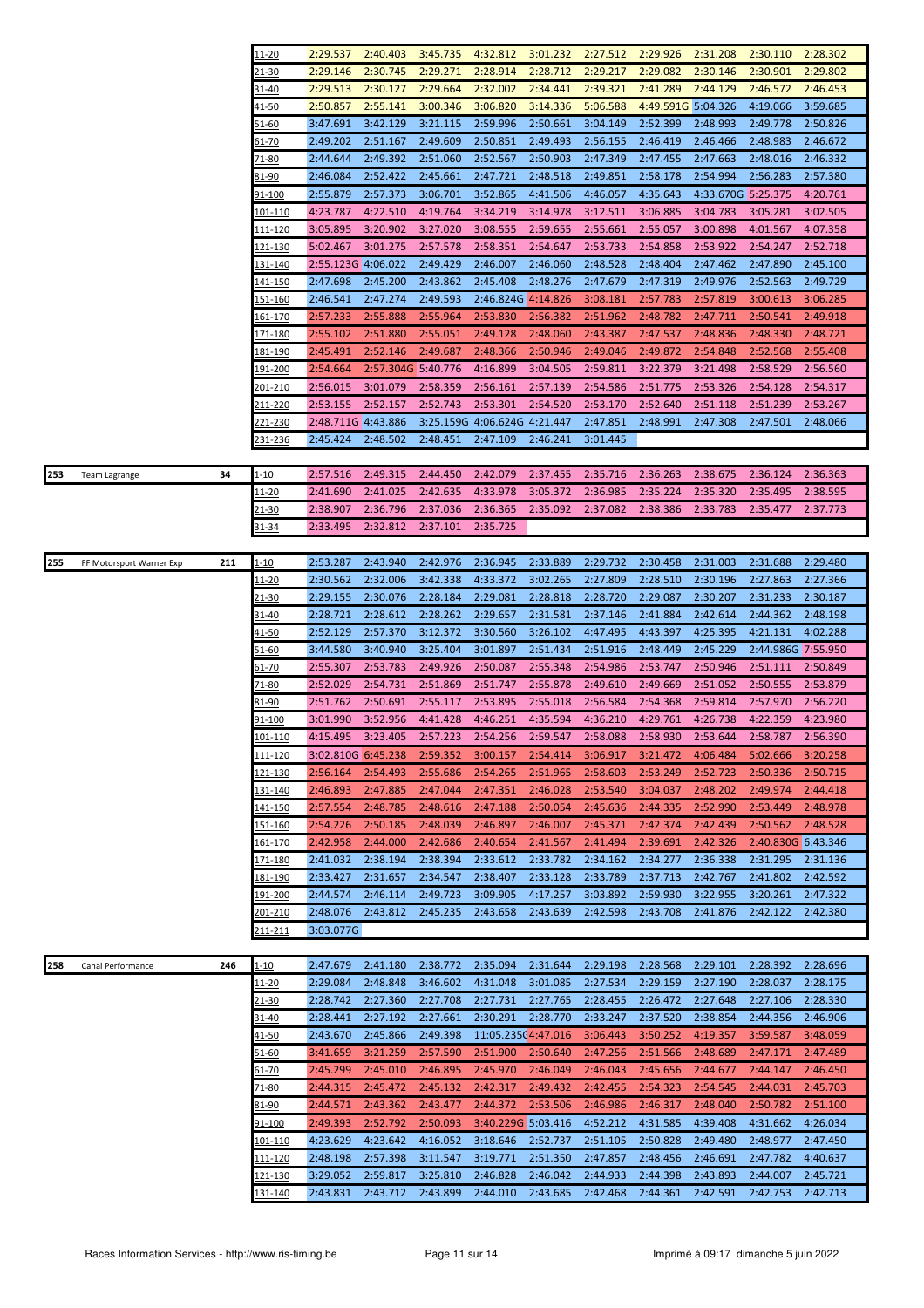| 2:45.148<br>151-160<br>2:40.304G 4:20.949<br>3:01.728<br>2:44.045<br>2:43.699<br>2:44.040<br>2:42.364<br>2:43.173<br>2:43.373<br>2:42.526<br>2:40.968<br>2:40.391<br>2:43.014<br>2:42.300<br>2:41.590<br>2:39.705<br>2:39.386<br>2:40.868<br>2:40.011<br>161-170<br>2:29.655G 3:55.523<br>2:31.615<br>2:29.553<br>2:43.889G 5:22.668<br>2:35.837<br>2:35.148<br>2:36.582<br>2:28.829<br>171-180<br>2:37.652<br>2:29.826<br>2:29.897<br>181-190<br>2:29.240<br>2:30.803<br>2:28.644<br>2:30.604<br>2:28.680<br>2:28.039<br>2:28.559<br>2:29.619<br>2:32.322<br>2:35.216<br>2:38.059<br>2:37.905<br>2:43.099<br>2:42.230<br>2:42.863<br>2:50.753G 4:49.320<br><u> 191-200</u><br>3:43.181<br>4:39.684<br>3:11.728<br>201-210<br>2:51.540<br>2:44.380<br>2:40.647<br>2:40.991<br>2:40.600<br>2:40.651<br>2:39.504<br>2:39.846<br>2:41.147<br>2:40.331<br>2:39.197<br>2:39.201<br>2:39.446<br>2:40.109<br>2:39.759<br>2:39.282<br><u>211-220</u><br>2:40.102<br>2:40.743<br>2:40.760<br>2:40.695<br>2:43.126<br>2:40.482<br>2:59.071<br>2:41.544<br>2:43.006<br>2:42.357<br>2:42.256<br>221-230<br>2:41.860<br>2:43.134<br>2:45.516<br>2:43.614<br>2:43.402<br>2:44.443<br>2:42.545<br>2:43.477<br>2:42.186<br>2:43.579<br><u>231-240</u><br>2:41.416<br>2:40.974<br>2:41.374<br>2:41.978<br>2:40.728<br>2:40.823<br>241-246<br>2:48.909<br>2:42.192<br>2:39.945<br>2:35.511<br>2:31.963<br>2:30.357<br>2:28.310<br>2:27.816<br>2:27.452<br>2:27.559<br>1-10<br>261<br>248<br>PCH Automotive<br>2:28.763<br>2:48.545<br>3:46.184<br>4:31.414<br>3:00.625<br>2:28.080<br>2:27.461<br>2:27.220<br>2:28.050<br>2:27.913<br>11-20<br>2:29.863<br>2:27.948<br>2:27.164<br>2:27.951<br>2:27.675<br>2:29.210<br>2:26.877<br>2:26.401<br>2:27.060<br>2:28.244<br>21-30<br>2:27.956<br>2:27.112<br>2:27.211<br>2:29.376<br>2:29.959<br>2:46.411<br>2:36.907<br>2:42.766<br>2:43.453<br>5:37.260<br>31-40<br>2:55.401<br>2:51.447<br>3:07.759<br>3:08.032<br>3:14.511<br>3:23.622<br>4:42.426<br>4:24.690<br>4:17.742G 4:40.849<br><u>41-50</u><br>3:35.441<br>3:44.503<br>3:30.774<br>2:51.592<br>2:49.422<br>2:49.789<br>2:46.842<br>2:48.185<br>2:47.716<br>2:47.604<br>51-60<br>2:45.819<br>2:46.062<br>2:44.935<br>2:44.125<br>2:44.937<br>2:43.948<br>2:47.524<br>2:45.995<br>2:44.323<br>2:42.254<br><u>61-70</u><br>2:43.736<br>2:44.119<br>2:45.333<br>2:43.715<br>2:43.756<br>2:41.520<br>2:43.416<br>2:44.832<br>2:44.836<br>2:44.215<br>71-80<br>2:42.983<br>2:43.895<br>2:44.772<br>2:42.559<br>2:44.654<br>2:46.257<br>2:45.049<br>2:46.219<br>2:46.507<br>2:46.091<br>81-90<br>2:47.719<br>2:49.654<br>2:49.891<br>2:51.974<br>4:20.488<br>4:40.320G 5:28.680<br>4:31.748<br>4:40.028<br>4:31.202<br>91-100<br>4:27.364<br>4:24.149<br>4:22.233<br>4:16.222<br>3:24.122<br>2:58.240<br>2:53.212<br>2:51.421<br>2:49.130<br>2:49.067<br>101-110<br>2:48.986<br>2:50.908<br>3:06.281<br>3:15.953<br>2:48.940<br>2:45.627<br>2:45.826<br>111-120<br>2:47.884<br>2:44.319<br>2:43.421<br>3:29.662<br>2:59.760<br>4:44.660<br>3:25.995<br>2:46.528<br>2:44.302<br>2:41.480<br>2:42.240<br>2:43.119<br>2:44.255<br>121-130<br>2:42.245<br>2:42.105<br>2:42.474<br>2:42.817<br>2:41.745<br>2:52.291<br>131-140<br>2:41.524<br>2:42.565<br>2:41.478<br>2:41.160<br>2:41.911<br>2:42.839<br>2:40.324<br>2:40.944<br>2:42.119<br>2:41.664<br>2:41.820<br>2:43.705<br><u>141-150</u><br>2:41.603<br>2:41.521<br>2:45.548<br>151-160<br>2:40.561G 4:40.888<br>2:45.664<br>2:45.060G 4:11.519<br>2:44.080<br>2:43.733<br>2:43.706<br>2:42.858<br>2:43.755<br>2:42.522<br>2:44.333<br>2:43.542<br>2:42.716<br>2:41.100<br>2:39.892<br>2:39.243<br>2:39.595<br>2:38.004<br><u> 161-170</u><br>171-180<br>2:37.979<br>2:37.518<br>2:37.282<br>2:37.640<br>2:36.357<br>2:34.638<br>2:34.432<br>2:33.880<br>2:32.340<br>2:32.383<br>2:30.525<br>2:30.727<br>2:30.985<br>2:30.696<br>2:31.755<br>2:29.679<br>2:29.317<br>2:29.943<br>2:30.126<br>2:31.347<br><u> 181-190</u><br>2:32.296<br>2:32.101<br>2:30.800<br>2:35.840<br>2:37.302<br>2:39.477<br>2:41.476<br>2:41.427<br>2:42.316<br>2:41.007G<br><u> 191-200</u><br>5:33.472<br>4:17.445<br>3:03.563<br>2:59.936<br>3:23.172<br>2:45.710<br>2:44.693<br>2:43.931<br>201-210<br>3:20.455<br>2:42.031<br>211-220<br>2:44.052<br>2:43.359<br>2:42.022<br>2:42.123<br>2:42.800<br>2:43.324<br>2:41.707<br>2:42.149<br>2:41.498<br>2:42.450<br>2:41.831<br>2:41.747<br>2:41.435<br>2:41.785<br>2:43.479<br>2:42.649<br>2:43.245<br>2:42.578<br>2:42.467<br>2:43.851<br>221-230<br>231-240<br>2:42.670<br>2:41.861<br>2:44.184<br>2:43.406<br>2:41.370<br>2:41.014<br>2:40.377<br>2:41.011<br>2:41.126<br>2:41.095<br>2:40.026<br>2:40.324<br>2:41.384<br>2:41.800<br>2:40.394<br>2:41.603<br>2:41.565<br>2:42.150<br>241-248<br>2:54.210<br>2:45.674<br>2:39.998<br>2:36.857<br>2:34.850<br>2:31.055<br>2:33.097<br>2:28.504<br>2:31.399<br>2:28.623<br>240<br>$1 - 10$<br>265<br><b>Team Real</b><br>$11 - 20$<br>3:02.938<br>2:29.996<br>2:33.733<br>3:41.224<br>4:33.075<br>2:27.792<br>2:27.618<br>2:30.072<br>2:28.291<br>2:27.136<br>$21 - 30$<br>2:29.649<br>2:29.513<br>2:29.963<br>2:29.749<br>2:28.623<br>2:28.091<br>2:28.021<br>2:28.958<br>2:30.785<br>2:30.095<br>2:28.011<br>2:29.714<br>2:27.788<br>2:29.716<br>2:42.618<br>2:44.984<br>31-40<br>2:33.082<br>2:37.376<br>2:39.781<br>2:47.563<br>2:52.694<br>3:03.734G 6:15.429<br>3:16.383<br>5:05.153<br>4:52.147<br>4:26.344<br>4:21.404<br>4:02.348<br>3:44.518<br><u>41-50</u><br>3:26.616<br>3:04.241<br>2:57.651<br>2:55.489<br>2:53.425<br>2:55.087<br>2:50.459<br>2:50.577<br>2:49.216<br>51-60<br>3:40.082<br>2:48.932<br>2:46.746<br>2:47.581<br>2:46.935<br>2:48.204<br>2:48.111<br>2:47.189<br>2:46.947<br>2:47.560<br>2:47.978<br><u>61-70</u><br>2:46.193<br>2:51.295G<br>2:47.233<br>2:46.041<br>10:56.738 2:51.253<br>2:48.095G 3:36.202<br>2:46.881<br>2:48.005<br>71-80<br>2:50.735<br>4:26.692<br>2:50.946<br>2:47.222<br>2:49.578<br>2:50.769<br>2:53.399<br>2:52.010<br>3:10.248<br>3:18.110<br>81-90<br>4:50.944<br>4:23.828<br>4:31.621<br>4:31.353<br>4:37.858<br>4:29.819<br>4:25.713<br>4:24.523<br>4:19.245<br>3:20.130<br>91-100<br>2:54.749<br>2:52.325<br>2:50.770<br>2:49.738<br>2:51.048<br>2:50.331<br>2:50.374<br>2:46.603<br>3:16.099<br>3:24.142<br>101-110<br>2:59.821<br>2:52.187<br>2:46.143<br>2:48.900<br>2:45.784<br>2:43.572<br>4:43.440<br>3:29.424<br>3:26.389<br>2:47.026<br><u> 111-120</u><br>2:41.617<br>2:41.340<br>2:42.536<br>2:43.388<br>2:43.925<br>2:44.873<br>2:41.826<br>2:43.676<br>2:44.285<br>2:43.388<br><u> 121-130</u><br>3:09.312<br>2:43.391<br>2:44.083G 5:23.006<br>2:48.698<br>2:50.799<br>2:50.942<br>2:53.270<br>2:48.726<br>2:51.757<br><u>131-140</u><br>141-150<br>2:48.312<br>2:49.760<br>2:48.205<br>2:51.046<br>2:47.835<br>2:46.657<br>2:46.147<br>2:47.283<br>2:49.831<br>2:47.933<br>2:46.159<br>2:47.475<br>2:46.465<br>2:45.167<br>2:46.378<br>2:48.260<br>2:47.924<br>2:44.907<br>2:49.098<br>2:45.516<br><u>151-160</u><br>161-170<br>2:47.196<br>2:47.284<br>2:45.062<br>2:43.206<br>2:42.742<br>2:44.558<br>2:42.064<br>2:42.490<br>2:43.158<br>2:41.992<br>2:42.075<br>2:42.547<br>2:41.837<br>2:41.525<br>2:41.356<br>2:38.782<br>2:38.347<br>2:38.961<br>2:38.905<br>2:35.830G<br><u> 171-180</u><br>2:36.625<br>2:39.154<br>2:36.401<br>2:36.398<br>2:35.451<br>4:20.202<br>2:39.694<br>2:40.911<br>2:41.538<br>2:41.435<br><u> 181-190</u><br>2:42.560<br>2:43.344<br>2:45.819<br>3:34.786<br>4:21.305<br>2:56.446<br>3:31.264<br>3:17.590<br>2:50.347<br><u> 191-200</u><br>3:01.447<br>2:43.477<br>2:43.448<br>2:42.323<br>2:53.764<br>2:43.197<br>2:43.980<br>2:42.693<br>2:43.037<br>2:42.203<br>2:42.206<br>201-210<br>2:46.387<br>2:43.367<br>2:44.778<br>2:41.489<br>2:45.262<br>2:43.213<br>2:43.379<br>2:43.902<br>2:44.530<br>2:43.113<br>211-220<br>2:42.296<br>2:43.368<br>2:42.383<br>221-230<br>2:44.364<br>2:44.336<br>2:45.728<br>2:43.575<br>2:46.474<br>2:43.626<br>2:42.616<br>231-240<br>2:44.189<br>2:50.200<br>2:53.667<br>2:53.940<br>2:51.825<br>2:51.280<br>2:50.695<br>2:49.477<br>2:47.053<br>2:47.820<br><u>241-240</u><br>2:38.259<br>2:29.638<br><u>1-10</u><br>2:45.319<br>2:43.200<br>2:34.810<br>2:32.126<br>2:29.144<br>2:26.919<br>2:29.786<br>2:28.093<br>266<br>221<br><b>BRV Racing 2</b><br>10:24.513 7:27.423<br>7:22.521 | 141-150   | 2:42.970 | 2:43.296 | 2:41.778 | 2:42.637 | 2:42.316 | 2:42.667 | 2:42.425 | 2:41.914 | 2:42.684 | 2:42.048 |
|---------------------------------------------------------------------------------------------------------------------------------------------------------------------------------------------------------------------------------------------------------------------------------------------------------------------------------------------------------------------------------------------------------------------------------------------------------------------------------------------------------------------------------------------------------------------------------------------------------------------------------------------------------------------------------------------------------------------------------------------------------------------------------------------------------------------------------------------------------------------------------------------------------------------------------------------------------------------------------------------------------------------------------------------------------------------------------------------------------------------------------------------------------------------------------------------------------------------------------------------------------------------------------------------------------------------------------------------------------------------------------------------------------------------------------------------------------------------------------------------------------------------------------------------------------------------------------------------------------------------------------------------------------------------------------------------------------------------------------------------------------------------------------------------------------------------------------------------------------------------------------------------------------------------------------------------------------------------------------------------------------------------------------------------------------------------------------------------------------------------------------------------------------------------------------------------------------------------------------------------------------------------------------------------------------------------------------------------------------------------------------------------------------------------------------------------------------------------------------------------------------------------------------------------------------------------------------------------------------------------------------------------------------------------------------------------------------------------------------------------------------------------------------------------------------------------------------------------------------------------------------------------------------------------------------------------------------------------------------------------------------------------------------------------------------------------------------------------------------------------------------------------------------------------------------------------------------------------------------------------------------------------------------------------------------------------------------------------------------------------------------------------------------------------------------------------------------------------------------------------------------------------------------------------------------------------------------------------------------------------------------------------------------------------------------------------------------------------------------------------------------------------------------------------------------------------------------------------------------------------------------------------------------------------------------------------------------------------------------------------------------------------------------------------------------------------------------------------------------------------------------------------------------------------------------------------------------------------------------------------------------------------------------------------------------------------------------------------------------------------------------------------------------------------------------------------------------------------------------------------------------------------------------------------------------------------------------------------------------------------------------------------------------------------------------------------------------------------------------------------------------------------------------------------------------------------------------------------------------------------------------------------------------------------------------------------------------------------------------------------------------------------------------------------------------------------------------------------------------------------------------------------------------------------------------------------------------------------------------------------------------------------------------------------------------------------------------------------------------------------------------------------------------------------------------------------------------------------------------------------------------------------------------------------------------------------------------------------------------------------------------------------------------------------------------------------------------------------------------------------------------------------------------------------------------------------------------------------------------------------------------------------------------------------------------------------------------------------------------------------------------------------------------------------------------------------------------------------------------------------------------------------------------------------------------------------------------------------------------------------------------------------------------------------------------------------------------------------------------------------------------------------------------------------------------------------------------------------------------------------------------------------------------------------------------------------------------------------------------------------------------------------------------------------------------------------------------------------------------------------------------------------------------------------------------------------------------------------------------------------------------------------------------------------------------------------------------------------------------------------------------------------------------------------------------------------------------------------------------------------------------------------------------------------------------------------------------------------------------------------------------------------------------------------------------------------------------------------------------------------------------------------------------------------------------------------------------------------------------------------------------------------------------------------------------------------------------------------------------------------------------------------------------------------------------------------------------------------------------------------------------------------------------------------------------------------------------------------------------------------------------------------------------------------------------------------------------------------------------------------------------------------------------------------------------------------------------------------------------------------------------------------------------------------------------------------------------------------------------------------------------------------------------------------------------------------------------------------------------------|-----------|----------|----------|----------|----------|----------|----------|----------|----------|----------|----------|
|                                                                                                                                                                                                                                                                                                                                                                                                                                                                                                                                                                                                                                                                                                                                                                                                                                                                                                                                                                                                                                                                                                                                                                                                                                                                                                                                                                                                                                                                                                                                                                                                                                                                                                                                                                                                                                                                                                                                                                                                                                                                                                                                                                                                                                                                                                                                                                                                                                                                                                                                                                                                                                                                                                                                                                                                                                                                                                                                                                                                                                                                                                                                                                                                                                                                                                                                                                                                                                                                                                                                                                                                                                                                                                                                                                                                                                                                                                                                                                                                                                                                                                                                                                                                                                                                                                                                                                                                                                                                                                                                                                                                                                                                                                                                                                                                                                                                                                                                                                                                                                                                                                                                                                                                                                                                                                                                                                                                                                                                                                                                                                                                                                                                                                                                                                                                                                                                                                                                                                                                                                                                                                                                                                                                                                                                                                                                                                                                                                                                                                                                                                                                                                                                                                                                                                                                                                                                                                                                                                                                                                                                                                                                                                                                                                                                                                                                                                                                                                                                                                                                                                                                                                                                                                                                                                                                                                                                                                                                                                                                                                                                                                                                                                                                                                                                                                                                                               |           |          |          |          |          |          |          |          |          |          |          |
|                                                                                                                                                                                                                                                                                                                                                                                                                                                                                                                                                                                                                                                                                                                                                                                                                                                                                                                                                                                                                                                                                                                                                                                                                                                                                                                                                                                                                                                                                                                                                                                                                                                                                                                                                                                                                                                                                                                                                                                                                                                                                                                                                                                                                                                                                                                                                                                                                                                                                                                                                                                                                                                                                                                                                                                                                                                                                                                                                                                                                                                                                                                                                                                                                                                                                                                                                                                                                                                                                                                                                                                                                                                                                                                                                                                                                                                                                                                                                                                                                                                                                                                                                                                                                                                                                                                                                                                                                                                                                                                                                                                                                                                                                                                                                                                                                                                                                                                                                                                                                                                                                                                                                                                                                                                                                                                                                                                                                                                                                                                                                                                                                                                                                                                                                                                                                                                                                                                                                                                                                                                                                                                                                                                                                                                                                                                                                                                                                                                                                                                                                                                                                                                                                                                                                                                                                                                                                                                                                                                                                                                                                                                                                                                                                                                                                                                                                                                                                                                                                                                                                                                                                                                                                                                                                                                                                                                                                                                                                                                                                                                                                                                                                                                                                                                                                                                                                               |           |          |          |          |          |          |          |          |          |          |          |
|                                                                                                                                                                                                                                                                                                                                                                                                                                                                                                                                                                                                                                                                                                                                                                                                                                                                                                                                                                                                                                                                                                                                                                                                                                                                                                                                                                                                                                                                                                                                                                                                                                                                                                                                                                                                                                                                                                                                                                                                                                                                                                                                                                                                                                                                                                                                                                                                                                                                                                                                                                                                                                                                                                                                                                                                                                                                                                                                                                                                                                                                                                                                                                                                                                                                                                                                                                                                                                                                                                                                                                                                                                                                                                                                                                                                                                                                                                                                                                                                                                                                                                                                                                                                                                                                                                                                                                                                                                                                                                                                                                                                                                                                                                                                                                                                                                                                                                                                                                                                                                                                                                                                                                                                                                                                                                                                                                                                                                                                                                                                                                                                                                                                                                                                                                                                                                                                                                                                                                                                                                                                                                                                                                                                                                                                                                                                                                                                                                                                                                                                                                                                                                                                                                                                                                                                                                                                                                                                                                                                                                                                                                                                                                                                                                                                                                                                                                                                                                                                                                                                                                                                                                                                                                                                                                                                                                                                                                                                                                                                                                                                                                                                                                                                                                                                                                                                                               |           |          |          |          |          |          |          |          |          |          |          |
|                                                                                                                                                                                                                                                                                                                                                                                                                                                                                                                                                                                                                                                                                                                                                                                                                                                                                                                                                                                                                                                                                                                                                                                                                                                                                                                                                                                                                                                                                                                                                                                                                                                                                                                                                                                                                                                                                                                                                                                                                                                                                                                                                                                                                                                                                                                                                                                                                                                                                                                                                                                                                                                                                                                                                                                                                                                                                                                                                                                                                                                                                                                                                                                                                                                                                                                                                                                                                                                                                                                                                                                                                                                                                                                                                                                                                                                                                                                                                                                                                                                                                                                                                                                                                                                                                                                                                                                                                                                                                                                                                                                                                                                                                                                                                                                                                                                                                                                                                                                                                                                                                                                                                                                                                                                                                                                                                                                                                                                                                                                                                                                                                                                                                                                                                                                                                                                                                                                                                                                                                                                                                                                                                                                                                                                                                                                                                                                                                                                                                                                                                                                                                                                                                                                                                                                                                                                                                                                                                                                                                                                                                                                                                                                                                                                                                                                                                                                                                                                                                                                                                                                                                                                                                                                                                                                                                                                                                                                                                                                                                                                                                                                                                                                                                                                                                                                                                               |           |          |          |          |          |          |          |          |          |          |          |
|                                                                                                                                                                                                                                                                                                                                                                                                                                                                                                                                                                                                                                                                                                                                                                                                                                                                                                                                                                                                                                                                                                                                                                                                                                                                                                                                                                                                                                                                                                                                                                                                                                                                                                                                                                                                                                                                                                                                                                                                                                                                                                                                                                                                                                                                                                                                                                                                                                                                                                                                                                                                                                                                                                                                                                                                                                                                                                                                                                                                                                                                                                                                                                                                                                                                                                                                                                                                                                                                                                                                                                                                                                                                                                                                                                                                                                                                                                                                                                                                                                                                                                                                                                                                                                                                                                                                                                                                                                                                                                                                                                                                                                                                                                                                                                                                                                                                                                                                                                                                                                                                                                                                                                                                                                                                                                                                                                                                                                                                                                                                                                                                                                                                                                                                                                                                                                                                                                                                                                                                                                                                                                                                                                                                                                                                                                                                                                                                                                                                                                                                                                                                                                                                                                                                                                                                                                                                                                                                                                                                                                                                                                                                                                                                                                                                                                                                                                                                                                                                                                                                                                                                                                                                                                                                                                                                                                                                                                                                                                                                                                                                                                                                                                                                                                                                                                                                                               |           |          |          |          |          |          |          |          |          |          |          |
|                                                                                                                                                                                                                                                                                                                                                                                                                                                                                                                                                                                                                                                                                                                                                                                                                                                                                                                                                                                                                                                                                                                                                                                                                                                                                                                                                                                                                                                                                                                                                                                                                                                                                                                                                                                                                                                                                                                                                                                                                                                                                                                                                                                                                                                                                                                                                                                                                                                                                                                                                                                                                                                                                                                                                                                                                                                                                                                                                                                                                                                                                                                                                                                                                                                                                                                                                                                                                                                                                                                                                                                                                                                                                                                                                                                                                                                                                                                                                                                                                                                                                                                                                                                                                                                                                                                                                                                                                                                                                                                                                                                                                                                                                                                                                                                                                                                                                                                                                                                                                                                                                                                                                                                                                                                                                                                                                                                                                                                                                                                                                                                                                                                                                                                                                                                                                                                                                                                                                                                                                                                                                                                                                                                                                                                                                                                                                                                                                                                                                                                                                                                                                                                                                                                                                                                                                                                                                                                                                                                                                                                                                                                                                                                                                                                                                                                                                                                                                                                                                                                                                                                                                                                                                                                                                                                                                                                                                                                                                                                                                                                                                                                                                                                                                                                                                                                                                               |           |          |          |          |          |          |          |          |          |          |          |
|                                                                                                                                                                                                                                                                                                                                                                                                                                                                                                                                                                                                                                                                                                                                                                                                                                                                                                                                                                                                                                                                                                                                                                                                                                                                                                                                                                                                                                                                                                                                                                                                                                                                                                                                                                                                                                                                                                                                                                                                                                                                                                                                                                                                                                                                                                                                                                                                                                                                                                                                                                                                                                                                                                                                                                                                                                                                                                                                                                                                                                                                                                                                                                                                                                                                                                                                                                                                                                                                                                                                                                                                                                                                                                                                                                                                                                                                                                                                                                                                                                                                                                                                                                                                                                                                                                                                                                                                                                                                                                                                                                                                                                                                                                                                                                                                                                                                                                                                                                                                                                                                                                                                                                                                                                                                                                                                                                                                                                                                                                                                                                                                                                                                                                                                                                                                                                                                                                                                                                                                                                                                                                                                                                                                                                                                                                                                                                                                                                                                                                                                                                                                                                                                                                                                                                                                                                                                                                                                                                                                                                                                                                                                                                                                                                                                                                                                                                                                                                                                                                                                                                                                                                                                                                                                                                                                                                                                                                                                                                                                                                                                                                                                                                                                                                                                                                                                                               |           |          |          |          |          |          |          |          |          |          |          |
|                                                                                                                                                                                                                                                                                                                                                                                                                                                                                                                                                                                                                                                                                                                                                                                                                                                                                                                                                                                                                                                                                                                                                                                                                                                                                                                                                                                                                                                                                                                                                                                                                                                                                                                                                                                                                                                                                                                                                                                                                                                                                                                                                                                                                                                                                                                                                                                                                                                                                                                                                                                                                                                                                                                                                                                                                                                                                                                                                                                                                                                                                                                                                                                                                                                                                                                                                                                                                                                                                                                                                                                                                                                                                                                                                                                                                                                                                                                                                                                                                                                                                                                                                                                                                                                                                                                                                                                                                                                                                                                                                                                                                                                                                                                                                                                                                                                                                                                                                                                                                                                                                                                                                                                                                                                                                                                                                                                                                                                                                                                                                                                                                                                                                                                                                                                                                                                                                                                                                                                                                                                                                                                                                                                                                                                                                                                                                                                                                                                                                                                                                                                                                                                                                                                                                                                                                                                                                                                                                                                                                                                                                                                                                                                                                                                                                                                                                                                                                                                                                                                                                                                                                                                                                                                                                                                                                                                                                                                                                                                                                                                                                                                                                                                                                                                                                                                                                               |           |          |          |          |          |          |          |          |          |          |          |
|                                                                                                                                                                                                                                                                                                                                                                                                                                                                                                                                                                                                                                                                                                                                                                                                                                                                                                                                                                                                                                                                                                                                                                                                                                                                                                                                                                                                                                                                                                                                                                                                                                                                                                                                                                                                                                                                                                                                                                                                                                                                                                                                                                                                                                                                                                                                                                                                                                                                                                                                                                                                                                                                                                                                                                                                                                                                                                                                                                                                                                                                                                                                                                                                                                                                                                                                                                                                                                                                                                                                                                                                                                                                                                                                                                                                                                                                                                                                                                                                                                                                                                                                                                                                                                                                                                                                                                                                                                                                                                                                                                                                                                                                                                                                                                                                                                                                                                                                                                                                                                                                                                                                                                                                                                                                                                                                                                                                                                                                                                                                                                                                                                                                                                                                                                                                                                                                                                                                                                                                                                                                                                                                                                                                                                                                                                                                                                                                                                                                                                                                                                                                                                                                                                                                                                                                                                                                                                                                                                                                                                                                                                                                                                                                                                                                                                                                                                                                                                                                                                                                                                                                                                                                                                                                                                                                                                                                                                                                                                                                                                                                                                                                                                                                                                                                                                                                                               |           |          |          |          |          |          |          |          |          |          |          |
|                                                                                                                                                                                                                                                                                                                                                                                                                                                                                                                                                                                                                                                                                                                                                                                                                                                                                                                                                                                                                                                                                                                                                                                                                                                                                                                                                                                                                                                                                                                                                                                                                                                                                                                                                                                                                                                                                                                                                                                                                                                                                                                                                                                                                                                                                                                                                                                                                                                                                                                                                                                                                                                                                                                                                                                                                                                                                                                                                                                                                                                                                                                                                                                                                                                                                                                                                                                                                                                                                                                                                                                                                                                                                                                                                                                                                                                                                                                                                                                                                                                                                                                                                                                                                                                                                                                                                                                                                                                                                                                                                                                                                                                                                                                                                                                                                                                                                                                                                                                                                                                                                                                                                                                                                                                                                                                                                                                                                                                                                                                                                                                                                                                                                                                                                                                                                                                                                                                                                                                                                                                                                                                                                                                                                                                                                                                                                                                                                                                                                                                                                                                                                                                                                                                                                                                                                                                                                                                                                                                                                                                                                                                                                                                                                                                                                                                                                                                                                                                                                                                                                                                                                                                                                                                                                                                                                                                                                                                                                                                                                                                                                                                                                                                                                                                                                                                                                               |           |          |          |          |          |          |          |          |          |          |          |
|                                                                                                                                                                                                                                                                                                                                                                                                                                                                                                                                                                                                                                                                                                                                                                                                                                                                                                                                                                                                                                                                                                                                                                                                                                                                                                                                                                                                                                                                                                                                                                                                                                                                                                                                                                                                                                                                                                                                                                                                                                                                                                                                                                                                                                                                                                                                                                                                                                                                                                                                                                                                                                                                                                                                                                                                                                                                                                                                                                                                                                                                                                                                                                                                                                                                                                                                                                                                                                                                                                                                                                                                                                                                                                                                                                                                                                                                                                                                                                                                                                                                                                                                                                                                                                                                                                                                                                                                                                                                                                                                                                                                                                                                                                                                                                                                                                                                                                                                                                                                                                                                                                                                                                                                                                                                                                                                                                                                                                                                                                                                                                                                                                                                                                                                                                                                                                                                                                                                                                                                                                                                                                                                                                                                                                                                                                                                                                                                                                                                                                                                                                                                                                                                                                                                                                                                                                                                                                                                                                                                                                                                                                                                                                                                                                                                                                                                                                                                                                                                                                                                                                                                                                                                                                                                                                                                                                                                                                                                                                                                                                                                                                                                                                                                                                                                                                                                                               |           |          |          |          |          |          |          |          |          |          |          |
|                                                                                                                                                                                                                                                                                                                                                                                                                                                                                                                                                                                                                                                                                                                                                                                                                                                                                                                                                                                                                                                                                                                                                                                                                                                                                                                                                                                                                                                                                                                                                                                                                                                                                                                                                                                                                                                                                                                                                                                                                                                                                                                                                                                                                                                                                                                                                                                                                                                                                                                                                                                                                                                                                                                                                                                                                                                                                                                                                                                                                                                                                                                                                                                                                                                                                                                                                                                                                                                                                                                                                                                                                                                                                                                                                                                                                                                                                                                                                                                                                                                                                                                                                                                                                                                                                                                                                                                                                                                                                                                                                                                                                                                                                                                                                                                                                                                                                                                                                                                                                                                                                                                                                                                                                                                                                                                                                                                                                                                                                                                                                                                                                                                                                                                                                                                                                                                                                                                                                                                                                                                                                                                                                                                                                                                                                                                                                                                                                                                                                                                                                                                                                                                                                                                                                                                                                                                                                                                                                                                                                                                                                                                                                                                                                                                                                                                                                                                                                                                                                                                                                                                                                                                                                                                                                                                                                                                                                                                                                                                                                                                                                                                                                                                                                                                                                                                                                               |           |          |          |          |          |          |          |          |          |          |          |
|                                                                                                                                                                                                                                                                                                                                                                                                                                                                                                                                                                                                                                                                                                                                                                                                                                                                                                                                                                                                                                                                                                                                                                                                                                                                                                                                                                                                                                                                                                                                                                                                                                                                                                                                                                                                                                                                                                                                                                                                                                                                                                                                                                                                                                                                                                                                                                                                                                                                                                                                                                                                                                                                                                                                                                                                                                                                                                                                                                                                                                                                                                                                                                                                                                                                                                                                                                                                                                                                                                                                                                                                                                                                                                                                                                                                                                                                                                                                                                                                                                                                                                                                                                                                                                                                                                                                                                                                                                                                                                                                                                                                                                                                                                                                                                                                                                                                                                                                                                                                                                                                                                                                                                                                                                                                                                                                                                                                                                                                                                                                                                                                                                                                                                                                                                                                                                                                                                                                                                                                                                                                                                                                                                                                                                                                                                                                                                                                                                                                                                                                                                                                                                                                                                                                                                                                                                                                                                                                                                                                                                                                                                                                                                                                                                                                                                                                                                                                                                                                                                                                                                                                                                                                                                                                                                                                                                                                                                                                                                                                                                                                                                                                                                                                                                                                                                                                                               |           |          |          |          |          |          |          |          |          |          |          |
|                                                                                                                                                                                                                                                                                                                                                                                                                                                                                                                                                                                                                                                                                                                                                                                                                                                                                                                                                                                                                                                                                                                                                                                                                                                                                                                                                                                                                                                                                                                                                                                                                                                                                                                                                                                                                                                                                                                                                                                                                                                                                                                                                                                                                                                                                                                                                                                                                                                                                                                                                                                                                                                                                                                                                                                                                                                                                                                                                                                                                                                                                                                                                                                                                                                                                                                                                                                                                                                                                                                                                                                                                                                                                                                                                                                                                                                                                                                                                                                                                                                                                                                                                                                                                                                                                                                                                                                                                                                                                                                                                                                                                                                                                                                                                                                                                                                                                                                                                                                                                                                                                                                                                                                                                                                                                                                                                                                                                                                                                                                                                                                                                                                                                                                                                                                                                                                                                                                                                                                                                                                                                                                                                                                                                                                                                                                                                                                                                                                                                                                                                                                                                                                                                                                                                                                                                                                                                                                                                                                                                                                                                                                                                                                                                                                                                                                                                                                                                                                                                                                                                                                                                                                                                                                                                                                                                                                                                                                                                                                                                                                                                                                                                                                                                                                                                                                                                               |           |          |          |          |          |          |          |          |          |          |          |
|                                                                                                                                                                                                                                                                                                                                                                                                                                                                                                                                                                                                                                                                                                                                                                                                                                                                                                                                                                                                                                                                                                                                                                                                                                                                                                                                                                                                                                                                                                                                                                                                                                                                                                                                                                                                                                                                                                                                                                                                                                                                                                                                                                                                                                                                                                                                                                                                                                                                                                                                                                                                                                                                                                                                                                                                                                                                                                                                                                                                                                                                                                                                                                                                                                                                                                                                                                                                                                                                                                                                                                                                                                                                                                                                                                                                                                                                                                                                                                                                                                                                                                                                                                                                                                                                                                                                                                                                                                                                                                                                                                                                                                                                                                                                                                                                                                                                                                                                                                                                                                                                                                                                                                                                                                                                                                                                                                                                                                                                                                                                                                                                                                                                                                                                                                                                                                                                                                                                                                                                                                                                                                                                                                                                                                                                                                                                                                                                                                                                                                                                                                                                                                                                                                                                                                                                                                                                                                                                                                                                                                                                                                                                                                                                                                                                                                                                                                                                                                                                                                                                                                                                                                                                                                                                                                                                                                                                                                                                                                                                                                                                                                                                                                                                                                                                                                                                                               |           |          |          |          |          |          |          |          |          |          |          |
|                                                                                                                                                                                                                                                                                                                                                                                                                                                                                                                                                                                                                                                                                                                                                                                                                                                                                                                                                                                                                                                                                                                                                                                                                                                                                                                                                                                                                                                                                                                                                                                                                                                                                                                                                                                                                                                                                                                                                                                                                                                                                                                                                                                                                                                                                                                                                                                                                                                                                                                                                                                                                                                                                                                                                                                                                                                                                                                                                                                                                                                                                                                                                                                                                                                                                                                                                                                                                                                                                                                                                                                                                                                                                                                                                                                                                                                                                                                                                                                                                                                                                                                                                                                                                                                                                                                                                                                                                                                                                                                                                                                                                                                                                                                                                                                                                                                                                                                                                                                                                                                                                                                                                                                                                                                                                                                                                                                                                                                                                                                                                                                                                                                                                                                                                                                                                                                                                                                                                                                                                                                                                                                                                                                                                                                                                                                                                                                                                                                                                                                                                                                                                                                                                                                                                                                                                                                                                                                                                                                                                                                                                                                                                                                                                                                                                                                                                                                                                                                                                                                                                                                                                                                                                                                                                                                                                                                                                                                                                                                                                                                                                                                                                                                                                                                                                                                                                               |           |          |          |          |          |          |          |          |          |          |          |
|                                                                                                                                                                                                                                                                                                                                                                                                                                                                                                                                                                                                                                                                                                                                                                                                                                                                                                                                                                                                                                                                                                                                                                                                                                                                                                                                                                                                                                                                                                                                                                                                                                                                                                                                                                                                                                                                                                                                                                                                                                                                                                                                                                                                                                                                                                                                                                                                                                                                                                                                                                                                                                                                                                                                                                                                                                                                                                                                                                                                                                                                                                                                                                                                                                                                                                                                                                                                                                                                                                                                                                                                                                                                                                                                                                                                                                                                                                                                                                                                                                                                                                                                                                                                                                                                                                                                                                                                                                                                                                                                                                                                                                                                                                                                                                                                                                                                                                                                                                                                                                                                                                                                                                                                                                                                                                                                                                                                                                                                                                                                                                                                                                                                                                                                                                                                                                                                                                                                                                                                                                                                                                                                                                                                                                                                                                                                                                                                                                                                                                                                                                                                                                                                                                                                                                                                                                                                                                                                                                                                                                                                                                                                                                                                                                                                                                                                                                                                                                                                                                                                                                                                                                                                                                                                                                                                                                                                                                                                                                                                                                                                                                                                                                                                                                                                                                                                                               |           |          |          |          |          |          |          |          |          |          |          |
|                                                                                                                                                                                                                                                                                                                                                                                                                                                                                                                                                                                                                                                                                                                                                                                                                                                                                                                                                                                                                                                                                                                                                                                                                                                                                                                                                                                                                                                                                                                                                                                                                                                                                                                                                                                                                                                                                                                                                                                                                                                                                                                                                                                                                                                                                                                                                                                                                                                                                                                                                                                                                                                                                                                                                                                                                                                                                                                                                                                                                                                                                                                                                                                                                                                                                                                                                                                                                                                                                                                                                                                                                                                                                                                                                                                                                                                                                                                                                                                                                                                                                                                                                                                                                                                                                                                                                                                                                                                                                                                                                                                                                                                                                                                                                                                                                                                                                                                                                                                                                                                                                                                                                                                                                                                                                                                                                                                                                                                                                                                                                                                                                                                                                                                                                                                                                                                                                                                                                                                                                                                                                                                                                                                                                                                                                                                                                                                                                                                                                                                                                                                                                                                                                                                                                                                                                                                                                                                                                                                                                                                                                                                                                                                                                                                                                                                                                                                                                                                                                                                                                                                                                                                                                                                                                                                                                                                                                                                                                                                                                                                                                                                                                                                                                                                                                                                                                               |           |          |          |          |          |          |          |          |          |          |          |
|                                                                                                                                                                                                                                                                                                                                                                                                                                                                                                                                                                                                                                                                                                                                                                                                                                                                                                                                                                                                                                                                                                                                                                                                                                                                                                                                                                                                                                                                                                                                                                                                                                                                                                                                                                                                                                                                                                                                                                                                                                                                                                                                                                                                                                                                                                                                                                                                                                                                                                                                                                                                                                                                                                                                                                                                                                                                                                                                                                                                                                                                                                                                                                                                                                                                                                                                                                                                                                                                                                                                                                                                                                                                                                                                                                                                                                                                                                                                                                                                                                                                                                                                                                                                                                                                                                                                                                                                                                                                                                                                                                                                                                                                                                                                                                                                                                                                                                                                                                                                                                                                                                                                                                                                                                                                                                                                                                                                                                                                                                                                                                                                                                                                                                                                                                                                                                                                                                                                                                                                                                                                                                                                                                                                                                                                                                                                                                                                                                                                                                                                                                                                                                                                                                                                                                                                                                                                                                                                                                                                                                                                                                                                                                                                                                                                                                                                                                                                                                                                                                                                                                                                                                                                                                                                                                                                                                                                                                                                                                                                                                                                                                                                                                                                                                                                                                                                                               |           |          |          |          |          |          |          |          |          |          |          |
|                                                                                                                                                                                                                                                                                                                                                                                                                                                                                                                                                                                                                                                                                                                                                                                                                                                                                                                                                                                                                                                                                                                                                                                                                                                                                                                                                                                                                                                                                                                                                                                                                                                                                                                                                                                                                                                                                                                                                                                                                                                                                                                                                                                                                                                                                                                                                                                                                                                                                                                                                                                                                                                                                                                                                                                                                                                                                                                                                                                                                                                                                                                                                                                                                                                                                                                                                                                                                                                                                                                                                                                                                                                                                                                                                                                                                                                                                                                                                                                                                                                                                                                                                                                                                                                                                                                                                                                                                                                                                                                                                                                                                                                                                                                                                                                                                                                                                                                                                                                                                                                                                                                                                                                                                                                                                                                                                                                                                                                                                                                                                                                                                                                                                                                                                                                                                                                                                                                                                                                                                                                                                                                                                                                                                                                                                                                                                                                                                                                                                                                                                                                                                                                                                                                                                                                                                                                                                                                                                                                                                                                                                                                                                                                                                                                                                                                                                                                                                                                                                                                                                                                                                                                                                                                                                                                                                                                                                                                                                                                                                                                                                                                                                                                                                                                                                                                                                               |           |          |          |          |          |          |          |          |          |          |          |
|                                                                                                                                                                                                                                                                                                                                                                                                                                                                                                                                                                                                                                                                                                                                                                                                                                                                                                                                                                                                                                                                                                                                                                                                                                                                                                                                                                                                                                                                                                                                                                                                                                                                                                                                                                                                                                                                                                                                                                                                                                                                                                                                                                                                                                                                                                                                                                                                                                                                                                                                                                                                                                                                                                                                                                                                                                                                                                                                                                                                                                                                                                                                                                                                                                                                                                                                                                                                                                                                                                                                                                                                                                                                                                                                                                                                                                                                                                                                                                                                                                                                                                                                                                                                                                                                                                                                                                                                                                                                                                                                                                                                                                                                                                                                                                                                                                                                                                                                                                                                                                                                                                                                                                                                                                                                                                                                                                                                                                                                                                                                                                                                                                                                                                                                                                                                                                                                                                                                                                                                                                                                                                                                                                                                                                                                                                                                                                                                                                                                                                                                                                                                                                                                                                                                                                                                                                                                                                                                                                                                                                                                                                                                                                                                                                                                                                                                                                                                                                                                                                                                                                                                                                                                                                                                                                                                                                                                                                                                                                                                                                                                                                                                                                                                                                                                                                                                                               |           |          |          |          |          |          |          |          |          |          |          |
|                                                                                                                                                                                                                                                                                                                                                                                                                                                                                                                                                                                                                                                                                                                                                                                                                                                                                                                                                                                                                                                                                                                                                                                                                                                                                                                                                                                                                                                                                                                                                                                                                                                                                                                                                                                                                                                                                                                                                                                                                                                                                                                                                                                                                                                                                                                                                                                                                                                                                                                                                                                                                                                                                                                                                                                                                                                                                                                                                                                                                                                                                                                                                                                                                                                                                                                                                                                                                                                                                                                                                                                                                                                                                                                                                                                                                                                                                                                                                                                                                                                                                                                                                                                                                                                                                                                                                                                                                                                                                                                                                                                                                                                                                                                                                                                                                                                                                                                                                                                                                                                                                                                                                                                                                                                                                                                                                                                                                                                                                                                                                                                                                                                                                                                                                                                                                                                                                                                                                                                                                                                                                                                                                                                                                                                                                                                                                                                                                                                                                                                                                                                                                                                                                                                                                                                                                                                                                                                                                                                                                                                                                                                                                                                                                                                                                                                                                                                                                                                                                                                                                                                                                                                                                                                                                                                                                                                                                                                                                                                                                                                                                                                                                                                                                                                                                                                                                               |           |          |          |          |          |          |          |          |          |          |          |
|                                                                                                                                                                                                                                                                                                                                                                                                                                                                                                                                                                                                                                                                                                                                                                                                                                                                                                                                                                                                                                                                                                                                                                                                                                                                                                                                                                                                                                                                                                                                                                                                                                                                                                                                                                                                                                                                                                                                                                                                                                                                                                                                                                                                                                                                                                                                                                                                                                                                                                                                                                                                                                                                                                                                                                                                                                                                                                                                                                                                                                                                                                                                                                                                                                                                                                                                                                                                                                                                                                                                                                                                                                                                                                                                                                                                                                                                                                                                                                                                                                                                                                                                                                                                                                                                                                                                                                                                                                                                                                                                                                                                                                                                                                                                                                                                                                                                                                                                                                                                                                                                                                                                                                                                                                                                                                                                                                                                                                                                                                                                                                                                                                                                                                                                                                                                                                                                                                                                                                                                                                                                                                                                                                                                                                                                                                                                                                                                                                                                                                                                                                                                                                                                                                                                                                                                                                                                                                                                                                                                                                                                                                                                                                                                                                                                                                                                                                                                                                                                                                                                                                                                                                                                                                                                                                                                                                                                                                                                                                                                                                                                                                                                                                                                                                                                                                                                                               |           |          |          |          |          |          |          |          |          |          |          |
|                                                                                                                                                                                                                                                                                                                                                                                                                                                                                                                                                                                                                                                                                                                                                                                                                                                                                                                                                                                                                                                                                                                                                                                                                                                                                                                                                                                                                                                                                                                                                                                                                                                                                                                                                                                                                                                                                                                                                                                                                                                                                                                                                                                                                                                                                                                                                                                                                                                                                                                                                                                                                                                                                                                                                                                                                                                                                                                                                                                                                                                                                                                                                                                                                                                                                                                                                                                                                                                                                                                                                                                                                                                                                                                                                                                                                                                                                                                                                                                                                                                                                                                                                                                                                                                                                                                                                                                                                                                                                                                                                                                                                                                                                                                                                                                                                                                                                                                                                                                                                                                                                                                                                                                                                                                                                                                                                                                                                                                                                                                                                                                                                                                                                                                                                                                                                                                                                                                                                                                                                                                                                                                                                                                                                                                                                                                                                                                                                                                                                                                                                                                                                                                                                                                                                                                                                                                                                                                                                                                                                                                                                                                                                                                                                                                                                                                                                                                                                                                                                                                                                                                                                                                                                                                                                                                                                                                                                                                                                                                                                                                                                                                                                                                                                                                                                                                                                               |           |          |          |          |          |          |          |          |          |          |          |
|                                                                                                                                                                                                                                                                                                                                                                                                                                                                                                                                                                                                                                                                                                                                                                                                                                                                                                                                                                                                                                                                                                                                                                                                                                                                                                                                                                                                                                                                                                                                                                                                                                                                                                                                                                                                                                                                                                                                                                                                                                                                                                                                                                                                                                                                                                                                                                                                                                                                                                                                                                                                                                                                                                                                                                                                                                                                                                                                                                                                                                                                                                                                                                                                                                                                                                                                                                                                                                                                                                                                                                                                                                                                                                                                                                                                                                                                                                                                                                                                                                                                                                                                                                                                                                                                                                                                                                                                                                                                                                                                                                                                                                                                                                                                                                                                                                                                                                                                                                                                                                                                                                                                                                                                                                                                                                                                                                                                                                                                                                                                                                                                                                                                                                                                                                                                                                                                                                                                                                                                                                                                                                                                                                                                                                                                                                                                                                                                                                                                                                                                                                                                                                                                                                                                                                                                                                                                                                                                                                                                                                                                                                                                                                                                                                                                                                                                                                                                                                                                                                                                                                                                                                                                                                                                                                                                                                                                                                                                                                                                                                                                                                                                                                                                                                                                                                                                                               |           |          |          |          |          |          |          |          |          |          |          |
|                                                                                                                                                                                                                                                                                                                                                                                                                                                                                                                                                                                                                                                                                                                                                                                                                                                                                                                                                                                                                                                                                                                                                                                                                                                                                                                                                                                                                                                                                                                                                                                                                                                                                                                                                                                                                                                                                                                                                                                                                                                                                                                                                                                                                                                                                                                                                                                                                                                                                                                                                                                                                                                                                                                                                                                                                                                                                                                                                                                                                                                                                                                                                                                                                                                                                                                                                                                                                                                                                                                                                                                                                                                                                                                                                                                                                                                                                                                                                                                                                                                                                                                                                                                                                                                                                                                                                                                                                                                                                                                                                                                                                                                                                                                                                                                                                                                                                                                                                                                                                                                                                                                                                                                                                                                                                                                                                                                                                                                                                                                                                                                                                                                                                                                                                                                                                                                                                                                                                                                                                                                                                                                                                                                                                                                                                                                                                                                                                                                                                                                                                                                                                                                                                                                                                                                                                                                                                                                                                                                                                                                                                                                                                                                                                                                                                                                                                                                                                                                                                                                                                                                                                                                                                                                                                                                                                                                                                                                                                                                                                                                                                                                                                                                                                                                                                                                                                               |           |          |          |          |          |          |          |          |          |          |          |
|                                                                                                                                                                                                                                                                                                                                                                                                                                                                                                                                                                                                                                                                                                                                                                                                                                                                                                                                                                                                                                                                                                                                                                                                                                                                                                                                                                                                                                                                                                                                                                                                                                                                                                                                                                                                                                                                                                                                                                                                                                                                                                                                                                                                                                                                                                                                                                                                                                                                                                                                                                                                                                                                                                                                                                                                                                                                                                                                                                                                                                                                                                                                                                                                                                                                                                                                                                                                                                                                                                                                                                                                                                                                                                                                                                                                                                                                                                                                                                                                                                                                                                                                                                                                                                                                                                                                                                                                                                                                                                                                                                                                                                                                                                                                                                                                                                                                                                                                                                                                                                                                                                                                                                                                                                                                                                                                                                                                                                                                                                                                                                                                                                                                                                                                                                                                                                                                                                                                                                                                                                                                                                                                                                                                                                                                                                                                                                                                                                                                                                                                                                                                                                                                                                                                                                                                                                                                                                                                                                                                                                                                                                                                                                                                                                                                                                                                                                                                                                                                                                                                                                                                                                                                                                                                                                                                                                                                                                                                                                                                                                                                                                                                                                                                                                                                                                                                                               |           |          |          |          |          |          |          |          |          |          |          |
|                                                                                                                                                                                                                                                                                                                                                                                                                                                                                                                                                                                                                                                                                                                                                                                                                                                                                                                                                                                                                                                                                                                                                                                                                                                                                                                                                                                                                                                                                                                                                                                                                                                                                                                                                                                                                                                                                                                                                                                                                                                                                                                                                                                                                                                                                                                                                                                                                                                                                                                                                                                                                                                                                                                                                                                                                                                                                                                                                                                                                                                                                                                                                                                                                                                                                                                                                                                                                                                                                                                                                                                                                                                                                                                                                                                                                                                                                                                                                                                                                                                                                                                                                                                                                                                                                                                                                                                                                                                                                                                                                                                                                                                                                                                                                                                                                                                                                                                                                                                                                                                                                                                                                                                                                                                                                                                                                                                                                                                                                                                                                                                                                                                                                                                                                                                                                                                                                                                                                                                                                                                                                                                                                                                                                                                                                                                                                                                                                                                                                                                                                                                                                                                                                                                                                                                                                                                                                                                                                                                                                                                                                                                                                                                                                                                                                                                                                                                                                                                                                                                                                                                                                                                                                                                                                                                                                                                                                                                                                                                                                                                                                                                                                                                                                                                                                                                                                               |           |          |          |          |          |          |          |          |          |          |          |
|                                                                                                                                                                                                                                                                                                                                                                                                                                                                                                                                                                                                                                                                                                                                                                                                                                                                                                                                                                                                                                                                                                                                                                                                                                                                                                                                                                                                                                                                                                                                                                                                                                                                                                                                                                                                                                                                                                                                                                                                                                                                                                                                                                                                                                                                                                                                                                                                                                                                                                                                                                                                                                                                                                                                                                                                                                                                                                                                                                                                                                                                                                                                                                                                                                                                                                                                                                                                                                                                                                                                                                                                                                                                                                                                                                                                                                                                                                                                                                                                                                                                                                                                                                                                                                                                                                                                                                                                                                                                                                                                                                                                                                                                                                                                                                                                                                                                                                                                                                                                                                                                                                                                                                                                                                                                                                                                                                                                                                                                                                                                                                                                                                                                                                                                                                                                                                                                                                                                                                                                                                                                                                                                                                                                                                                                                                                                                                                                                                                                                                                                                                                                                                                                                                                                                                                                                                                                                                                                                                                                                                                                                                                                                                                                                                                                                                                                                                                                                                                                                                                                                                                                                                                                                                                                                                                                                                                                                                                                                                                                                                                                                                                                                                                                                                                                                                                                                               |           |          |          |          |          |          |          |          |          |          |          |
|                                                                                                                                                                                                                                                                                                                                                                                                                                                                                                                                                                                                                                                                                                                                                                                                                                                                                                                                                                                                                                                                                                                                                                                                                                                                                                                                                                                                                                                                                                                                                                                                                                                                                                                                                                                                                                                                                                                                                                                                                                                                                                                                                                                                                                                                                                                                                                                                                                                                                                                                                                                                                                                                                                                                                                                                                                                                                                                                                                                                                                                                                                                                                                                                                                                                                                                                                                                                                                                                                                                                                                                                                                                                                                                                                                                                                                                                                                                                                                                                                                                                                                                                                                                                                                                                                                                                                                                                                                                                                                                                                                                                                                                                                                                                                                                                                                                                                                                                                                                                                                                                                                                                                                                                                                                                                                                                                                                                                                                                                                                                                                                                                                                                                                                                                                                                                                                                                                                                                                                                                                                                                                                                                                                                                                                                                                                                                                                                                                                                                                                                                                                                                                                                                                                                                                                                                                                                                                                                                                                                                                                                                                                                                                                                                                                                                                                                                                                                                                                                                                                                                                                                                                                                                                                                                                                                                                                                                                                                                                                                                                                                                                                                                                                                                                                                                                                                                               |           |          |          |          |          |          |          |          |          |          |          |
|                                                                                                                                                                                                                                                                                                                                                                                                                                                                                                                                                                                                                                                                                                                                                                                                                                                                                                                                                                                                                                                                                                                                                                                                                                                                                                                                                                                                                                                                                                                                                                                                                                                                                                                                                                                                                                                                                                                                                                                                                                                                                                                                                                                                                                                                                                                                                                                                                                                                                                                                                                                                                                                                                                                                                                                                                                                                                                                                                                                                                                                                                                                                                                                                                                                                                                                                                                                                                                                                                                                                                                                                                                                                                                                                                                                                                                                                                                                                                                                                                                                                                                                                                                                                                                                                                                                                                                                                                                                                                                                                                                                                                                                                                                                                                                                                                                                                                                                                                                                                                                                                                                                                                                                                                                                                                                                                                                                                                                                                                                                                                                                                                                                                                                                                                                                                                                                                                                                                                                                                                                                                                                                                                                                                                                                                                                                                                                                                                                                                                                                                                                                                                                                                                                                                                                                                                                                                                                                                                                                                                                                                                                                                                                                                                                                                                                                                                                                                                                                                                                                                                                                                                                                                                                                                                                                                                                                                                                                                                                                                                                                                                                                                                                                                                                                                                                                                                               |           |          |          |          |          |          |          |          |          |          |          |
|                                                                                                                                                                                                                                                                                                                                                                                                                                                                                                                                                                                                                                                                                                                                                                                                                                                                                                                                                                                                                                                                                                                                                                                                                                                                                                                                                                                                                                                                                                                                                                                                                                                                                                                                                                                                                                                                                                                                                                                                                                                                                                                                                                                                                                                                                                                                                                                                                                                                                                                                                                                                                                                                                                                                                                                                                                                                                                                                                                                                                                                                                                                                                                                                                                                                                                                                                                                                                                                                                                                                                                                                                                                                                                                                                                                                                                                                                                                                                                                                                                                                                                                                                                                                                                                                                                                                                                                                                                                                                                                                                                                                                                                                                                                                                                                                                                                                                                                                                                                                                                                                                                                                                                                                                                                                                                                                                                                                                                                                                                                                                                                                                                                                                                                                                                                                                                                                                                                                                                                                                                                                                                                                                                                                                                                                                                                                                                                                                                                                                                                                                                                                                                                                                                                                                                                                                                                                                                                                                                                                                                                                                                                                                                                                                                                                                                                                                                                                                                                                                                                                                                                                                                                                                                                                                                                                                                                                                                                                                                                                                                                                                                                                                                                                                                                                                                                                                               |           |          |          |          |          |          |          |          |          |          |          |
|                                                                                                                                                                                                                                                                                                                                                                                                                                                                                                                                                                                                                                                                                                                                                                                                                                                                                                                                                                                                                                                                                                                                                                                                                                                                                                                                                                                                                                                                                                                                                                                                                                                                                                                                                                                                                                                                                                                                                                                                                                                                                                                                                                                                                                                                                                                                                                                                                                                                                                                                                                                                                                                                                                                                                                                                                                                                                                                                                                                                                                                                                                                                                                                                                                                                                                                                                                                                                                                                                                                                                                                                                                                                                                                                                                                                                                                                                                                                                                                                                                                                                                                                                                                                                                                                                                                                                                                                                                                                                                                                                                                                                                                                                                                                                                                                                                                                                                                                                                                                                                                                                                                                                                                                                                                                                                                                                                                                                                                                                                                                                                                                                                                                                                                                                                                                                                                                                                                                                                                                                                                                                                                                                                                                                                                                                                                                                                                                                                                                                                                                                                                                                                                                                                                                                                                                                                                                                                                                                                                                                                                                                                                                                                                                                                                                                                                                                                                                                                                                                                                                                                                                                                                                                                                                                                                                                                                                                                                                                                                                                                                                                                                                                                                                                                                                                                                                                               |           |          |          |          |          |          |          |          |          |          |          |
|                                                                                                                                                                                                                                                                                                                                                                                                                                                                                                                                                                                                                                                                                                                                                                                                                                                                                                                                                                                                                                                                                                                                                                                                                                                                                                                                                                                                                                                                                                                                                                                                                                                                                                                                                                                                                                                                                                                                                                                                                                                                                                                                                                                                                                                                                                                                                                                                                                                                                                                                                                                                                                                                                                                                                                                                                                                                                                                                                                                                                                                                                                                                                                                                                                                                                                                                                                                                                                                                                                                                                                                                                                                                                                                                                                                                                                                                                                                                                                                                                                                                                                                                                                                                                                                                                                                                                                                                                                                                                                                                                                                                                                                                                                                                                                                                                                                                                                                                                                                                                                                                                                                                                                                                                                                                                                                                                                                                                                                                                                                                                                                                                                                                                                                                                                                                                                                                                                                                                                                                                                                                                                                                                                                                                                                                                                                                                                                                                                                                                                                                                                                                                                                                                                                                                                                                                                                                                                                                                                                                                                                                                                                                                                                                                                                                                                                                                                                                                                                                                                                                                                                                                                                                                                                                                                                                                                                                                                                                                                                                                                                                                                                                                                                                                                                                                                                                                               |           |          |          |          |          |          |          |          |          |          |          |
|                                                                                                                                                                                                                                                                                                                                                                                                                                                                                                                                                                                                                                                                                                                                                                                                                                                                                                                                                                                                                                                                                                                                                                                                                                                                                                                                                                                                                                                                                                                                                                                                                                                                                                                                                                                                                                                                                                                                                                                                                                                                                                                                                                                                                                                                                                                                                                                                                                                                                                                                                                                                                                                                                                                                                                                                                                                                                                                                                                                                                                                                                                                                                                                                                                                                                                                                                                                                                                                                                                                                                                                                                                                                                                                                                                                                                                                                                                                                                                                                                                                                                                                                                                                                                                                                                                                                                                                                                                                                                                                                                                                                                                                                                                                                                                                                                                                                                                                                                                                                                                                                                                                                                                                                                                                                                                                                                                                                                                                                                                                                                                                                                                                                                                                                                                                                                                                                                                                                                                                                                                                                                                                                                                                                                                                                                                                                                                                                                                                                                                                                                                                                                                                                                                                                                                                                                                                                                                                                                                                                                                                                                                                                                                                                                                                                                                                                                                                                                                                                                                                                                                                                                                                                                                                                                                                                                                                                                                                                                                                                                                                                                                                                                                                                                                                                                                                                                               |           |          |          |          |          |          |          |          |          |          |          |
|                                                                                                                                                                                                                                                                                                                                                                                                                                                                                                                                                                                                                                                                                                                                                                                                                                                                                                                                                                                                                                                                                                                                                                                                                                                                                                                                                                                                                                                                                                                                                                                                                                                                                                                                                                                                                                                                                                                                                                                                                                                                                                                                                                                                                                                                                                                                                                                                                                                                                                                                                                                                                                                                                                                                                                                                                                                                                                                                                                                                                                                                                                                                                                                                                                                                                                                                                                                                                                                                                                                                                                                                                                                                                                                                                                                                                                                                                                                                                                                                                                                                                                                                                                                                                                                                                                                                                                                                                                                                                                                                                                                                                                                                                                                                                                                                                                                                                                                                                                                                                                                                                                                                                                                                                                                                                                                                                                                                                                                                                                                                                                                                                                                                                                                                                                                                                                                                                                                                                                                                                                                                                                                                                                                                                                                                                                                                                                                                                                                                                                                                                                                                                                                                                                                                                                                                                                                                                                                                                                                                                                                                                                                                                                                                                                                                                                                                                                                                                                                                                                                                                                                                                                                                                                                                                                                                                                                                                                                                                                                                                                                                                                                                                                                                                                                                                                                                                               |           |          |          |          |          |          |          |          |          |          |          |
|                                                                                                                                                                                                                                                                                                                                                                                                                                                                                                                                                                                                                                                                                                                                                                                                                                                                                                                                                                                                                                                                                                                                                                                                                                                                                                                                                                                                                                                                                                                                                                                                                                                                                                                                                                                                                                                                                                                                                                                                                                                                                                                                                                                                                                                                                                                                                                                                                                                                                                                                                                                                                                                                                                                                                                                                                                                                                                                                                                                                                                                                                                                                                                                                                                                                                                                                                                                                                                                                                                                                                                                                                                                                                                                                                                                                                                                                                                                                                                                                                                                                                                                                                                                                                                                                                                                                                                                                                                                                                                                                                                                                                                                                                                                                                                                                                                                                                                                                                                                                                                                                                                                                                                                                                                                                                                                                                                                                                                                                                                                                                                                                                                                                                                                                                                                                                                                                                                                                                                                                                                                                                                                                                                                                                                                                                                                                                                                                                                                                                                                                                                                                                                                                                                                                                                                                                                                                                                                                                                                                                                                                                                                                                                                                                                                                                                                                                                                                                                                                                                                                                                                                                                                                                                                                                                                                                                                                                                                                                                                                                                                                                                                                                                                                                                                                                                                                                               |           |          |          |          |          |          |          |          |          |          |          |
|                                                                                                                                                                                                                                                                                                                                                                                                                                                                                                                                                                                                                                                                                                                                                                                                                                                                                                                                                                                                                                                                                                                                                                                                                                                                                                                                                                                                                                                                                                                                                                                                                                                                                                                                                                                                                                                                                                                                                                                                                                                                                                                                                                                                                                                                                                                                                                                                                                                                                                                                                                                                                                                                                                                                                                                                                                                                                                                                                                                                                                                                                                                                                                                                                                                                                                                                                                                                                                                                                                                                                                                                                                                                                                                                                                                                                                                                                                                                                                                                                                                                                                                                                                                                                                                                                                                                                                                                                                                                                                                                                                                                                                                                                                                                                                                                                                                                                                                                                                                                                                                                                                                                                                                                                                                                                                                                                                                                                                                                                                                                                                                                                                                                                                                                                                                                                                                                                                                                                                                                                                                                                                                                                                                                                                                                                                                                                                                                                                                                                                                                                                                                                                                                                                                                                                                                                                                                                                                                                                                                                                                                                                                                                                                                                                                                                                                                                                                                                                                                                                                                                                                                                                                                                                                                                                                                                                                                                                                                                                                                                                                                                                                                                                                                                                                                                                                                                               |           |          |          |          |          |          |          |          |          |          |          |
|                                                                                                                                                                                                                                                                                                                                                                                                                                                                                                                                                                                                                                                                                                                                                                                                                                                                                                                                                                                                                                                                                                                                                                                                                                                                                                                                                                                                                                                                                                                                                                                                                                                                                                                                                                                                                                                                                                                                                                                                                                                                                                                                                                                                                                                                                                                                                                                                                                                                                                                                                                                                                                                                                                                                                                                                                                                                                                                                                                                                                                                                                                                                                                                                                                                                                                                                                                                                                                                                                                                                                                                                                                                                                                                                                                                                                                                                                                                                                                                                                                                                                                                                                                                                                                                                                                                                                                                                                                                                                                                                                                                                                                                                                                                                                                                                                                                                                                                                                                                                                                                                                                                                                                                                                                                                                                                                                                                                                                                                                                                                                                                                                                                                                                                                                                                                                                                                                                                                                                                                                                                                                                                                                                                                                                                                                                                                                                                                                                                                                                                                                                                                                                                                                                                                                                                                                                                                                                                                                                                                                                                                                                                                                                                                                                                                                                                                                                                                                                                                                                                                                                                                                                                                                                                                                                                                                                                                                                                                                                                                                                                                                                                                                                                                                                                                                                                                                               |           |          |          |          |          |          |          |          |          |          |          |
|                                                                                                                                                                                                                                                                                                                                                                                                                                                                                                                                                                                                                                                                                                                                                                                                                                                                                                                                                                                                                                                                                                                                                                                                                                                                                                                                                                                                                                                                                                                                                                                                                                                                                                                                                                                                                                                                                                                                                                                                                                                                                                                                                                                                                                                                                                                                                                                                                                                                                                                                                                                                                                                                                                                                                                                                                                                                                                                                                                                                                                                                                                                                                                                                                                                                                                                                                                                                                                                                                                                                                                                                                                                                                                                                                                                                                                                                                                                                                                                                                                                                                                                                                                                                                                                                                                                                                                                                                                                                                                                                                                                                                                                                                                                                                                                                                                                                                                                                                                                                                                                                                                                                                                                                                                                                                                                                                                                                                                                                                                                                                                                                                                                                                                                                                                                                                                                                                                                                                                                                                                                                                                                                                                                                                                                                                                                                                                                                                                                                                                                                                                                                                                                                                                                                                                                                                                                                                                                                                                                                                                                                                                                                                                                                                                                                                                                                                                                                                                                                                                                                                                                                                                                                                                                                                                                                                                                                                                                                                                                                                                                                                                                                                                                                                                                                                                                                                               |           |          |          |          |          |          |          |          |          |          |          |
|                                                                                                                                                                                                                                                                                                                                                                                                                                                                                                                                                                                                                                                                                                                                                                                                                                                                                                                                                                                                                                                                                                                                                                                                                                                                                                                                                                                                                                                                                                                                                                                                                                                                                                                                                                                                                                                                                                                                                                                                                                                                                                                                                                                                                                                                                                                                                                                                                                                                                                                                                                                                                                                                                                                                                                                                                                                                                                                                                                                                                                                                                                                                                                                                                                                                                                                                                                                                                                                                                                                                                                                                                                                                                                                                                                                                                                                                                                                                                                                                                                                                                                                                                                                                                                                                                                                                                                                                                                                                                                                                                                                                                                                                                                                                                                                                                                                                                                                                                                                                                                                                                                                                                                                                                                                                                                                                                                                                                                                                                                                                                                                                                                                                                                                                                                                                                                                                                                                                                                                                                                                                                                                                                                                                                                                                                                                                                                                                                                                                                                                                                                                                                                                                                                                                                                                                                                                                                                                                                                                                                                                                                                                                                                                                                                                                                                                                                                                                                                                                                                                                                                                                                                                                                                                                                                                                                                                                                                                                                                                                                                                                                                                                                                                                                                                                                                                                                               |           |          |          |          |          |          |          |          |          |          |          |
|                                                                                                                                                                                                                                                                                                                                                                                                                                                                                                                                                                                                                                                                                                                                                                                                                                                                                                                                                                                                                                                                                                                                                                                                                                                                                                                                                                                                                                                                                                                                                                                                                                                                                                                                                                                                                                                                                                                                                                                                                                                                                                                                                                                                                                                                                                                                                                                                                                                                                                                                                                                                                                                                                                                                                                                                                                                                                                                                                                                                                                                                                                                                                                                                                                                                                                                                                                                                                                                                                                                                                                                                                                                                                                                                                                                                                                                                                                                                                                                                                                                                                                                                                                                                                                                                                                                                                                                                                                                                                                                                                                                                                                                                                                                                                                                                                                                                                                                                                                                                                                                                                                                                                                                                                                                                                                                                                                                                                                                                                                                                                                                                                                                                                                                                                                                                                                                                                                                                                                                                                                                                                                                                                                                                                                                                                                                                                                                                                                                                                                                                                                                                                                                                                                                                                                                                                                                                                                                                                                                                                                                                                                                                                                                                                                                                                                                                                                                                                                                                                                                                                                                                                                                                                                                                                                                                                                                                                                                                                                                                                                                                                                                                                                                                                                                                                                                                                               |           |          |          |          |          |          |          |          |          |          |          |
|                                                                                                                                                                                                                                                                                                                                                                                                                                                                                                                                                                                                                                                                                                                                                                                                                                                                                                                                                                                                                                                                                                                                                                                                                                                                                                                                                                                                                                                                                                                                                                                                                                                                                                                                                                                                                                                                                                                                                                                                                                                                                                                                                                                                                                                                                                                                                                                                                                                                                                                                                                                                                                                                                                                                                                                                                                                                                                                                                                                                                                                                                                                                                                                                                                                                                                                                                                                                                                                                                                                                                                                                                                                                                                                                                                                                                                                                                                                                                                                                                                                                                                                                                                                                                                                                                                                                                                                                                                                                                                                                                                                                                                                                                                                                                                                                                                                                                                                                                                                                                                                                                                                                                                                                                                                                                                                                                                                                                                                                                                                                                                                                                                                                                                                                                                                                                                                                                                                                                                                                                                                                                                                                                                                                                                                                                                                                                                                                                                                                                                                                                                                                                                                                                                                                                                                                                                                                                                                                                                                                                                                                                                                                                                                                                                                                                                                                                                                                                                                                                                                                                                                                                                                                                                                                                                                                                                                                                                                                                                                                                                                                                                                                                                                                                                                                                                                                                               |           |          |          |          |          |          |          |          |          |          |          |
|                                                                                                                                                                                                                                                                                                                                                                                                                                                                                                                                                                                                                                                                                                                                                                                                                                                                                                                                                                                                                                                                                                                                                                                                                                                                                                                                                                                                                                                                                                                                                                                                                                                                                                                                                                                                                                                                                                                                                                                                                                                                                                                                                                                                                                                                                                                                                                                                                                                                                                                                                                                                                                                                                                                                                                                                                                                                                                                                                                                                                                                                                                                                                                                                                                                                                                                                                                                                                                                                                                                                                                                                                                                                                                                                                                                                                                                                                                                                                                                                                                                                                                                                                                                                                                                                                                                                                                                                                                                                                                                                                                                                                                                                                                                                                                                                                                                                                                                                                                                                                                                                                                                                                                                                                                                                                                                                                                                                                                                                                                                                                                                                                                                                                                                                                                                                                                                                                                                                                                                                                                                                                                                                                                                                                                                                                                                                                                                                                                                                                                                                                                                                                                                                                                                                                                                                                                                                                                                                                                                                                                                                                                                                                                                                                                                                                                                                                                                                                                                                                                                                                                                                                                                                                                                                                                                                                                                                                                                                                                                                                                                                                                                                                                                                                                                                                                                                                               |           |          |          |          |          |          |          |          |          |          |          |
|                                                                                                                                                                                                                                                                                                                                                                                                                                                                                                                                                                                                                                                                                                                                                                                                                                                                                                                                                                                                                                                                                                                                                                                                                                                                                                                                                                                                                                                                                                                                                                                                                                                                                                                                                                                                                                                                                                                                                                                                                                                                                                                                                                                                                                                                                                                                                                                                                                                                                                                                                                                                                                                                                                                                                                                                                                                                                                                                                                                                                                                                                                                                                                                                                                                                                                                                                                                                                                                                                                                                                                                                                                                                                                                                                                                                                                                                                                                                                                                                                                                                                                                                                                                                                                                                                                                                                                                                                                                                                                                                                                                                                                                                                                                                                                                                                                                                                                                                                                                                                                                                                                                                                                                                                                                                                                                                                                                                                                                                                                                                                                                                                                                                                                                                                                                                                                                                                                                                                                                                                                                                                                                                                                                                                                                                                                                                                                                                                                                                                                                                                                                                                                                                                                                                                                                                                                                                                                                                                                                                                                                                                                                                                                                                                                                                                                                                                                                                                                                                                                                                                                                                                                                                                                                                                                                                                                                                                                                                                                                                                                                                                                                                                                                                                                                                                                                                                               |           |          |          |          |          |          |          |          |          |          |          |
|                                                                                                                                                                                                                                                                                                                                                                                                                                                                                                                                                                                                                                                                                                                                                                                                                                                                                                                                                                                                                                                                                                                                                                                                                                                                                                                                                                                                                                                                                                                                                                                                                                                                                                                                                                                                                                                                                                                                                                                                                                                                                                                                                                                                                                                                                                                                                                                                                                                                                                                                                                                                                                                                                                                                                                                                                                                                                                                                                                                                                                                                                                                                                                                                                                                                                                                                                                                                                                                                                                                                                                                                                                                                                                                                                                                                                                                                                                                                                                                                                                                                                                                                                                                                                                                                                                                                                                                                                                                                                                                                                                                                                                                                                                                                                                                                                                                                                                                                                                                                                                                                                                                                                                                                                                                                                                                                                                                                                                                                                                                                                                                                                                                                                                                                                                                                                                                                                                                                                                                                                                                                                                                                                                                                                                                                                                                                                                                                                                                                                                                                                                                                                                                                                                                                                                                                                                                                                                                                                                                                                                                                                                                                                                                                                                                                                                                                                                                                                                                                                                                                                                                                                                                                                                                                                                                                                                                                                                                                                                                                                                                                                                                                                                                                                                                                                                                                                               |           |          |          |          |          |          |          |          |          |          |          |
|                                                                                                                                                                                                                                                                                                                                                                                                                                                                                                                                                                                                                                                                                                                                                                                                                                                                                                                                                                                                                                                                                                                                                                                                                                                                                                                                                                                                                                                                                                                                                                                                                                                                                                                                                                                                                                                                                                                                                                                                                                                                                                                                                                                                                                                                                                                                                                                                                                                                                                                                                                                                                                                                                                                                                                                                                                                                                                                                                                                                                                                                                                                                                                                                                                                                                                                                                                                                                                                                                                                                                                                                                                                                                                                                                                                                                                                                                                                                                                                                                                                                                                                                                                                                                                                                                                                                                                                                                                                                                                                                                                                                                                                                                                                                                                                                                                                                                                                                                                                                                                                                                                                                                                                                                                                                                                                                                                                                                                                                                                                                                                                                                                                                                                                                                                                                                                                                                                                                                                                                                                                                                                                                                                                                                                                                                                                                                                                                                                                                                                                                                                                                                                                                                                                                                                                                                                                                                                                                                                                                                                                                                                                                                                                                                                                                                                                                                                                                                                                                                                                                                                                                                                                                                                                                                                                                                                                                                                                                                                                                                                                                                                                                                                                                                                                                                                                                                               |           |          |          |          |          |          |          |          |          |          |          |
|                                                                                                                                                                                                                                                                                                                                                                                                                                                                                                                                                                                                                                                                                                                                                                                                                                                                                                                                                                                                                                                                                                                                                                                                                                                                                                                                                                                                                                                                                                                                                                                                                                                                                                                                                                                                                                                                                                                                                                                                                                                                                                                                                                                                                                                                                                                                                                                                                                                                                                                                                                                                                                                                                                                                                                                                                                                                                                                                                                                                                                                                                                                                                                                                                                                                                                                                                                                                                                                                                                                                                                                                                                                                                                                                                                                                                                                                                                                                                                                                                                                                                                                                                                                                                                                                                                                                                                                                                                                                                                                                                                                                                                                                                                                                                                                                                                                                                                                                                                                                                                                                                                                                                                                                                                                                                                                                                                                                                                                                                                                                                                                                                                                                                                                                                                                                                                                                                                                                                                                                                                                                                                                                                                                                                                                                                                                                                                                                                                                                                                                                                                                                                                                                                                                                                                                                                                                                                                                                                                                                                                                                                                                                                                                                                                                                                                                                                                                                                                                                                                                                                                                                                                                                                                                                                                                                                                                                                                                                                                                                                                                                                                                                                                                                                                                                                                                                                               |           |          |          |          |          |          |          |          |          |          |          |
|                                                                                                                                                                                                                                                                                                                                                                                                                                                                                                                                                                                                                                                                                                                                                                                                                                                                                                                                                                                                                                                                                                                                                                                                                                                                                                                                                                                                                                                                                                                                                                                                                                                                                                                                                                                                                                                                                                                                                                                                                                                                                                                                                                                                                                                                                                                                                                                                                                                                                                                                                                                                                                                                                                                                                                                                                                                                                                                                                                                                                                                                                                                                                                                                                                                                                                                                                                                                                                                                                                                                                                                                                                                                                                                                                                                                                                                                                                                                                                                                                                                                                                                                                                                                                                                                                                                                                                                                                                                                                                                                                                                                                                                                                                                                                                                                                                                                                                                                                                                                                                                                                                                                                                                                                                                                                                                                                                                                                                                                                                                                                                                                                                                                                                                                                                                                                                                                                                                                                                                                                                                                                                                                                                                                                                                                                                                                                                                                                                                                                                                                                                                                                                                                                                                                                                                                                                                                                                                                                                                                                                                                                                                                                                                                                                                                                                                                                                                                                                                                                                                                                                                                                                                                                                                                                                                                                                                                                                                                                                                                                                                                                                                                                                                                                                                                                                                                                               |           |          |          |          |          |          |          |          |          |          |          |
|                                                                                                                                                                                                                                                                                                                                                                                                                                                                                                                                                                                                                                                                                                                                                                                                                                                                                                                                                                                                                                                                                                                                                                                                                                                                                                                                                                                                                                                                                                                                                                                                                                                                                                                                                                                                                                                                                                                                                                                                                                                                                                                                                                                                                                                                                                                                                                                                                                                                                                                                                                                                                                                                                                                                                                                                                                                                                                                                                                                                                                                                                                                                                                                                                                                                                                                                                                                                                                                                                                                                                                                                                                                                                                                                                                                                                                                                                                                                                                                                                                                                                                                                                                                                                                                                                                                                                                                                                                                                                                                                                                                                                                                                                                                                                                                                                                                                                                                                                                                                                                                                                                                                                                                                                                                                                                                                                                                                                                                                                                                                                                                                                                                                                                                                                                                                                                                                                                                                                                                                                                                                                                                                                                                                                                                                                                                                                                                                                                                                                                                                                                                                                                                                                                                                                                                                                                                                                                                                                                                                                                                                                                                                                                                                                                                                                                                                                                                                                                                                                                                                                                                                                                                                                                                                                                                                                                                                                                                                                                                                                                                                                                                                                                                                                                                                                                                                                               |           |          |          |          |          |          |          |          |          |          |          |
|                                                                                                                                                                                                                                                                                                                                                                                                                                                                                                                                                                                                                                                                                                                                                                                                                                                                                                                                                                                                                                                                                                                                                                                                                                                                                                                                                                                                                                                                                                                                                                                                                                                                                                                                                                                                                                                                                                                                                                                                                                                                                                                                                                                                                                                                                                                                                                                                                                                                                                                                                                                                                                                                                                                                                                                                                                                                                                                                                                                                                                                                                                                                                                                                                                                                                                                                                                                                                                                                                                                                                                                                                                                                                                                                                                                                                                                                                                                                                                                                                                                                                                                                                                                                                                                                                                                                                                                                                                                                                                                                                                                                                                                                                                                                                                                                                                                                                                                                                                                                                                                                                                                                                                                                                                                                                                                                                                                                                                                                                                                                                                                                                                                                                                                                                                                                                                                                                                                                                                                                                                                                                                                                                                                                                                                                                                                                                                                                                                                                                                                                                                                                                                                                                                                                                                                                                                                                                                                                                                                                                                                                                                                                                                                                                                                                                                                                                                                                                                                                                                                                                                                                                                                                                                                                                                                                                                                                                                                                                                                                                                                                                                                                                                                                                                                                                                                                                               |           |          |          |          |          |          |          |          |          |          |          |
|                                                                                                                                                                                                                                                                                                                                                                                                                                                                                                                                                                                                                                                                                                                                                                                                                                                                                                                                                                                                                                                                                                                                                                                                                                                                                                                                                                                                                                                                                                                                                                                                                                                                                                                                                                                                                                                                                                                                                                                                                                                                                                                                                                                                                                                                                                                                                                                                                                                                                                                                                                                                                                                                                                                                                                                                                                                                                                                                                                                                                                                                                                                                                                                                                                                                                                                                                                                                                                                                                                                                                                                                                                                                                                                                                                                                                                                                                                                                                                                                                                                                                                                                                                                                                                                                                                                                                                                                                                                                                                                                                                                                                                                                                                                                                                                                                                                                                                                                                                                                                                                                                                                                                                                                                                                                                                                                                                                                                                                                                                                                                                                                                                                                                                                                                                                                                                                                                                                                                                                                                                                                                                                                                                                                                                                                                                                                                                                                                                                                                                                                                                                                                                                                                                                                                                                                                                                                                                                                                                                                                                                                                                                                                                                                                                                                                                                                                                                                                                                                                                                                                                                                                                                                                                                                                                                                                                                                                                                                                                                                                                                                                                                                                                                                                                                                                                                                                               |           |          |          |          |          |          |          |          |          |          |          |
|                                                                                                                                                                                                                                                                                                                                                                                                                                                                                                                                                                                                                                                                                                                                                                                                                                                                                                                                                                                                                                                                                                                                                                                                                                                                                                                                                                                                                                                                                                                                                                                                                                                                                                                                                                                                                                                                                                                                                                                                                                                                                                                                                                                                                                                                                                                                                                                                                                                                                                                                                                                                                                                                                                                                                                                                                                                                                                                                                                                                                                                                                                                                                                                                                                                                                                                                                                                                                                                                                                                                                                                                                                                                                                                                                                                                                                                                                                                                                                                                                                                                                                                                                                                                                                                                                                                                                                                                                                                                                                                                                                                                                                                                                                                                                                                                                                                                                                                                                                                                                                                                                                                                                                                                                                                                                                                                                                                                                                                                                                                                                                                                                                                                                                                                                                                                                                                                                                                                                                                                                                                                                                                                                                                                                                                                                                                                                                                                                                                                                                                                                                                                                                                                                                                                                                                                                                                                                                                                                                                                                                                                                                                                                                                                                                                                                                                                                                                                                                                                                                                                                                                                                                                                                                                                                                                                                                                                                                                                                                                                                                                                                                                                                                                                                                                                                                                                                               |           |          |          |          |          |          |          |          |          |          |          |
|                                                                                                                                                                                                                                                                                                                                                                                                                                                                                                                                                                                                                                                                                                                                                                                                                                                                                                                                                                                                                                                                                                                                                                                                                                                                                                                                                                                                                                                                                                                                                                                                                                                                                                                                                                                                                                                                                                                                                                                                                                                                                                                                                                                                                                                                                                                                                                                                                                                                                                                                                                                                                                                                                                                                                                                                                                                                                                                                                                                                                                                                                                                                                                                                                                                                                                                                                                                                                                                                                                                                                                                                                                                                                                                                                                                                                                                                                                                                                                                                                                                                                                                                                                                                                                                                                                                                                                                                                                                                                                                                                                                                                                                                                                                                                                                                                                                                                                                                                                                                                                                                                                                                                                                                                                                                                                                                                                                                                                                                                                                                                                                                                                                                                                                                                                                                                                                                                                                                                                                                                                                                                                                                                                                                                                                                                                                                                                                                                                                                                                                                                                                                                                                                                                                                                                                                                                                                                                                                                                                                                                                                                                                                                                                                                                                                                                                                                                                                                                                                                                                                                                                                                                                                                                                                                                                                                                                                                                                                                                                                                                                                                                                                                                                                                                                                                                                                                               |           |          |          |          |          |          |          |          |          |          |          |
|                                                                                                                                                                                                                                                                                                                                                                                                                                                                                                                                                                                                                                                                                                                                                                                                                                                                                                                                                                                                                                                                                                                                                                                                                                                                                                                                                                                                                                                                                                                                                                                                                                                                                                                                                                                                                                                                                                                                                                                                                                                                                                                                                                                                                                                                                                                                                                                                                                                                                                                                                                                                                                                                                                                                                                                                                                                                                                                                                                                                                                                                                                                                                                                                                                                                                                                                                                                                                                                                                                                                                                                                                                                                                                                                                                                                                                                                                                                                                                                                                                                                                                                                                                                                                                                                                                                                                                                                                                                                                                                                                                                                                                                                                                                                                                                                                                                                                                                                                                                                                                                                                                                                                                                                                                                                                                                                                                                                                                                                                                                                                                                                                                                                                                                                                                                                                                                                                                                                                                                                                                                                                                                                                                                                                                                                                                                                                                                                                                                                                                                                                                                                                                                                                                                                                                                                                                                                                                                                                                                                                                                                                                                                                                                                                                                                                                                                                                                                                                                                                                                                                                                                                                                                                                                                                                                                                                                                                                                                                                                                                                                                                                                                                                                                                                                                                                                                                               |           |          |          |          |          |          |          |          |          |          |          |
|                                                                                                                                                                                                                                                                                                                                                                                                                                                                                                                                                                                                                                                                                                                                                                                                                                                                                                                                                                                                                                                                                                                                                                                                                                                                                                                                                                                                                                                                                                                                                                                                                                                                                                                                                                                                                                                                                                                                                                                                                                                                                                                                                                                                                                                                                                                                                                                                                                                                                                                                                                                                                                                                                                                                                                                                                                                                                                                                                                                                                                                                                                                                                                                                                                                                                                                                                                                                                                                                                                                                                                                                                                                                                                                                                                                                                                                                                                                                                                                                                                                                                                                                                                                                                                                                                                                                                                                                                                                                                                                                                                                                                                                                                                                                                                                                                                                                                                                                                                                                                                                                                                                                                                                                                                                                                                                                                                                                                                                                                                                                                                                                                                                                                                                                                                                                                                                                                                                                                                                                                                                                                                                                                                                                                                                                                                                                                                                                                                                                                                                                                                                                                                                                                                                                                                                                                                                                                                                                                                                                                                                                                                                                                                                                                                                                                                                                                                                                                                                                                                                                                                                                                                                                                                                                                                                                                                                                                                                                                                                                                                                                                                                                                                                                                                                                                                                                                               |           |          |          |          |          |          |          |          |          |          |          |
|                                                                                                                                                                                                                                                                                                                                                                                                                                                                                                                                                                                                                                                                                                                                                                                                                                                                                                                                                                                                                                                                                                                                                                                                                                                                                                                                                                                                                                                                                                                                                                                                                                                                                                                                                                                                                                                                                                                                                                                                                                                                                                                                                                                                                                                                                                                                                                                                                                                                                                                                                                                                                                                                                                                                                                                                                                                                                                                                                                                                                                                                                                                                                                                                                                                                                                                                                                                                                                                                                                                                                                                                                                                                                                                                                                                                                                                                                                                                                                                                                                                                                                                                                                                                                                                                                                                                                                                                                                                                                                                                                                                                                                                                                                                                                                                                                                                                                                                                                                                                                                                                                                                                                                                                                                                                                                                                                                                                                                                                                                                                                                                                                                                                                                                                                                                                                                                                                                                                                                                                                                                                                                                                                                                                                                                                                                                                                                                                                                                                                                                                                                                                                                                                                                                                                                                                                                                                                                                                                                                                                                                                                                                                                                                                                                                                                                                                                                                                                                                                                                                                                                                                                                                                                                                                                                                                                                                                                                                                                                                                                                                                                                                                                                                                                                                                                                                                                               |           |          |          |          |          |          |          |          |          |          |          |
|                                                                                                                                                                                                                                                                                                                                                                                                                                                                                                                                                                                                                                                                                                                                                                                                                                                                                                                                                                                                                                                                                                                                                                                                                                                                                                                                                                                                                                                                                                                                                                                                                                                                                                                                                                                                                                                                                                                                                                                                                                                                                                                                                                                                                                                                                                                                                                                                                                                                                                                                                                                                                                                                                                                                                                                                                                                                                                                                                                                                                                                                                                                                                                                                                                                                                                                                                                                                                                                                                                                                                                                                                                                                                                                                                                                                                                                                                                                                                                                                                                                                                                                                                                                                                                                                                                                                                                                                                                                                                                                                                                                                                                                                                                                                                                                                                                                                                                                                                                                                                                                                                                                                                                                                                                                                                                                                                                                                                                                                                                                                                                                                                                                                                                                                                                                                                                                                                                                                                                                                                                                                                                                                                                                                                                                                                                                                                                                                                                                                                                                                                                                                                                                                                                                                                                                                                                                                                                                                                                                                                                                                                                                                                                                                                                                                                                                                                                                                                                                                                                                                                                                                                                                                                                                                                                                                                                                                                                                                                                                                                                                                                                                                                                                                                                                                                                                                                               |           |          |          |          |          |          |          |          |          |          |          |
|                                                                                                                                                                                                                                                                                                                                                                                                                                                                                                                                                                                                                                                                                                                                                                                                                                                                                                                                                                                                                                                                                                                                                                                                                                                                                                                                                                                                                                                                                                                                                                                                                                                                                                                                                                                                                                                                                                                                                                                                                                                                                                                                                                                                                                                                                                                                                                                                                                                                                                                                                                                                                                                                                                                                                                                                                                                                                                                                                                                                                                                                                                                                                                                                                                                                                                                                                                                                                                                                                                                                                                                                                                                                                                                                                                                                                                                                                                                                                                                                                                                                                                                                                                                                                                                                                                                                                                                                                                                                                                                                                                                                                                                                                                                                                                                                                                                                                                                                                                                                                                                                                                                                                                                                                                                                                                                                                                                                                                                                                                                                                                                                                                                                                                                                                                                                                                                                                                                                                                                                                                                                                                                                                                                                                                                                                                                                                                                                                                                                                                                                                                                                                                                                                                                                                                                                                                                                                                                                                                                                                                                                                                                                                                                                                                                                                                                                                                                                                                                                                                                                                                                                                                                                                                                                                                                                                                                                                                                                                                                                                                                                                                                                                                                                                                                                                                                                                               |           |          |          |          |          |          |          |          |          |          |          |
|                                                                                                                                                                                                                                                                                                                                                                                                                                                                                                                                                                                                                                                                                                                                                                                                                                                                                                                                                                                                                                                                                                                                                                                                                                                                                                                                                                                                                                                                                                                                                                                                                                                                                                                                                                                                                                                                                                                                                                                                                                                                                                                                                                                                                                                                                                                                                                                                                                                                                                                                                                                                                                                                                                                                                                                                                                                                                                                                                                                                                                                                                                                                                                                                                                                                                                                                                                                                                                                                                                                                                                                                                                                                                                                                                                                                                                                                                                                                                                                                                                                                                                                                                                                                                                                                                                                                                                                                                                                                                                                                                                                                                                                                                                                                                                                                                                                                                                                                                                                                                                                                                                                                                                                                                                                                                                                                                                                                                                                                                                                                                                                                                                                                                                                                                                                                                                                                                                                                                                                                                                                                                                                                                                                                                                                                                                                                                                                                                                                                                                                                                                                                                                                                                                                                                                                                                                                                                                                                                                                                                                                                                                                                                                                                                                                                                                                                                                                                                                                                                                                                                                                                                                                                                                                                                                                                                                                                                                                                                                                                                                                                                                                                                                                                                                                                                                                                                               |           |          |          |          |          |          |          |          |          |          |          |
|                                                                                                                                                                                                                                                                                                                                                                                                                                                                                                                                                                                                                                                                                                                                                                                                                                                                                                                                                                                                                                                                                                                                                                                                                                                                                                                                                                                                                                                                                                                                                                                                                                                                                                                                                                                                                                                                                                                                                                                                                                                                                                                                                                                                                                                                                                                                                                                                                                                                                                                                                                                                                                                                                                                                                                                                                                                                                                                                                                                                                                                                                                                                                                                                                                                                                                                                                                                                                                                                                                                                                                                                                                                                                                                                                                                                                                                                                                                                                                                                                                                                                                                                                                                                                                                                                                                                                                                                                                                                                                                                                                                                                                                                                                                                                                                                                                                                                                                                                                                                                                                                                                                                                                                                                                                                                                                                                                                                                                                                                                                                                                                                                                                                                                                                                                                                                                                                                                                                                                                                                                                                                                                                                                                                                                                                                                                                                                                                                                                                                                                                                                                                                                                                                                                                                                                                                                                                                                                                                                                                                                                                                                                                                                                                                                                                                                                                                                                                                                                                                                                                                                                                                                                                                                                                                                                                                                                                                                                                                                                                                                                                                                                                                                                                                                                                                                                                                               |           |          |          |          |          |          |          |          |          |          |          |
|                                                                                                                                                                                                                                                                                                                                                                                                                                                                                                                                                                                                                                                                                                                                                                                                                                                                                                                                                                                                                                                                                                                                                                                                                                                                                                                                                                                                                                                                                                                                                                                                                                                                                                                                                                                                                                                                                                                                                                                                                                                                                                                                                                                                                                                                                                                                                                                                                                                                                                                                                                                                                                                                                                                                                                                                                                                                                                                                                                                                                                                                                                                                                                                                                                                                                                                                                                                                                                                                                                                                                                                                                                                                                                                                                                                                                                                                                                                                                                                                                                                                                                                                                                                                                                                                                                                                                                                                                                                                                                                                                                                                                                                                                                                                                                                                                                                                                                                                                                                                                                                                                                                                                                                                                                                                                                                                                                                                                                                                                                                                                                                                                                                                                                                                                                                                                                                                                                                                                                                                                                                                                                                                                                                                                                                                                                                                                                                                                                                                                                                                                                                                                                                                                                                                                                                                                                                                                                                                                                                                                                                                                                                                                                                                                                                                                                                                                                                                                                                                                                                                                                                                                                                                                                                                                                                                                                                                                                                                                                                                                                                                                                                                                                                                                                                                                                                                                               |           |          |          |          |          |          |          |          |          |          |          |
|                                                                                                                                                                                                                                                                                                                                                                                                                                                                                                                                                                                                                                                                                                                                                                                                                                                                                                                                                                                                                                                                                                                                                                                                                                                                                                                                                                                                                                                                                                                                                                                                                                                                                                                                                                                                                                                                                                                                                                                                                                                                                                                                                                                                                                                                                                                                                                                                                                                                                                                                                                                                                                                                                                                                                                                                                                                                                                                                                                                                                                                                                                                                                                                                                                                                                                                                                                                                                                                                                                                                                                                                                                                                                                                                                                                                                                                                                                                                                                                                                                                                                                                                                                                                                                                                                                                                                                                                                                                                                                                                                                                                                                                                                                                                                                                                                                                                                                                                                                                                                                                                                                                                                                                                                                                                                                                                                                                                                                                                                                                                                                                                                                                                                                                                                                                                                                                                                                                                                                                                                                                                                                                                                                                                                                                                                                                                                                                                                                                                                                                                                                                                                                                                                                                                                                                                                                                                                                                                                                                                                                                                                                                                                                                                                                                                                                                                                                                                                                                                                                                                                                                                                                                                                                                                                                                                                                                                                                                                                                                                                                                                                                                                                                                                                                                                                                                                                               | $11 - 20$ | 5:10.003 | 3:53.620 | 4:31.424 |          |          | 2:28.571 | 7:21.399 | 9:49.340 | 2:27.793 |          |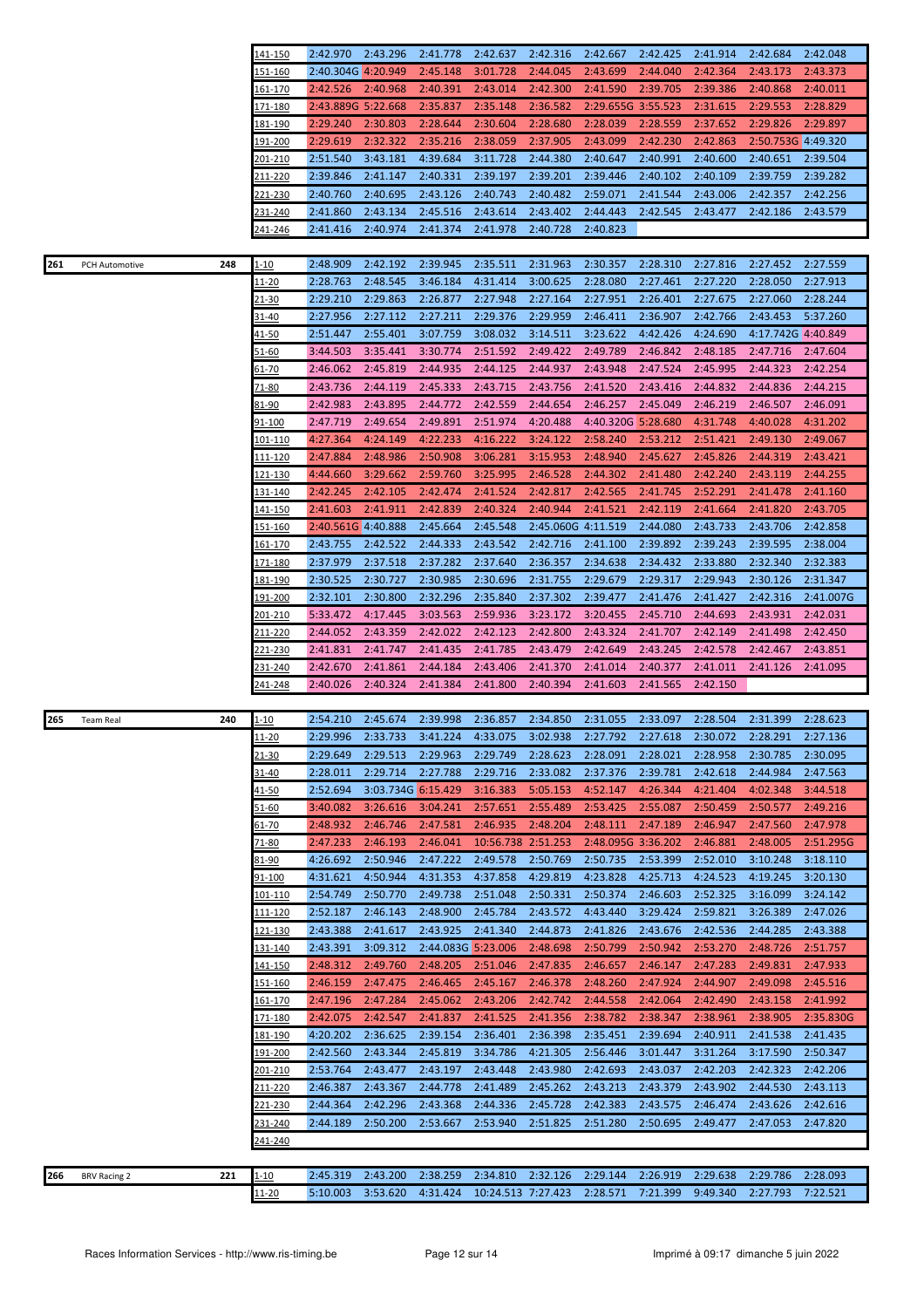|     |                   |     | 21-30           | 2:30.134           | 5:03.396           | 10:59.789 2:50.772 |                    | 2:52.264           | 5:49.621           | 9:56.485G 7:08.483 |                    | 2:55.719           | 3:45.249           |
|-----|-------------------|-----|-----------------|--------------------|--------------------|--------------------|--------------------|--------------------|--------------------|--------------------|--------------------|--------------------|--------------------|
|     |                   |     | 31-40           | 3:59.773           | 3:47.576           | 3:42.161           | 3:20.878           | 2:54.230           | 2:49.894           | 2:45.887           | 2:44.705           | 11:41.395(7:05.295 |                    |
|     |                   |     | 41-50           | 2:49.746           | 2:52.677           | 2:50.968           | 2:46.274           | 2:44.758           | 2:44.114           | 2:49.777           | 2:44.338           | 2:44.463           | 2:42.595           |
|     |                   |     | 51-60           | 2:42.286           | 2:42.966           | 2:49.397           | 2:43.600           | 2:44.288           | 2:44.708           | 2:45.440           | 2:45.642           | 2:47.170           | 2:47.444           |
|     |                   |     | 61-70           | 2:43.584           | 2:47.131           | 2:47.941           | 2:48.269           | 2:47.421           | 2:47.556           | 2:52.509           | 2:49.744           | 2:48.178           | 2:56.732           |
|     |                   |     | 71-80           | 4:23.551           | 4:42.054G 5:33.359 |                    | 4:31.125           | 4:40.300           | 4:30.984           | 4:27.262           | 4:24.105           | 4:22.686           | 4:16.737           |
|     |                   |     |                 |                    |                    |                    | 2:51.344           |                    |                    |                    |                    |                    |                    |
|     |                   |     | <u>81-90</u>    | 3:24.386           | 2:56.330           | 2:53.920           |                    | 2:49.176           | 2:46.793           | 2:46.695           | 2:48.777           | 2:49.476           | 3:05.762           |
|     |                   |     | <u>91-100</u>   | 3:18.280           | 2:52.048           | 2:46.307           | 2:46.925           | 2:44.514           | 2:45.573           | 4:42.529           | 3:29.724           | 2:59.519           | 3:25.960           |
|     |                   |     | <u> 101-110</u> | 2:46.763           | 2:44.851           | 2:42.629           | 2:42.489           | 2:42.090           | 2:42.318           | 2:43.456           | 2:41.717           | 2:43.320           | 2:42.230           |
|     |                   |     | 111-120         | 2:42.012           | 2:42.541           | 2:41.832           | 2:43.566           | 2:40.885           | 2:40.678           | 2:41.574           | 2:49.072           | 2:43.183           | 2:40.787           |
|     |                   |     | 121-130         | 2:41.531           | 2:42.340           | 2:43.496           | 2:41.394           | 2:40.967           | 2:42.526           | 2:42.536           | 2:41.758G 5:30.801 |                    | 2:44.231           |
|     |                   |     | 131-140         | 2:43.599           | 2:42.102           | 2:40.311           | 2:40.635           | 2:41.349           | 2:40.136           | 2:40.908           | 2:39.897           | 2:41.966           | 2:38.651           |
|     |                   |     | <u> 141-150</u> | 2:38.695           | 2:38.569           | 2:37.445           | 2:37.820           | 2:39.177           | 2:36.959           | 2:36.734           | 2:37.704           | 2:35.427           | 2:36.817           |
|     |                   |     | 151-160         | 2:36.912           | 2:33.626           | 2:34.699           | 2:33.753           | 2:32.412           | 2:33.275           | 2:31.989           | 2:31.618           | 2:31.307           | 2:34.721           |
|     |                   |     | 161-170         | 2:30.990           | 2:30.638           | 2:30.757           | 2:29.936           | 2:33.321           | 2:31.709           | 2:33.830           | 2:30.917           | 2:32.729           | 2:32.309           |
|     |                   |     |                 |                    |                    |                    |                    |                    |                    |                    |                    |                    |                    |
|     |                   |     | <u> 171-180</u> | 2:34.878           | 2:34.411           | 2:38.077           | 2:49.966           | 2:41.113           | 2:39.921           | 2:46.144           | 3:45.195G 4:56.735 |                    | 4:04.148           |
|     |                   |     | <u> 181-190</u> | 4:39.804           | 3:11.373           | 2:45.029           | 2:45.449           | 2:45.138           | 2:43.406           | 2:47.572           | 2:46.807           | 2:45.319           | 2:46.062           |
|     |                   |     | 191-200         | 2:43.615           | 2:43.634           | 2:42.697           | 2:42.200           | 2:45.387           | 2:43.641           | 2:42.858           | 2:44.651           | 2:43.179           | 2:46.372           |
|     |                   |     | 201-210         | 2:44.141           | 2:45.137           | 2:46.383           | 2:43.131           | 2:43.514           | 2:43.211           | 2:45.181           | 2:49.633           | 2:51.436           | 2:51.191           |
|     |                   |     | 211-220         | 2:46.147G 8:55.053 |                    | 2:42.226           | 2:41.562           | 2:41.041           | 2:42.977           | 2:40.832           | 2:42.099           | 2:41.917           | 2:42.493           |
|     |                   |     | <u>221-221</u>  | 2:47.803           |                    |                    |                    |                    |                    |                    |                    |                    |                    |
|     |                   |     |                 |                    |                    |                    |                    |                    |                    |                    |                    |                    |                    |
| 271 | Oeste Kart Laraja | 247 | $1 - 10$        | 2:52.445           | 2:48.460           | 2:40.266           | 2:37.166           | 2:37.625           | 2:32.978           | 2:31.305           | 2:29.880           | 2:30.783           | 2:30.273           |
|     |                   |     |                 |                    |                    |                    | 4:34.523           | 3:04.049           |                    |                    |                    |                    | 2:29.743           |
|     |                   |     | 11-20           | 2:31.709           | 2:34.954           | 3:36.893           |                    |                    | 2:30.108           | 2:30.026           | 2:30.407           | 2:30.075           |                    |
|     |                   |     | 21-30           | 2:29.788           | 2:30.049           | 2:29.992           | 2:29.388           | 2:29.635           | 2:30.811           | 2:30.413           | 2:30.572           | 2:31.291           | 2:29.521           |
|     |                   |     | 31-40           | 2:29.838           | 2:28.844           | 2:30.455           | 2:31.732           | 2:32.927           | 2:38.065           | 2:41.177           | 2:42.845           | 2:49.125           | 2:50.717           |
|     |                   |     | <u>41-50</u>    | 2:53.727           | 2:58.124           | 3:00.142           | 3:39.048G 7:46.858 |                    | 4:41.961           | 4:24.776           | 4:21.072           | 4:00.965           | 3:45.143           |
|     |                   |     | 51-60           | 3:43.227           | 3:21.012           | 2:55.384           | 2:52.747           | 2:50.493           | 2:47.733           | 2:45.340           | 2:44.689           | 2:44.487           | 2:45.225           |
|     |                   |     | <u>61-70</u>    | 2:43.539           | 2:43.580           | 2:45.385           | 2:44.672           | 2:43.376           | 2:49.594           | 2:45.338           | 2:44.162           | 2:44.404           | 2:47.225           |
|     |                   |     | 71-80           | 2:43.122           | 2:43.571           | 2:42.407           | 2:42.779           | 2:41.924           | 2:43.541           | 2:43.954           | 2:44.103           | 2:44.547           | 2:45.736           |
|     |                   |     | 81-90           | 2:43.551           | 2:44.133           | 2:44.078           | 2:45.648           | 2:46.372           | 2:45.472           | 2:46.753           | 2:47.665           | 2:51.557           | 2:53.211           |
|     |                   |     |                 |                    |                    |                    |                    |                    |                    |                    |                    |                    |                    |
|     |                   |     | <u>91-100</u>   | 2:49.619           | 2:51.007           | 2:50.268G 5:10.870 |                    | 4:33.959           | 4:48.042           | 4:34.286           | 4:37.347           | 4:29.587           | 4:24.263           |
|     |                   |     | 101-110         | 4:25.588           | 4:23.500           | 4:18.593           | 3:21.749           | 3:02.485           | 2:53.847           | 2:51.776           | 2:50.785           | 2:49.671           | 2:48.629           |
|     |                   |     | <u> 111-120</u> | 2:47.769           | 2:56.006           | 3:11.458           | 3:19.909           | 2:52.414           | 2:46.332           | 2:49.865           | 2:45.897           | 2:47.386           | 4:40.694           |
|     |                   |     | 121-130         | 3:29.219           | 2:59.510           | 3:28.079           | 2:45.864           | 2:48.433           | 2:47.162           | 2:51.198           | 2:44.464           | 2:44.596           | 2:45.281           |
|     |                   |     | <u>131-140</u>  | 2:44.467           | 2:43.698           | 2:45.163           | 2:43.789           | 2:44.263           | 2:45.181           | 2:42.759           | 2:44.095           | 2:42.864           | 2:42.925           |
|     |                   |     | <u> 141-150</u> | 2:44.744           | 2:42.945           | 2:42.625           | 2:42.835           | 2:44.049           | 2:42.916G 4:48.258 |                    | 2:45.004           | 2:45.659           | 2:45.209           |
|     |                   |     | <u>151-160</u>  | 2:44.872           | 2:44.607           | 2:44.442           | 2:43.983           | 2:44.531           | 2:45.787           | 2:45.372           | 2:42.128           | 2:43.319           | 2:44.127           |
|     |                   |     | <u> 161-170</u> | 2:43.215           | 2:42.677           | 2:43.943           | 2:43.548           | 2:41.378           | 2:40.548           | 2:40.451           | 2:39.633           | 2:39.103           | 2:38.544           |
|     |                   |     | 171-180         | 2:38.512           | 2:36.563           | 2:35.728           | 2:37.473           | 2:39.987           | 2:35.861           | 2:33.546           | 2:33.701           | 2:34.074           | 2:35.306           |
|     |                   |     |                 |                    |                    |                    |                    |                    |                    |                    |                    |                    |                    |
|     |                   |     | <u>181-190</u>  | 2:33.375           | 2:33.068           | 2:32.322           | 2:35.004           | 2:33.730           | 2:34.783           | 2:33.711           | 2:33.434           | 2:35.052           | 2:33.261           |
|     |                   |     | <u> 191-200</u> | 2:35.472           | 2:35.736           | 2:36.306           | 2:38.524           | 2:41.252           | 2:42.806           | 2:42.426G 4:28.989 |                    | 2:51.511           | 2:56.247           |
|     |                   |     | 201-210         | 4:16.421           | 3:03.517           | 3:00.175           | 3:23.857           | 3:18.283           | 2:48.268           | 2:46.644           | 2:43.671           | 2:43.529           | 2:43.951           |
|     |                   |     | 211-220         | 2:43.388           | 2:51.797           | 2:44.818           | 2:43.483           | 2:42.470           | 2:42.544           | 2:42.148           | 2:43.242           | 2:46.232           | 2:42.451           |
|     |                   |     | 221-230         | 2:43.531           | 2:44.683           | 2:43.394           | 2:44.158           | 2:42.661           | 2:43.824           | 2:43.208           | 2:44.681           | 2:44.434           | 2:43.432           |
|     |                   |     | 231-240         | 2:43.386           | 2:42.817           | 2:43.391           | 2:42.984           | 2:42.477           | 2:42.826           | 2:42.689           | 2:48.138           | 2:50.883           | 2:43.243           |
|     |                   |     | 241-247         | 2:42.620           | 2:42.784           | 2:41.819           | 2:44.351           | 2:42.698           | 2:44.029           | 2:43.717           |                    |                    |                    |
|     |                   |     |                 |                    |                    |                    |                    |                    |                    |                    |                    |                    |                    |
| 276 | Oeste Kart Verde  | 249 | $1 - 10$        | 2:47.363           | 2:42.092           | 2:39.180           | 2:36.295           | 2:31.491           | 2:30.010           | 2:28.755           | 2:29.088           | 2:28.457           | 2:27.740           |
|     |                   |     | $11 - 20$       | 2:29.682           | 2:47.917           | 3:46.885           | 4:32.448           | 2:59.784           | 2:27.267           | 2:27.867           | 2:27.071           | 2:28.089           | 2:28.935           |
|     |                   |     | <u>21-30</u>    | 2:28.550           | 2:28.760           | 2:27.507           | 2:27.250           | 2:27.446           | 2:28.250           | 2:27.413           | 2:27.434           | 2:28.247           | 2:28.139           |
|     |                   |     |                 | 2:28.048           | 2:28.100           | 2:28.592           | 2:28.490           | 2:29.407           | 2:33.023           | 2:36.645           | 2:38.614           | 2:42.826           | 2:50.966           |
|     |                   |     | 31-40           |                    |                    |                    |                    |                    |                    |                    |                    |                    |                    |
|     |                   |     | <u>41-50</u>    | 2:48.385           | 2:49.223           | 2:52.867           | 2:57.361           | 2:55.371           | 3:04.193           | 4:09.264           | 4:42.044           |                    | 4:22.005G 4:51.399 |
|     |                   |     |                 |                    |                    |                    |                    |                    |                    |                    |                    |                    |                    |
|     |                   |     | <u>51-60</u>    | 3:54.003           | 3:47.518           | 3:42.133           | 3:22.208           | 2:58.448           | 2:54.782           | 2:58.155           | 2:52.487           | 2:51.840           | 2:50.700           |
|     |                   |     | 61-70           | 2:50.527           | 2:52.928           | 2:49.662           | 2:47.606           | 2:48.879           | 2:49.710           | 2:56.499           | 2:56.589           | 2:47.042           | 2:47.291           |
|     |                   |     | 71-80           | 2:46.425           | 2:47.980           | 2:45.930           | 2:46.243           | 2:47.962           | 2:47.190           | 2:45.542           | 2:44.376           | 2:48.738           | 2:45.652           |
|     |                   |     | 81-90           | 2:45.809           | 2:47.064           | 2:46.037           | 2:45.700           | 2:50.480           | 2:48.204           | 2:47.952           | 2:49.592           | 2:49.931           | 2:53.763           |
|     |                   |     | 91-100          | 2:52.907           | 2:56.373           | 2:55.784           | 3:01.637           | 4:20.429G 5:18.041 |                    | 4:50.325           | 4:31.319           | 4:39.138           | 4:28.599           |
|     |                   |     |                 | 4:27.589           | 4:23.997           | 4:25.679           | 4:15.776           | 3:20.864           | 2:52.371           | 2:47.290           | 2:47.985           | 2:48.901           | 2:46.522           |
|     |                   |     | <u> 101-110</u> |                    |                    |                    |                    |                    |                    |                    |                    |                    |                    |
|     |                   |     | 111-120         | 2:46.972           | 2:46.169           | 2:53.622           | 3:20.580           | 3:23.389           | 2:45.571           | 2:44.236           | 2:43.233           | 2:42.929           | 2:41.868           |
|     |                   |     | 121-130         | 5:00.308           | 3:31.716           | 2:59.647           | 3:26.304           | 2:48.310           | 2:43.866           | 2:42.649           | 2:40.659           | 2:41.827           | 2:44.387           |
|     |                   |     | 131-140         | 2:43.592           | 2:41.228           | 2:41.116           | 2:40.577           | 2:40.542           | 2:41.525           | 2:40.790           | 2:40.817           | 2:40.000           | 2:39.799           |
|     |                   |     | <u> 141-150</u> | 2:41.180           | 2:41.810           | 2:40.886           | 2:40.886           | 2:40.546           | 2:41.400           | 2:40.186           | 2:39.876           | 2:40.288           | 2:39.481           |
|     |                   |     | <u>151-160</u>  | 2:38.011G 4:21.576 |                    | 2:46.321           | 2:45.917           | 2:45.768           | 2:45.975           | 2:47.684           | 2:45.693           | 2:44.274           | 2:44.806           |
|     |                   |     | <u> 161-170</u> | 2:44.186           | 2:44.145           | 2:43.152           | 2:43.576           | 2:43.391           | 2:44.637           | 2:43.535           | 2:42.929           | 2:42.980           | 2:43.285           |